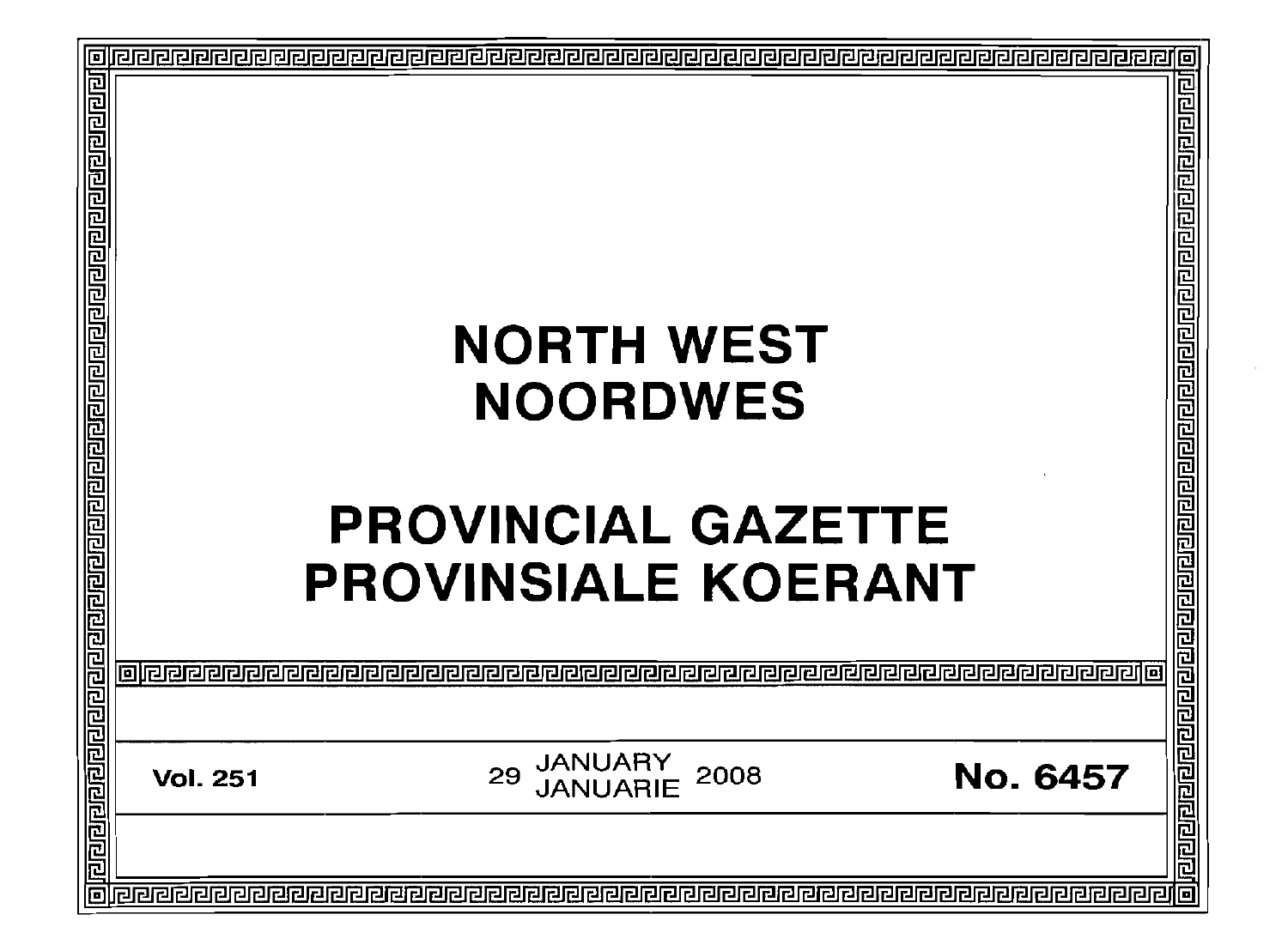# **CONTENTS**

| No.                    |                                                                           | Page<br>No. | Gazette<br>No. |  |  |  |  |
|------------------------|---------------------------------------------------------------------------|-------------|----------------|--|--|--|--|
| <b>GENERAL NOTICES</b> |                                                                           |             |                |  |  |  |  |
| 14                     | Town-planning<br>and<br>Townships                                         |             |                |  |  |  |  |
|                        | Ordinance (15/1986): Amendment                                            |             |                |  |  |  |  |
|                        | do.: Amendment Scheme 11                                                  | 9           | 6457           |  |  |  |  |
| 15                     |                                                                           | 9           | 6457           |  |  |  |  |
| 16                     | do.: Delareyville Amendment Scheme 13                                     | 10          | 6457           |  |  |  |  |
| 17                     | do.: Christiana Amendment Scheme 37.<br>do.: Koster Amendment Scheme 50   | 11          | 6457           |  |  |  |  |
| 18                     |                                                                           | 11          | 6457           |  |  |  |  |
| 19                     | do.: Amendment Scheme 363                                                 | 12          | 6457           |  |  |  |  |
| 20                     | do.: Amendment Scheme 355                                                 | 13          | 6457           |  |  |  |  |
| 21                     | do.: Amendment Scheme 300                                                 | 13          | 6457           |  |  |  |  |
| 22                     | do.: Rustenburg Amendment Scheme                                          |             | 6457           |  |  |  |  |
| 23                     | do.: Rustenburg Amendment Scheme                                          | 14          |                |  |  |  |  |
|                        |                                                                           | 15          | 6457           |  |  |  |  |
| 24                     | do.: Rustenburg Amendment Scheme                                          |             |                |  |  |  |  |
|                        |                                                                           | 15          | 6457           |  |  |  |  |
| 25                     | do.: Rustenburg Amendment Scheme                                          |             |                |  |  |  |  |
|                        |                                                                           | 16          | 6457           |  |  |  |  |
| 31                     | Town-planning and Townships Ordi-                                         |             |                |  |  |  |  |
|                        | nance (15/1986): Establishment of town-                                   |             |                |  |  |  |  |
|                        | ship: Grimbeekpark Extension 18                                           | 17          | 6457           |  |  |  |  |
| 32                     | do.: do.: Mooinooi Extension 6                                            | 18          | 6457           |  |  |  |  |
| 33                     | do.: Extension of boundaries: Portion                                     |             |                |  |  |  |  |
|                        | 461, farm Krokodildrift 446 JQ                                            | 19          | 6457           |  |  |  |  |
| 34                     | do.: Klerksdorp Amendment Scheme                                          |             |                |  |  |  |  |
|                        |                                                                           | 20          | 3057           |  |  |  |  |
| 35                     | Fochville Amendment Scheme<br>do.:                                        |             |                |  |  |  |  |
|                        |                                                                           | 20          | 6457           |  |  |  |  |
| 36                     | do.: Potchefstroom Amendment Scheme                                       |             |                |  |  |  |  |
|                        |                                                                           | 21          | 6457           |  |  |  |  |
| 37                     | do.: Potchefstroom Amendment Scheme                                       |             |                |  |  |  |  |
|                        |                                                                           | 22          | 6457           |  |  |  |  |
| 38                     | do.: Potchefstroom Amendment Scheme                                       |             |                |  |  |  |  |
|                        |                                                                           | 22          | 6457           |  |  |  |  |
| 39                     | do.: Rustenburg Amendment Scheme                                          |             |                |  |  |  |  |
|                        |                                                                           | 23          | 6457           |  |  |  |  |
| 40                     | Rustenburg Amendment Scheme<br>do.:                                       |             |                |  |  |  |  |
|                        |                                                                           | 24          | 6457           |  |  |  |  |
| 41                     | do.: Rustenburg Amendment Scheme                                          |             |                |  |  |  |  |
|                        |                                                                           | 24          | 6457           |  |  |  |  |
| 42                     | do.: Rezoning: Erf 255, Elandsrand                                        | 25          | 6457           |  |  |  |  |
| 43                     | do.: Rustenburg Amendment Scheme                                          |             |                |  |  |  |  |
|                        |                                                                           | 25          | 6457           |  |  |  |  |
| 44                     | Development Facilitation Act (67/1995):                                   |             |                |  |  |  |  |
|                        | Establishment of a land development                                       |             |                |  |  |  |  |
|                        | area: Farm Goedehoop 409 JP                                               | 26          | 6457           |  |  |  |  |
| 45                     | Division of Land Ordinance (20/1986):                                     |             |                |  |  |  |  |
|                        | Division of land: Remainder of Portions                                   |             |                |  |  |  |  |
|                        | 17, 18 and 23 and Portion 120, De Rust                                    |             |                |  |  |  |  |
|                        |                                                                           | 27          | 6457           |  |  |  |  |
| 46                     | Town-planning and Townships                                               |             |                |  |  |  |  |
|                        | Ordinance (15/1986): Extension of                                         |             |                |  |  |  |  |
|                        | boundaries: Portion 98, farm Waterval                                     |             |                |  |  |  |  |
|                        |                                                                           | 28          | 6457           |  |  |  |  |
| 47                     | Removal of Restrictions Act (84/1967):                                    |             |                |  |  |  |  |
|                        | Removal of conditions: Erf 354, Van der                                   |             |                |  |  |  |  |
|                        | Hoffpark Extension 4                                                      | 30          | 6457           |  |  |  |  |
| 48                     | do.: do.: Portion 567, farm Town and<br>Townlands of Potchefstroom 435 IQ | 30          | 6457           |  |  |  |  |
| 49                     | National Environmental Management Act                                     |             |                |  |  |  |  |
|                        | (107/1998): Environmental Impact                                          |             |                |  |  |  |  |
|                        | Assessment Process                                                        |             |                |  |  |  |  |
|                        |                                                                           | 31          | 6457           |  |  |  |  |
|                        | <b>LOCAL AUTHORITY NOTICES</b>                                            |             |                |  |  |  |  |
|                        | 12 Town-planning and<br>Townships                                         |             |                |  |  |  |  |
|                        | Ordinance (15/1986): Madibeng Local                                       |             |                |  |  |  |  |
|                        | Municipality: Establishment of township:                                  |             |                |  |  |  |  |
|                        |                                                                           | 31          | 6457           |  |  |  |  |
|                        |                                                                           |             |                |  |  |  |  |

13 do.: Rustenburg Local Municipality: Rustenburg Amendment Scheme 50...... 32

6457

# **INHOUD**

No. No. No. BJadsy Koerant No. No.

# **ALGEMENE KENNISGEWINGS**

| 14 | Ordonnansie op Dorpsbeplanning en         |    |      |
|----|-------------------------------------------|----|------|
|    | Dorpe (15/1986): Wysigingskema 9          | 9  | 6457 |
| 15 | do.: Wysigingskema 11                     | 10 | 6457 |
| 16 | do.: Delareyville-wysigingskema 13        | 10 | 6457 |
| 17 | do.: Christiana-wysigingskema 37          | 11 | 6457 |
| 18 | do.: Koster-wysigingskema 50              | 12 | 6457 |
| 19 | do.: Wysigingskema 363                    | 12 | 6457 |
| 20 | do.: Wysigingskema 355                    | 13 | 6457 |
| 21 | do.: Rustenburg-wysigingskema 300         | 14 | 6457 |
| 22 | do.: Rustenburg-wysigingskema 371         | 14 | 6457 |
| 23 | do.: Rustenburg-wysigingskema 378         | 15 | 6457 |
| 24 | do.: Rustenburg-wysigingskema 380         | 16 | 6457 |
| 25 | do.: Rustenburg-wysigingskema 373         | 17 | 6457 |
| 31 | Ordonnansie op Dorpsbeplanning en         |    |      |
|    | Dorpe (15/1986): Stigting van dorp:       |    |      |
|    | Grimbeekpark-uitbreiding 18               | 17 | 6457 |
| 32 | do.: do.: Mooinoooi-uitbreiding 6         | 18 | 6457 |
| 33 | do.: Uitbreiding van grense: Gedeelte     |    |      |
|    | 461, plaas Krokodildrift 446 JQ           | 19 | 6457 |
| 34 | do.: Klerksdorp-wysigingskema 355         | 20 | 3057 |
| 35 | do.: Fochville-wysigingskema F106/2008    | 21 | 6457 |
| 36 | do.: Potchefstroom-wysigingskema 1420     | 21 | 6457 |
| 37 | do.: Potchefstroom-wysigingskema 1502     | 22 | 6457 |
| 38 | do.: Potchefstroom-wysigingskema 1517     | 23 | 6457 |
| 39 | do.: Rustenburg-wysigingskema 391         | 23 | 6457 |
| 40 | do.: Rustenburg-wysigingskema 387         | 24 | 6457 |
| 41 | do.: Rustenburg-wysigingskema 359         | 25 | 6457 |
| 42 | do.: Hersonering: Erf 255, Elandsrand     | 25 | 6457 |
| 43 | do.: Rustenburg-wysigingskema 310         | 26 | 6457 |
| 44 | Wet<br>Ontwikkelingsfasilitering<br>op    |    |      |
|    | (67/1995): Vestiging van 'n grondontwik-  |    |      |
|    | kelingsgebied: Plaas Goedehoop 409 JP     | 26 | 6457 |
| 45 | Ordonnansie op die Verdeling van Grond    |    |      |
|    | (20/1986): Verdeling van grond: Restant   |    |      |
|    | van Gedeeltes 17, 18 en 23 en Gedeelte    |    |      |
|    |                                           | 27 | 6457 |
| 46 | Town-planning<br>Townships<br>and         |    |      |
|    | Ordinance (15/1986): Extension<br>of      |    |      |
|    | boundaries: Portion 98, farm Waterval     |    |      |
|    |                                           | 28 | 6457 |
| 47 | Wet op Opheffing van Beperkings           |    |      |
|    | (84/1967): Opheffing van voorwaardes:     |    |      |
|    | Erf 354, Van der Hoffpark-uitbreiding 4   | 30 | 6457 |
| 48 | do.: do.: Gedeelte 567, plaas Dorp en     |    |      |
|    | Dorpsgronde van Potchefstroom 435 IQ      | 31 | 6457 |
| 49 | National Environmental Management Act     |    |      |
|    | Impact                                    |    |      |
|    | $(107/1998)$ :<br>Environmental           |    |      |
|    |                                           | 31 | 6457 |
|    | <b>PLAASLIKE BESTUURSKENNISGEWINGS</b>    |    |      |
| 12 | Ordonnansie op Dorpsbeplanning en         |    |      |
|    | Dorpe (15/1986): Madibeng Plaaslike       |    |      |
|    | Munisipaliteit: Stigting van dorp: Thaba  |    |      |
|    |                                           | 32 | 6457 |
| 13 | do.: Rustenburg Plaaslike Munisipaliteit: |    |      |
|    | Rustenburg-wysigingskema 50               | 33 | 6457 |
| 14 | do.: do.: Rustenburg-wysigingskema        |    |      |
|    |                                           | 33 | 6457 |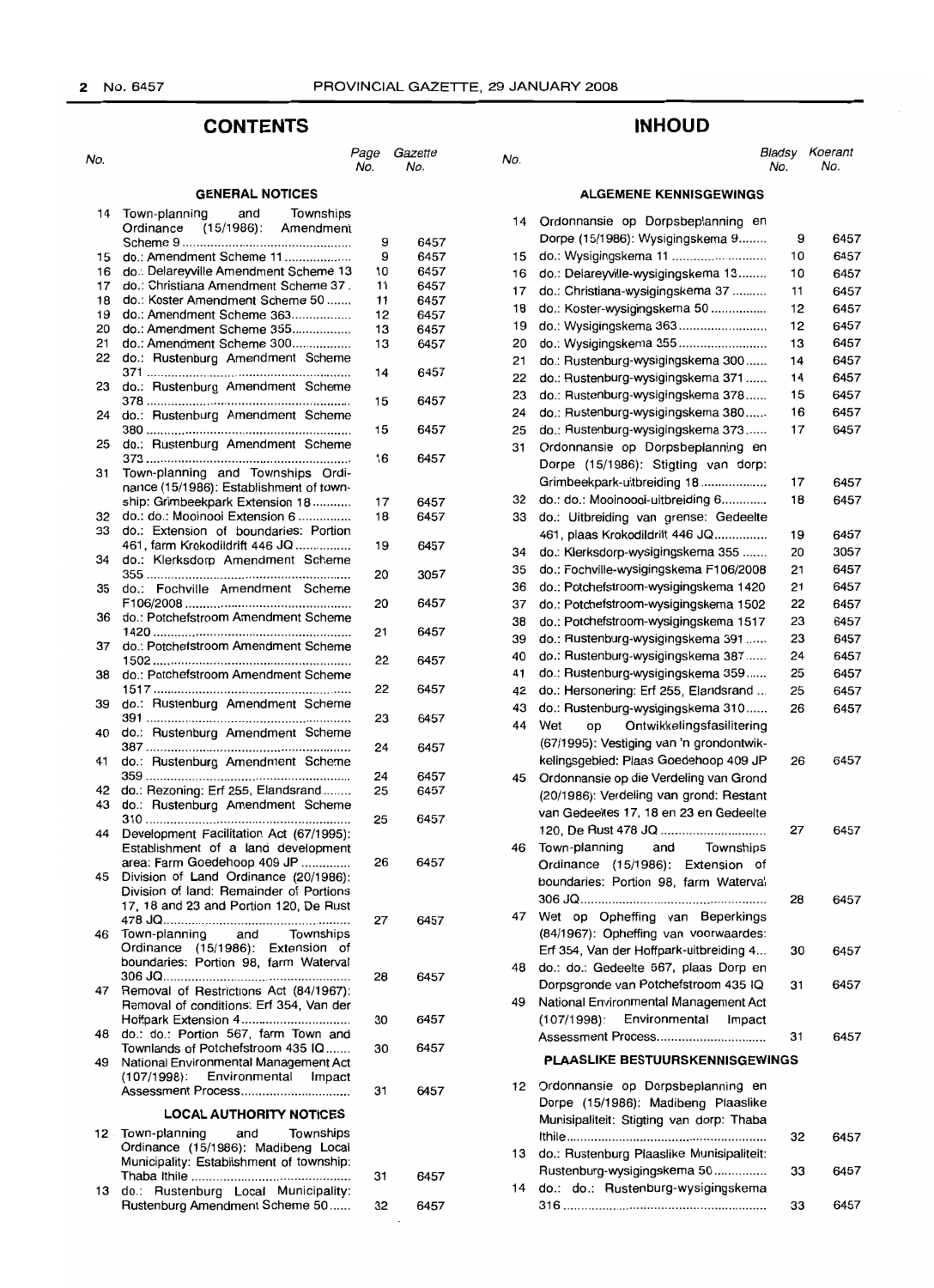$\bullet$ 

 $\ddot{\phantom{0}}$ 

| No. |                                                                                                                  | Page<br>No. | Gazette<br>No. | No.             |                                                                                                                       | Bladsv<br>No. | Koerant<br>No. |
|-----|------------------------------------------------------------------------------------------------------------------|-------------|----------------|-----------------|-----------------------------------------------------------------------------------------------------------------------|---------------|----------------|
| 14  | Town-planning<br>and<br>Townships<br>Ordinance (15/1986): Rustenburg Local<br>Municipality: Rustenburg Amendment |             |                |                 | 15 Ordonnansie op Dorpsbeplanning en<br>Dorpe (15/1986): Rustenburg Plaaslike<br>Munisipaliteit: Rustenburg-wysiging- |               |                |
|     | 15 do.: do.: Rustenburg Amendment                                                                                | 33          | 6457           |                 |                                                                                                                       | 34            | 6457           |
|     |                                                                                                                  | 34          | 6457           |                 | 16 do.: do.: Rustenburg-wysigingskema                                                                                 | 35            | 6457           |
|     | 16 do.: do.: Rustenburg Amendment                                                                                | 34          | 6457           | 17              | do.: do.: Rustenburg-wysigingskema                                                                                    |               |                |
| 17  | do.: do.: Rustenburg Amendment                                                                                   | 35          | 6457           | 18.             | do.: do.: Rustenburg-wysigingskema                                                                                    | 35            | 6457           |
| 18  | do.: do.: Rustenburg Amendment                                                                                   |             |                |                 | 19 do.: do.: Rustenburg-wysigingskema                                                                                 | 36            | 6457           |
| 19. | do.: do.: Rustenburg Amendment                                                                                   | 35          | 6457           |                 |                                                                                                                       | 36            | 6457           |
|     | 20 do.: do.: Rustenburg Amendment                                                                                | 36          | 6457           |                 | 20 do.: do.: Rustenburg-wysigingskema                                                                                 | 37            | 6457           |
|     |                                                                                                                  | 37          | 6457           | 21              | do.: do.: Rustenburg-wysigingskema                                                                                    |               |                |
| 21. | do.: do.: Rustenburg Amendment                                                                                   | 37          | 6457           | 22 <sub>2</sub> | do.: do.: Rustenburg-wysigingskema                                                                                    | 38            | 6457           |
| 22  | do.: do.: Rustenburg Amendment                                                                                   | 38          | 6457           |                 |                                                                                                                       | 38            | 6457           |
| 23. | do.: do.: Rustenburg Amendment                                                                                   |             |                | 23              | do.: do.: Rustenburg-wysigingskema                                                                                    | 39            | 6457           |
|     | 24 do.: Tswaing Local Municipality: Approval                                                                     | 38          | 6457           | 24              | do.: Tswaing Plaaslike Munisipaliteit:                                                                                |               |                |
| 25  | of amendment of town-planning scheme<br>Ordonnansie op Dorpsbeplanning en                                        | 39          | 6457           |                 | Goedkeuring van wysiging van dorpsbe-                                                                                 | 39            | 6457           |
|     | Dorpe (15/1986): Verklaring tot goedge-                                                                          |             |                | 25              | do.: Verklaring tot goedgekeurde dorp:                                                                                |               |                |
|     | keurde dorp: Meiringspark-uitbreiding 7.                                                                         | 40          | 6457           |                 | Meiringspark-uitbreiding 7                                                                                            | 40            | 6457           |

 $\mathcal{A}^{\mathcal{A}}$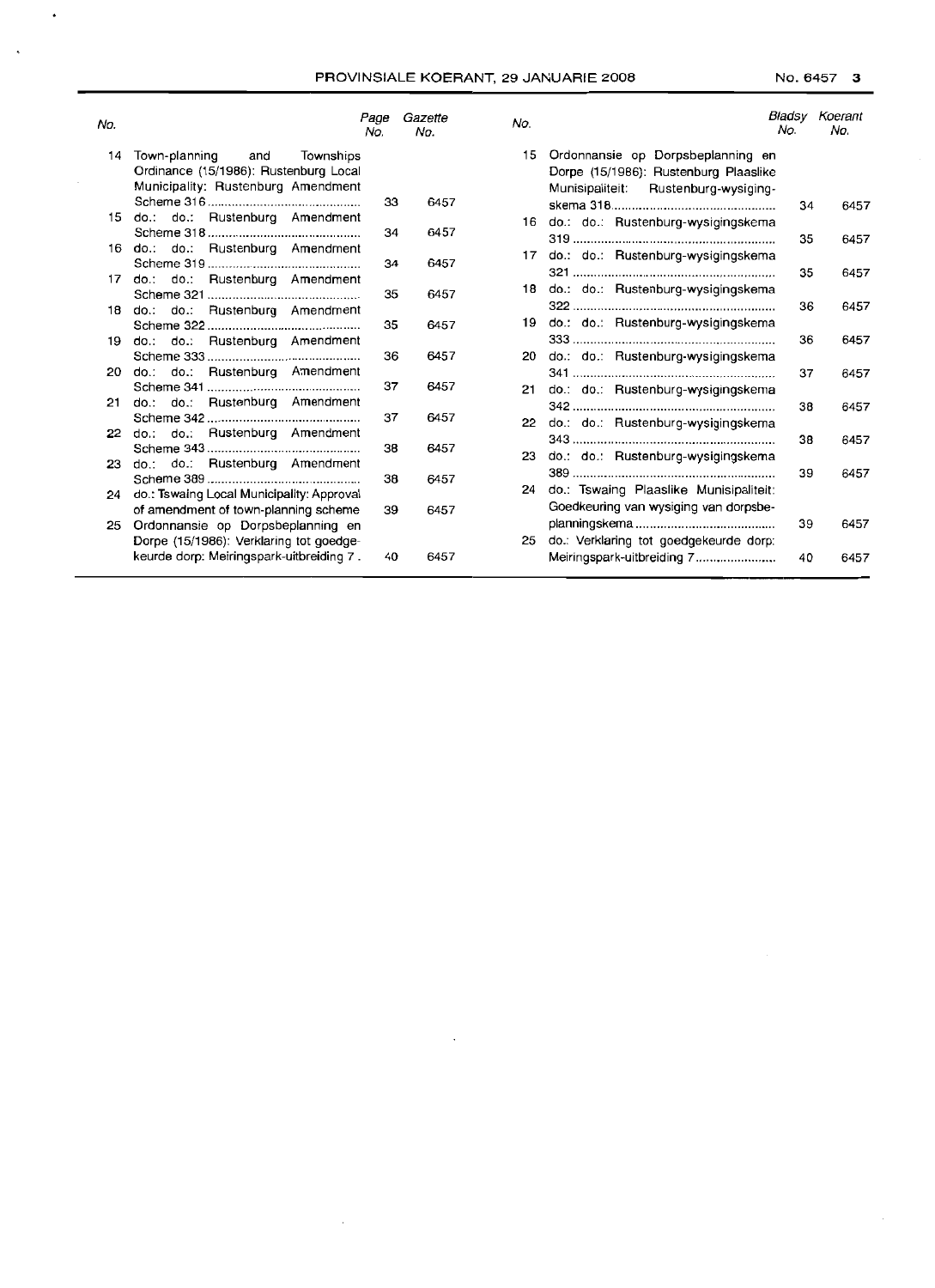

Advertising Manager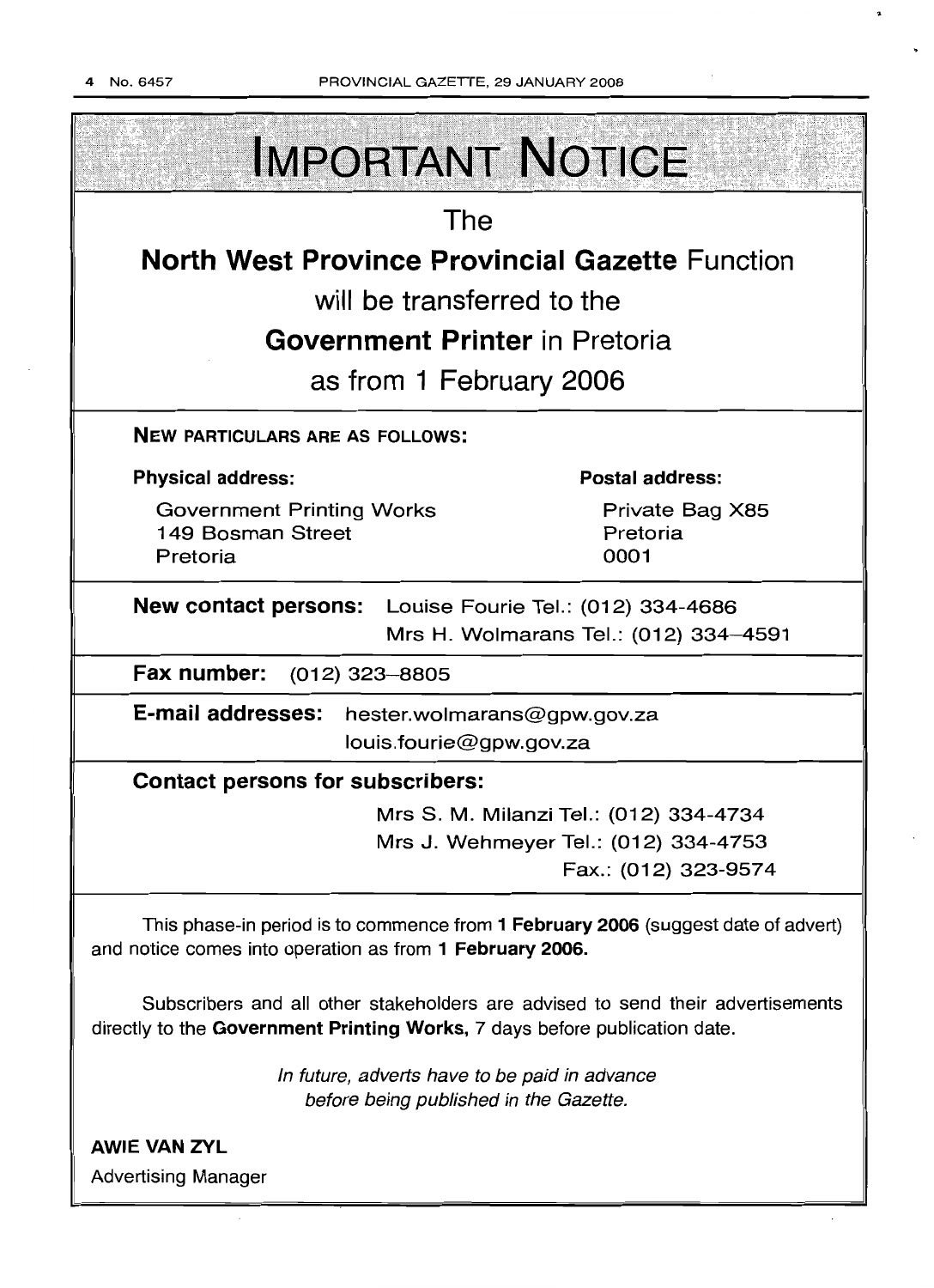$\ddot{\bullet}$ 

| IT IS THE CLIENTS RESPONSIBILITY TO ENSURE THAT THE CORRECT AMOUNT IS PAID<br>AT THE CASHIER OR DEPOSITED INTO THE GOVERNMENT PRINTING WORKS BANK<br>ACCOUNT AND ALSO THAT THE REQUISITION/COVERING LETTER TOGETHER WITH<br>THE ADVERTISEMENTS AND THE PROOF OF DEPOSIT REACHES THE GOVERNMENT<br>PRINTING WORKS IN TIME FOR INSERTION IN THE PROVINCIAL GAZETTE. |                                                                                                       |
|-------------------------------------------------------------------------------------------------------------------------------------------------------------------------------------------------------------------------------------------------------------------------------------------------------------------------------------------------------------------|-------------------------------------------------------------------------------------------------------|
| NO ADVERTISEMENTS WILL BE PLACED WITHOUT PRIOR PROOF OF PRE-PAYMENT.                                                                                                                                                                                                                                                                                              |                                                                                                       |
|                                                                                                                                                                                                                                                                                                                                                                   | $\frac{1}{4}$ page R 187.37<br>Letter Type: Arial<br>Size: 10<br>Line Spacing: At:<br>Exactly<br>11pt |
|                                                                                                                                                                                                                                                                                                                                                                   | $\frac{1}{4}$ page R 374.75<br>Letter Type: Arial<br>Size: 10<br>Line Spacing: At:<br>Exactly<br>11pt |
|                                                                                                                                                                                                                                                                                                                                                                   | $\frac{1}{4}$ page R 562.13<br>Letter Type: Arial<br>Size: 10<br>Line Spacing: At:<br>Exactly<br>11pt |
|                                                                                                                                                                                                                                                                                                                                                                   | $\frac{1}{4}$ page R 749.50<br>Letter Type: Arial<br>Size: 10<br>Line Spacing: At:<br>Exactly<br>11pt |

 $\cdot$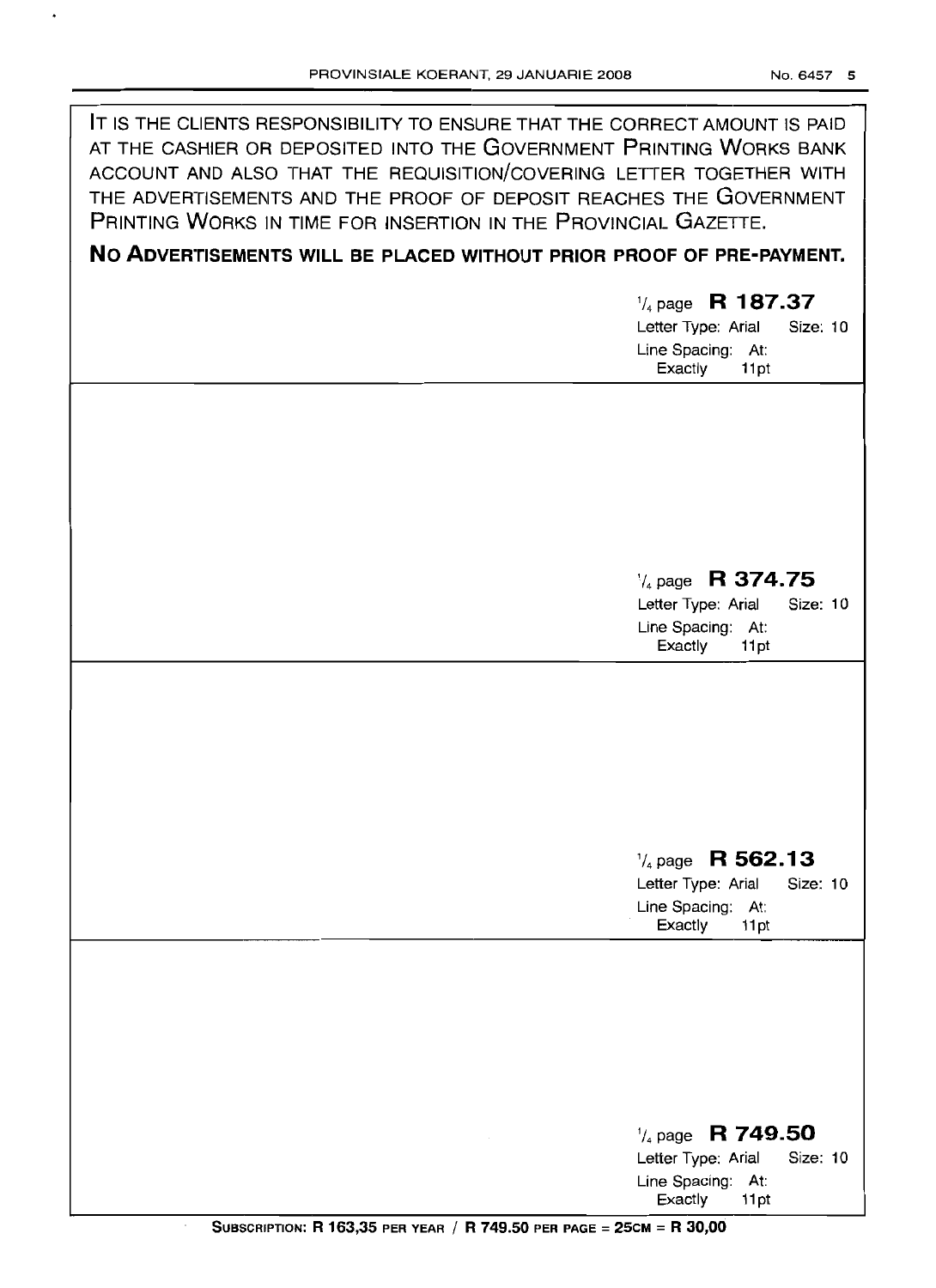PROVINCIAL GAZETTE, 29 JANUARY 2008



(2) erroneous classification of a notice, or the placement of such notice in any section or under any heading other than the section or heading stipulated by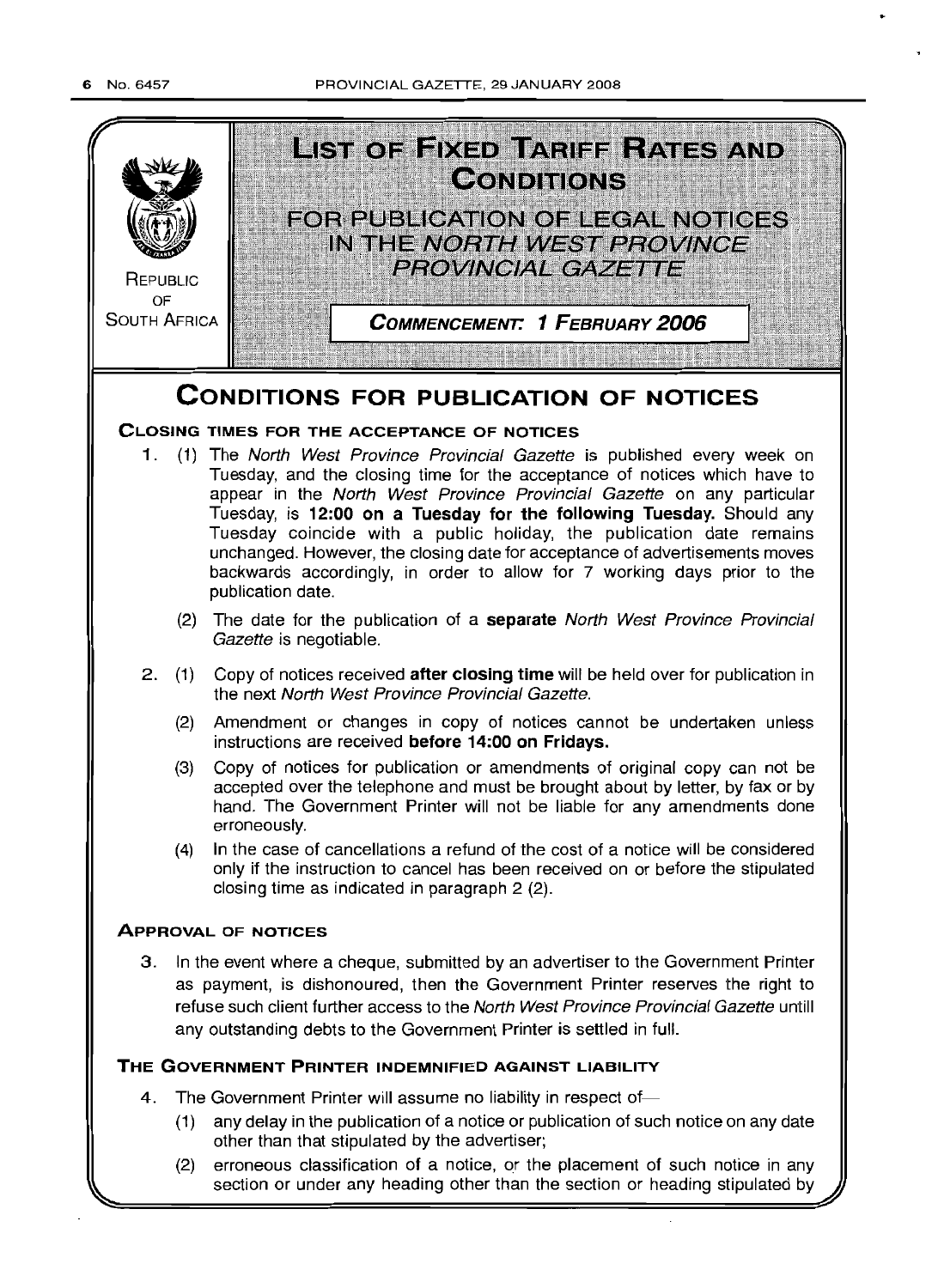- (3) any editing, revision, omission, typographical errors or errors resulting from faint or indistinct copy.
- (4) The Government Printing Works is not responsible for any amendments.

# **LIABILITY OF ADVERTISER**

5. Advertisers will be held liable for any compensation and costs arising from any action which may be instituted against the Government Printer in consequence of the publication of any notice.

# **COpy**

- 6. Copy of notices must be typed on one side of the paper only and may not constitute part of any covering letter or document.
- 7. At the top of any copy, and set well apart from the notice, the following must be stated:

# Where applicable

- (1) The heading under which the notice is to appear.
- (2) The cost of publication applicable to the notice, in accordance with the "Word Count Table".

# **PAYMENT OF COST**

- 9. **With effect from 1 April 2005 no notice will be accepted for publication unless the cost of the insertion(s) is prepaid in CASH or by CHEQUE or POSTAL ORDERS. It can be arranged that money can be paid into the banking account of the Government Printer, in which case the deposit slip accompanies the advertisement before publication thereof.**
- 10. (1) The cost of a notice must be calculated by the advertiser in accordance with the word count table.
	- (2) Where there is any doubt about the cost of publication of a notice, and in the case of copy, an enquiry, accompanied by the relevant copy, should be addressed to the **Advertising Section, Government Printing Works, Private Bag X85, Pretoria, 0001 [Fax: (012) 323-8805],** before publication.
- **11.** Overpayment resulting from miscalculation on the part of the advertiser of the cost of publication of a notice will not be refunded, unless the advertiser furnishes adequate reasons why such miscalculation occurred. In the event of underpayments, the difference will be recovered from the advertiser, and the notice(s) will not be published until such time as the full cost of such publication has been duly paid in cash or by cheque or postal orders, or into the banking account.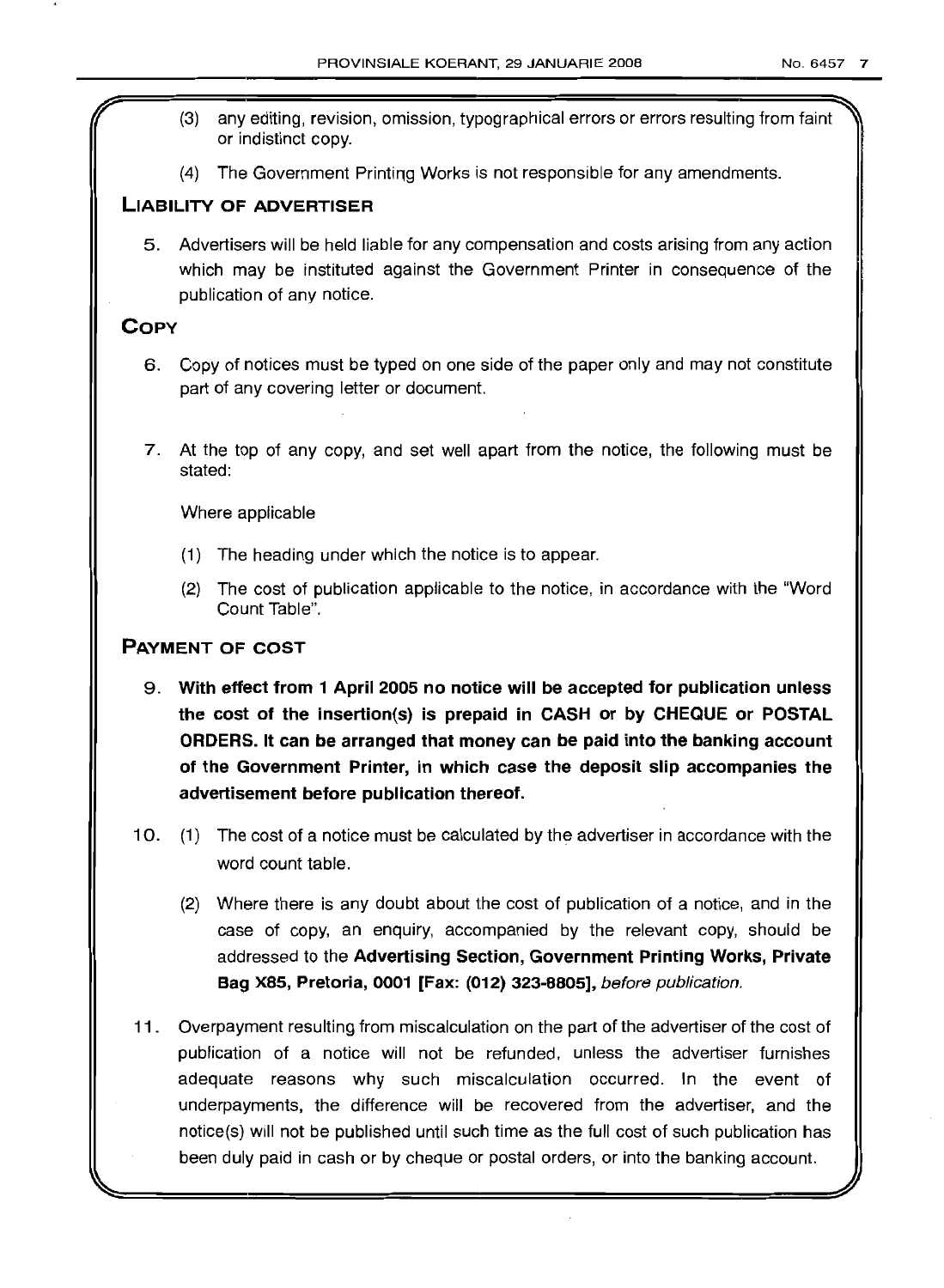- 12. In the event of a notice being cancelled, a refund will be made only if no cost regarding the placing of the notice has been incurred by the Government Printing Works.
- 13. The Government Printer reserves the right to levy an additional charge in cases where notices, the cost of which has been calculated in accordance with the Word Count Table, are subsequently found to be excessively lengthy or to contain overmuch or complicated tabulation.

# PROOF OF PUBLICATION

14. Copies of the North West Province Provincial Gazette which may be required as proof of publication, may be ordered from the Government Printer at the ruling price. The Government Printer will assume no liability for any failure to post such North West Province Provincial Gazette(s) or for any delay in despatching it/them.

# **GOVERNMENT PRINTERS BANK ACCOUNT PARTICULARS**

Bank:

ABSA

BOSMAN STREET

Account No.: 4057114016

Branch code: 632005

Reference No.: 00000050

Fax No.: (012) 323 8805 and (012) 323 0009

# Enquiries:

| Mrs. L. Fourie    | Tel.: (012) 334-4686 |
|-------------------|----------------------|
| Mrs. H. Wolmarans | Tel.: (012) 334-4591 |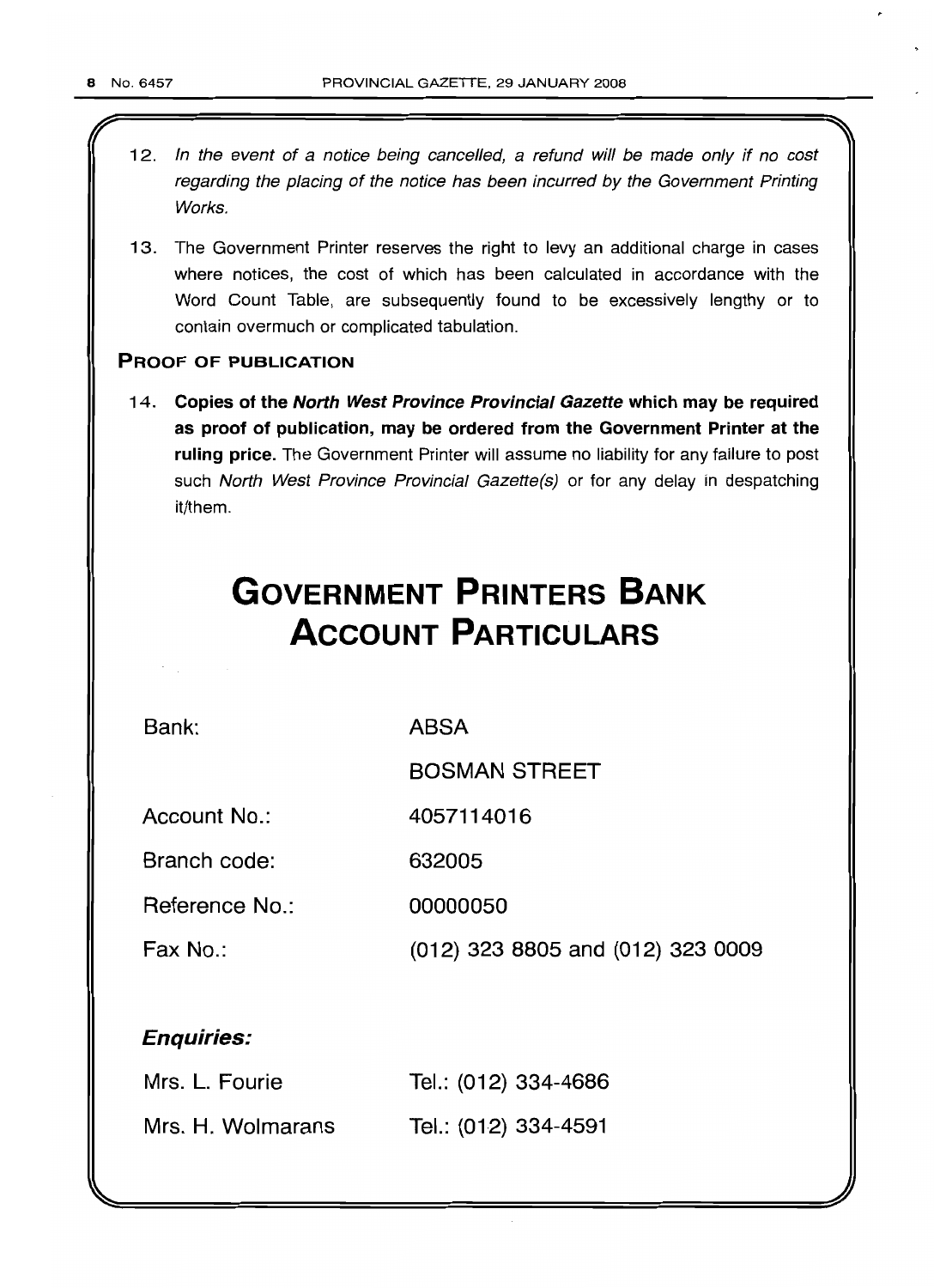# **GENERAL NOTICES • ALGEMENE KENNISGEWINGS**

# **NOTICE 14 OF 2008**

NOTICE OF APPLICATION FOR AMENDMENT OF TOWN-PLANNING SCHEME IN TERMS OF SECTION 56(1)(b)(i) OF THE TOWN-PLANNING AND TOWNSHIPS ORDINANCE, 1986 (ORDINANCE 15 OF 1986)

#### **MAQUASSI HILLS LAND USE MANAGEMENT SCHEME, 2007 - AMENDMENT SCHEME** 9

Maxim Planning Solutions, being the authorised agent of the owners of Erf 478, Wolmaransstad, hereby gives notice in terms of Section 56(1) (b)(i) of the Town-planning and Townships Ordinance, 1986, that we have applied to the Maquassi Hills Local Municipality for the amendment of the town-planning scheme known as Maquassi Hills Land Use Management Scheme, 2007, as amended, by the rezoning of Erf 478, Wolmaransstad, situated adjacent to Irvine Street, between Broadbent, Geyer and Joubert Streets, from "Residential 1" to "Residential 2" [twenty (20) dwelling units].

Particulars of the application will lie for inspection during normal office hours at the office of the Municipal Manager, Maquassi Hills Local Municipality, Kruger Street, Wolmaransstad, for the period of 28 days from 25 January 2008.

Objections to or representations in respect of the application must be lodged with or made in writing to the Municipal Manager at the above address or posted to Private Bag X3, Wolmaransstad, 2630, within a period of 28 days from 25 January 2008.

Address of authorised agent: Maxim Planning Solutions, 56 Archbishop Desmond Tutu Street, Klerksdorp; P.O. Box 10681, Klerksdorp, 2570. Tel: (018) 462-1756, (2/1066).

# **• KENNISGEWING 14 VAN 2008**

KENNISGEWING VAN AANSOEK OM WYSIGING VAN DORPSBEPLANNINGSKEMA INGEVOLGE ARTIKEL 56 (1) (b) (i) VAN DIE ORDONNANSIE OP DORPSBEPLANNING EN DORPE, (ORDONNANSIE 15 VAN 1986)

# **MAQUASSI HILLS LAND USE MANAGEMENT SCHEME, 2007 - WYSIGINGSKEMA** 9

Maxim Planning Solutions, synde die gemagtigde agent van die eienaars van Erf 478, Wolmaransstad, gee hiermee ingevolge Artikel 56(1)(b)(i) van die Ordonnansie op Dorpsbeplanning en Dorpe, 1986, kennis dat ons by die Maquassi Hills Plaaslike Munisipaliteit aansoek gedoen het om die wysiging van die Maquassi Hills Land Use Management Scheme, 2007, soos gewysig, deur die hersonering van Erf 478, Wolmaransstad, geleë aanliggend tot Irvinestraat, tussen Broadbent-, Geyeren Joubertstraat, vanaf "Residensieel 1" na "Residensieel 2" [twintig (20) wooneenhede].

Besonderhede van die aansoek lê ter insae gedurende gewone kantoorure by die kantoor van die Munisipale Bestuurder, Maquassi Hills Plaaslike Munisipaliteit, Krugerstraat, Wolmaransstad, vir 'n tydperk van 28 dae vanaf 25 Januarie 2008.

Besware teen of vertoë ten opsigte van die aansoek moet binne 'n tydperk van 28 dae vanaf 25 Januarie 2008 skriftelik by of tot die Munisipale Bestuurder by bovermelde adres of by Privaatsak X3, Wolmaransstad, 2630, ingedien of gerig word.

Adres van gemagtigde agent: Maxim Planning Solutions, Archbishop Desmond Tutustraat 56, Klerksdorp; Posbus 10681, Klerksdorp, 2570. Tel: (018) 462-1756, (2/1066).

22-29

# **NOTICE 15 OF 2008**

NOTICE OF APPLICATION FOR AMENDMENT OF TOWN-PLANNING SCHEME IN TERMS OF SECTION 56(1)(b)(i) OF THE TOWN-PLANNING AND TOWNSHIPS ORDINANCE, 1986 (ORDINANCE 15 OF 1986)

#### **MAQUASSI HILLS LAND USE MANAGEMENT SCHEME, 2007 - AMENDMENT SCHEME 11**

Maxim Planning Solutions, being the authorised agent of the owner of Erf 1926, Wolmaransstad Extension 10, hereby gives notice in terms of Section 56(1)(b)(i) of the Town-planning and Townships Ordinance, 1986, that we have applied to the Maquassi Hills Local Municipality for the amendment of the town-planning scheme known as Maquassi Hills Land Use Management Scheme, 2007, as amended, by the rezoning of Erf 1926, Wolmaransstad Extension 10 (known as House 1926, Wolmaransstad Extension 10), situated within the eastern portion of Wolmaransstad Extension 10, from "Residential 1" to "Special" for the purposes of a tavern.

Particulars of the application will lie for inspection during normal office hours at the office of the Municipal Manager, Maquassi Hills Local Municipality, Kruger Street, Wolmaransstad, for the period of 28 days from 25 January 2008.

Objections to or representations in respect of the application must be lodged with or made in writing to the Municipal Manager at the above address or posted to Private Bag X3, Wolmaransstad, 2630, within a period of 28 days from 25 January 2008.

Address of authorised agent: Maxim Planning Solutions, 56 Archbishop Desmond Tutu Street, Klerksdorp; P.O. Box 10681, Klerksdorp, 2570. Tel: (018) 462-1756, (2/1071).

 $JOR-027190-$ **B**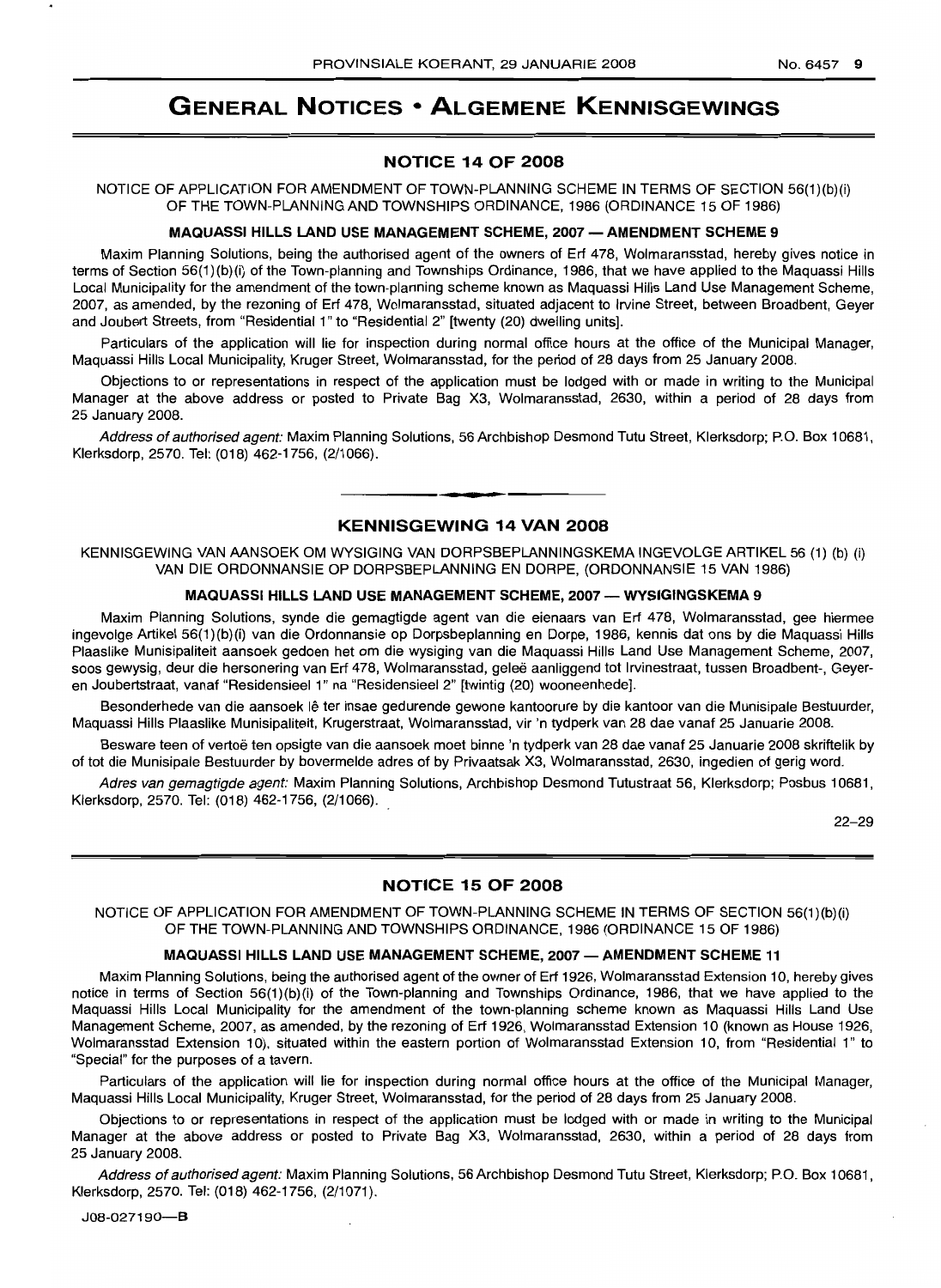## **KENNISGEWING 15 VAN 2008**

KENNISGEWING VAN AANSOEK OM WYSIGING VAN DORPSBEPLANNINGSKEMA INGEVOLGE ARTIKEL 56 (1) (b) (i) VAN DIE ORDONNANSIE OP DORPSBEPLANNING EN DORPE, (ORDONNANSIE 15 VAN 1986)

#### **MAQUASSI HILLS LAND USE MANAGEMENT SCHEME, 2007 - WYSIGINGSKEMA** 11

Maxim Planning Solutions, synde die gemagtigde agent van die eienaar van Erf 1926, Wolmaransstad Uitbreiding 10, gee hiermee ingevolge Artikel 56(1 )(b)(i) van die Ordonnansie op Dorpsbeplanning en Dorpe, 1986, kennis dat ons by die Maquassi Hills Plaaslike Munisipaliteit aansoek gedoen het om die wysiging van die Maquassi Hills Land Use Management Scheme, 2007, soos gewysig, deur die hersonering van Erf 1926, Wolmaransstad Uitbreiding 10 (bekend te staan as Huis 1926, Wolmaransstad Uitbreiding 10), geleë in die oostelike deel van Wolmaransstad Uitbreiding 10, vanaf "Residensieel 1" na "Spesiaal" vir die doeleindes van 'n taverne.

Besonderhede van die aansoek lê ter insae gedurende gewone kantoorure by die kantoor van die Munisipale Bestuurder, Maquassi Hills Plaaslike Munisipaliteit, Krugerstraat, Wolmaransstad, vir 'n tydperk van 28 dae vanaf 25 Januarie 2008.

Besware teen of vertoë ten opsigte van die aansoek moet binne 'n tydperk van 28 dae vanaf 25 Januarie 2008 skriftelik by of tot die Munisipale Bestuurder by bovermelde adres of by Privaatsak X3, Wolmaransstad, 2630, ingedien of gerig word.

Adres van gemagtigde agent: Maxim Planning Solutions, Archbishop Desmond Tutustraat 56, Klerksdorp; Posbus 10681, Klerksdorp, 2570. Tel: (018) 462-1756, (2/1071).

22-29

### **NOTICE 16 OF 2008**

NOTICE OF APPLICATION FOR AMENDMENT OF TOWN-PLANNING SCHEME IN TERMS OF SECTION 56(1)(b)(i) OF THE TOWN-PLANNING AND TOWNSHIPS ORDINANCE, 1986 (ORDINANCE 15 OF 1986)

# **DELAREYVILLE AMENDMENT SCHEME** 13

Maxim Planning Solutions, being the authorised agent of the owner of Erf 239, Delareyville, hereby gives notice in terms of Section 56(1)(b)(i) of the Town-planning and Townships Ordinance, 1986, that we have applied to the Tswaing Local Municipality for the amendment of the town-planning scheme known as Delareyville Town-planning Scheme, 1998, as amended, by the rezoning of Erf 239, Delareyville, situated on the corner of Pancroft and East Streets, between School and Mark Streets, from "Residential 1" to "Residential 2" [six (6) dwelling units].

Particulars of the application will lie for inspection during normal office hours at the office of the Municipal Manager, Tswaing Municipal Offices, General Delarey Street, Delareyville, for the period of 28 days from 25 January 2008.

Objections to or representations in respect of the application must be lodged with or made in writing to the Municipal Manager, Tswaing Local Municipality, at the above address or posted to P.O. Box 24, Delareyville, 2770, within a period of 28 days from 25 January 2008.

Address of authorised agent: Maxim Planning Solutions, 56 Archbishop Desmond Tutu Street, Klerksdorp; P.O. Box 10681, Klerksdorp, 2570. Tel: (018) 462-1756, (2/1064).

.**- .**

# **KENNISGEWING 16 VAN 2008**

KENNISGEWING VAN AANSOEK OM WYSIGING VAN DORPSBEPLANNINGSKEMA INGEVOLGE ARTIKEL 56 (1) (b) (i) VAN DIE ORDONNANSIE OP DORPSBEPLANNING EN DORPE, (ORDONNANSIE 15 VAN 1986)

### **DELAREYVILLE-WYSIGINGSKEMA** 13

Maxim Planning Solutions, synde die gemagtigde agent van die eienaar van Erf 239, Delareyville, gee hiermee ingevolge Artikel 56(1)(b)(i) van die Ordonnansie op Dorpsbeplanning en Dorpe, 1986, kennis dat ons by die Tswaing Plaaslike Munisipaliteit aansoek gedoen het om die wysiging van die Delareyville-dorpsbeplanningskema, 1998, soos gewysig, deur die hersonering van Erf 239, Delareyville, geleë op die hoek van Pancroft- en Oosstraat, tussen Skool- en Markstraat, vanaf "Residensieel 1" na "Residensieel 2" [ses (6) wooneenhede].

Besonderhede van die aansoek lê ter insae gedurende gewone kantoorure by die kantoor van die Munisipale Bestuurder, Tswaing Munisipale Kantore, Generaal Delareystraat, Delareyville, vir 'n tydperk van 28 dae vanaf 25 Januarie 2008.

Besware teen of vertoë ten opsigte van die aansoek moet binne 'n tydperk van 28 dae vanaf 25 Januarie 2008 skriftelik by of tot die Munisipale Bestuurder, Tswaing Plaaslike Munisipaliteit by bovermelde adres of by Posbus 24, Delareyville, 2770, ingedien of gerig word.

Adres van gemagtigde agent: Maxim Planning Solutions, Archbishop Desmond Tutustraat 56, Klerksdorp; Posbus 10681, Klerksdorp, 2570. Tel: (018) 462-1756, (2/1064).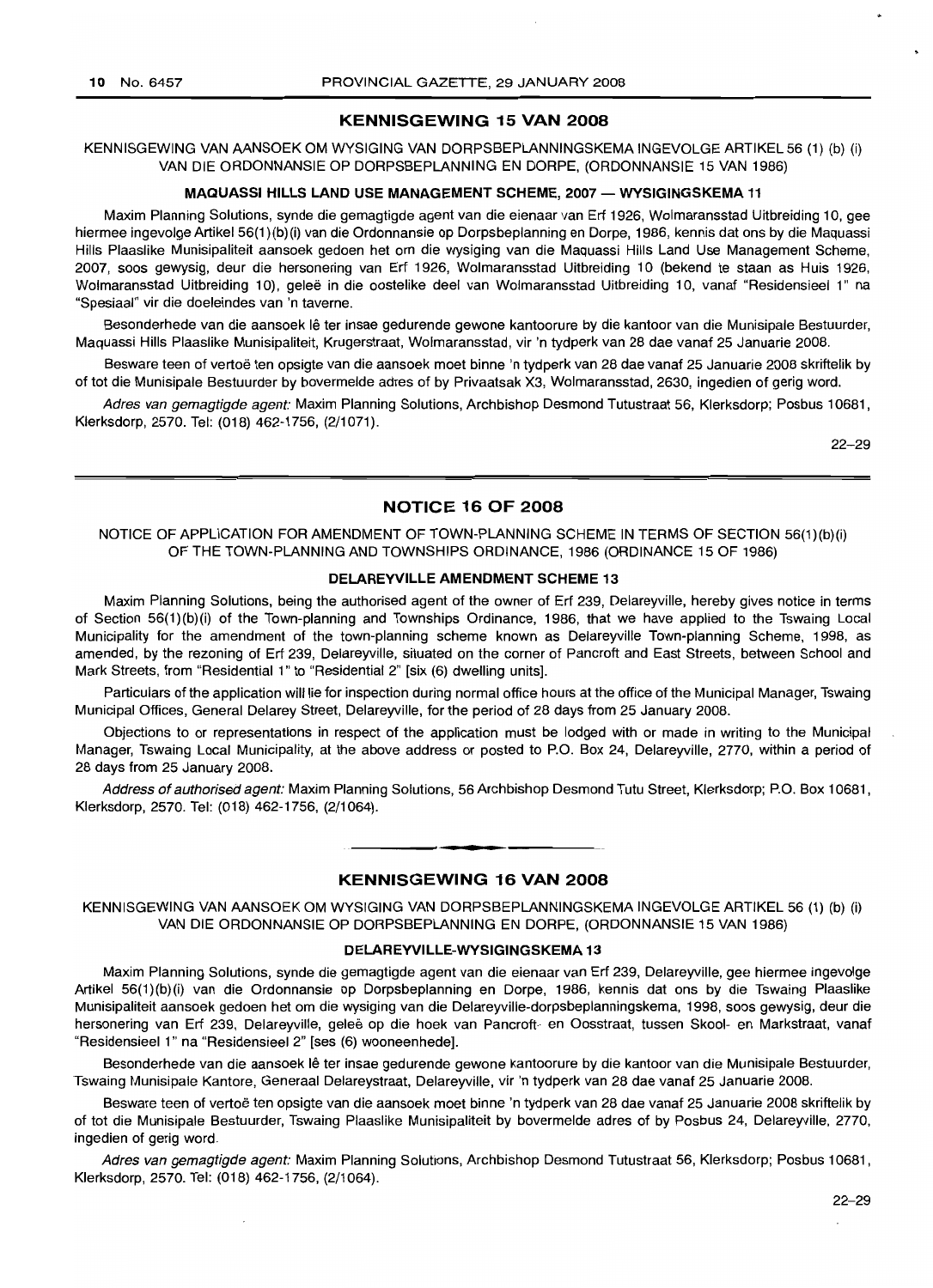# NOTICE 17 OF 2008

NOTICE OF APPLICATION FOR AMENDMENT OF TOWN-PLANNING SCHEME IN TERMS OF SECTION 56(1)(b)(i) OF THE TOWN-PLANNING AND TOWNSHIPS ORDINANCE, 1986 (ORDINANCE 15 OF 1986)

#### CHRISTIANA AMENDMENT SCHEME 37

Maxim Planning Solutions, being the authorised agent of the owners of Erf 853, Christiana, hereby gives notice in terms of Section 56(1)(b)(i) of the Town-planning and Townships Ordinance, 1986, that we have applied to the Lekwa-Teemane Local Municipality for the amendment of the town-planning scheme known as Christiana Town-planning Scheme, 1981, as amended, by the rezoning of Erf 853, Christiana, from "Residential 1" to "Residential 2" for the purposes of ten (10) dwelling units.

Particulars of the application will lie for inspection during normal office hours at the office of the Municipal Manager, Lekwa-Teemane Local Municipality, corner of Robyn and Dirkie Uys Streets, Christiana, for the period of 28 days from 23 January 2008.

Objections to or representations in respect of the application must be lodged with or made in writing to the Municipal Manager at the above address or posted to PO. Box 13, Christiana, 2680, within a period of 28 days from 23 January 2008.

Address of authorised agent: Maxim Planning Solutions, 56 Archbishop Desmond Tutu Street, Klerksdorp; P.O. Box 10681, Klerksdorp, 2570. Tel: (018) 462-1756, (2/1069).

#### KENNISGEWING 17 VAN 2008

**•**

KENNISGEWING VAN AANSOEK OM WYSIGING VAN DORPSBEPLANNINGSKEMA INGEVOLGE ARTIKEL 56 (1) (b) (i) VAN DIE ORDONNANSIE OP DORPSBEPLANNING EN DORPE, (ORDONNANSIE 15 VAN 1986)

#### CHRISTIANA-WYSIGINGSKEMA 37

Maxim Planning Solutions, synde die gemagtigde agent van die eienaars van Erf 853, Christiana, gee hiermee ingevolge Artikel 56(1)(b)(i) van die Ordonnansie op Dorpsbeplanning en Dorpe, 1986, kennis dat ons by die Lekwa-Teemane Plaaslike Munisipaliteit aansoek gedoen het om die wysiging van die Christiana-dorpsbeplanningskema, 1981, soos gewysig, deur die hersonering van Erf 853, Christiana, vanaf "Residensieel 1" na "Residensieel 2" vir die doeleindes van tien (10) wooneenhede.

Besonderhede van die aansoek Ie ter insae gedurende gewone kantoorure by die kantoor van die Munisipale Bestuurder, Lekwa-Teemane Plaaslike Munisipaliteit, hoek van Robyn- en Dirkie Uysstraat, Christiana, vir 'n tydperk van 28 dae vanaf 23 Januarie 2008.

Besware teen of vertoë ten opsigte van die aansoek moet binne 'n tydperk van 28 dae vanaf 23 Januarie 2008 skriftelik by of tot die Munisipale Bestuurder by bovermelde adres of by Posbus 13, Christiana, 2680, ingedien of gerig word.

Adres van gemagtigde agent: Maxim Planning Solutions, Archbishop Desmond Tutustraat 56, Klerksdorp; Posbus 10681, Klerksdorp, 2570. Tel: (018) 462-1756, (2/1069).

22-29

# NOTICE 18 OF 2008

NOTICE OF APPLICATION FOR AMENDMENT OF TOWN-PLANNING SCHEME IN TERMS OF SECTION 56(1)(b)(i) OF THE TOWN·PLANNING AND TOWNSHIPS ORDINANCE, 1986 (ORDINANCE 15 OF 1986)

#### KOSTER AMENDMENT SCHEME 50

Maxim Planning Solutions, being the authorised agent of the owners of Erven 504 and 510, Koster, hereby gives notice in terms of Section 56(1) (b)(i) of the Town-planning and Townships Ordinance, 1986, that we have applied to the Kgetlengrivier Local Municipality for the amendment of the town-planning scheme known as Koster Town-planning Scheme, 1997, as amended, by the rezoning of Erven 504 and 510, Koster, situated adjacent to Petisie Street, between Beyers, Burton and Gladstone Streets, from "Residential 1" to "Residential 2" [six (6) dwelling units].

Particulars of the application will lie for inspection during normal office hours at the office of the Municipal Manager, Kgetlengrivier Local Municipality, Koster Municipal Offices, for the period of 28 days from 22 January 2008.

Objections to or representations in respect of the application must be lodged with or made in writing to the Municipal Manager, Kgetlengrivier Local Municipality at the above address or posted to P.O. Box 66, Koster, 0348, within a period of 28 days from 22 January 2008.

Address of authorised agent: Maxim Planning Solutions, 56 Archbishop Desmond Tutu Street, Klerksdorp; P.O. Box 10681, Klerksdorp, 2570. Tel: (018) 462-1756, (2/1070).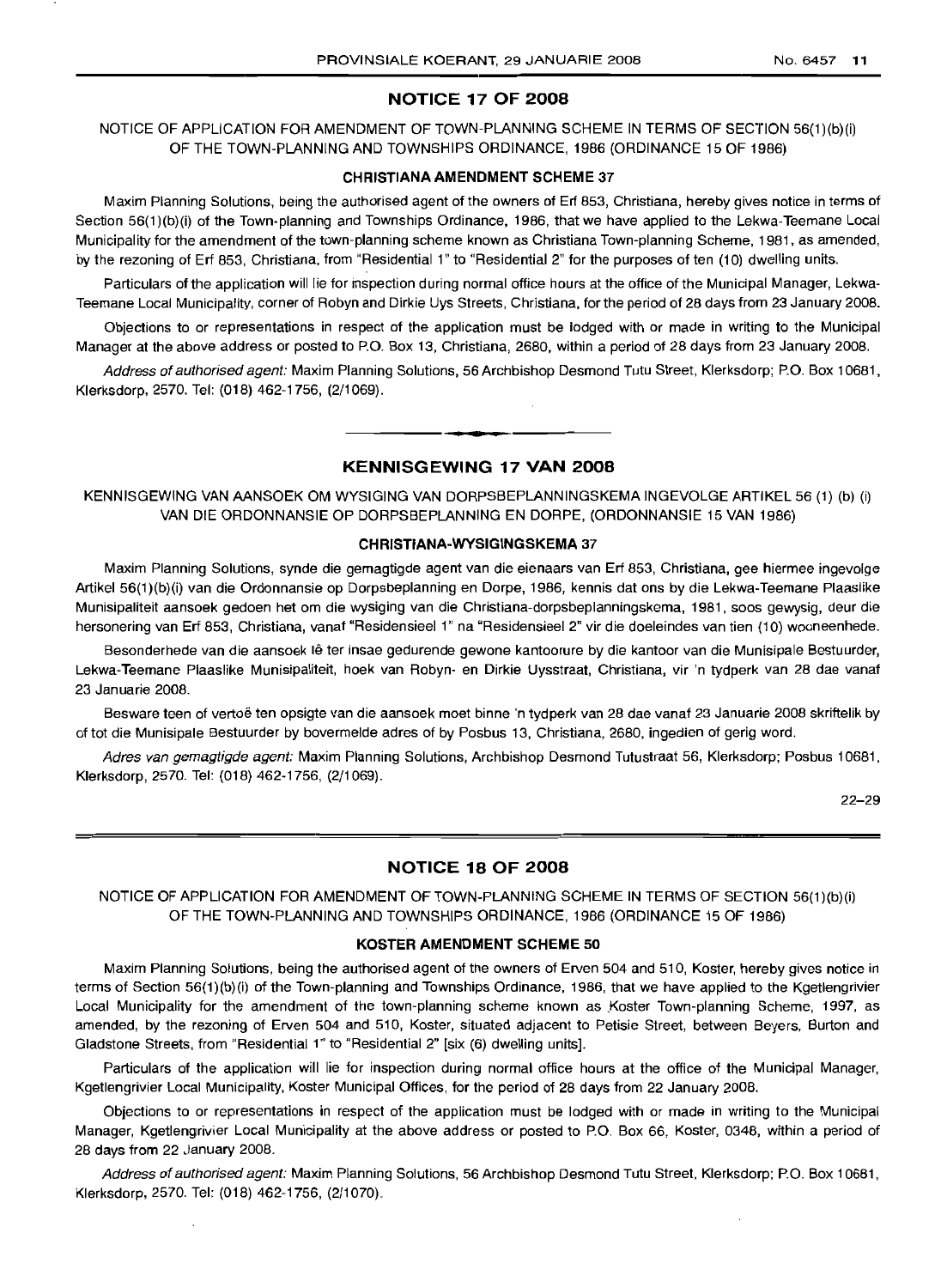# **KENNISGEWING 18 VAN 2008**

KENNISGEWING VAN AANSOEK OM WYSIGING VAN DORPSBEPLANNINGSKEMA INGEVOLGE ARTIKEL 56 (1) (b) (i) VAN DIE ORDONNANSIE OP DORPSBEPLANNING EN DORPE, 1986 (ORDONNANSIE 15 VAN 1986)

## **KOSTER-WYSIGINGSKEMA 50**

Maxim Planning Solutions, synde die gemagtigde agent van die eienaars van Erwe 504 en 510, Koster, gee hiermee ingevolge Artikel 56(1 )(b)(i) van die Ordonnansie op Dorpsbeplanning en Dorpe, 1986, kennis dat ons by die Kgetlengrivier Plaaslike Munisipaliteit aansoek gedoen het om die wysiging van die Koster-dorpsbeplanningskema, 1997, soos gewysig, deur die hersonering van Erwe 504 en 510, Koster, geleë aanliggend tot Petisiestraat, tussen Beyers-, Burton- en Gladstonestraat, vanaf "Residensieel 1" na "Residensieel 2" [ses (6) wooneenhede].

Besonderhede van die aansoek lê ter insae gedurende gewone kantoorure by die kantoor van die Munisipale Bestuurder, Kgetlengrivier Plaaslike Munisipaliteit, Koster Munisipale Kantore, vir 'n tydperk van 28 dae vanaf 22 Januarie 2008.

Besware teen of vertoe ten opsigte van die aansoek moet binne 'n tydperk van 28 dae vanaf 22 Januarie 2008 skriftelik by of tot die Munisipale Bestuurder, Kgetlengrivier Plaaslike Munisipalitelt by bovermelde adres of by Posbus 66, Koster, 0348, ingedien of gerig word.

Adres van gemagtigde agent: Maxim Planning Solutions, Archbishop Desmond Tutustraat 56, Klerksdorp; Posbus 10681, Klerksdorp, 2570. Tel: (018) 462-1756, (2/1070).

22-29

# **NOTICE 19 OF 2008**

NOTICE OF APPLICATION FOR AMENDMENT OF TOWN-PLANNING SCHEME IN TERMS OF SECTION 56 (1) (b) (i) OF THE TOWN-PLANNING AND TOWNSHIPS ORDNANCE, 1986 (ORDINANCE 15 OF 1986)

# **KLERKSDORP LAND USE MANAGEMENT SCHEME, 2005-AMENDMENT SCHEME 363**

Maxim Planning Solutions being the authorised agent of the owner of Erf 59, Freemanville, hereby gives notice in terms of section 56 (1) (b) (i) of the Town-planning and Townships Ordinance, 1986, that we have applied to the City of Matlosana for the amendment of the town-planning scheme known as Klerksdorp Land Use Management Scheme, 2005, as amended, by the rezoning of Erf 59, Freemanville, situated adjacent to Joe Siovo Road, between Terblanche and De Bruyn Streets, from "Residential 1" to "Special" for the purposes of a vehicle sales lot.

Particulars of the application will lie for inspection during normal office hours at the office of the Municipal Manager, Room 128, Klerksdorp Civic Centre, for the period of 28 days from 25 January 2008.

Objections to or representations in respect of the application must be lodged with or made in writing to the Municipal Manager, City of Matlosana, at the above address or posted to P.O. Box 99, Klerksdorp, 2570, within a period of 28 days from 25 January 2008.

Address of authorised agent: Maxim Planning Solutions, 56 Archbishop Desmond Tutu Street, Klerksdorp, 2570; P.O. Box 10681, Klerksdorp, 2570. Tel: (018) 462-1756. (2/1065.)

#### **KENNISGEWING 19 VAN 2008**

.**-.**

KENNISGEWING VAN MNSOEK OM WYSIGING VAN DORPSBEPLANNINGSKEMA INGEVOLGE ARTIKEL 56 (1) (b) (i) VAN DIE ORDONNANSIE OP DORPSBEPLANNING EN DORPE, 1986 (ORDONNANSIE 15 VAN 1986)

#### **KLERKSDORP LAND USE MANAGEMENT SCHEME, 2005-WYSIGINGSKEMA 363**

Maxim Planning Solutions synde die gemagtigde agent van die eienaar van Erf 59, Freemanville, gee hiermee ingevolge artikel 56 (1) (b) (i) van die Ordonnansie op Dorpsbeplanning en Dorpe, 1986, kennis dat ons by die Stad van Matlosana aansoek gedoen het om die wysiging van die Klerksdorp Land Use Management Scheme, 2005, soos gewysig, deur die hersonering van Erf 59, Freemanville, geleë aanliggend tot Joe Slovopad, tussen Terblanche- en De Bruynstraat, vanaf "Residensieel 1" na "Spesiaal" vir die doeleindes van 'n voertuigverkooplokaal.

Besonderhede van die aansoek lê ter insae gedurende gewone kantoorure by die kantoor van die Munisipale Bestuurder, Kamer 128, Klerksdorp Burgersentrum, vir 'n tydperk van 28 dae vanaf 25 Januarie 2008.

Besware teen of vertoë ten opsigte van die aansoek moet binne 'n tydperk van 28 dae vanaf 25 Januarie 2008 skriftelik by of tot die Munisipale Bestuurder, Stad van Matlosana, by bovermelde adres of by Posbus 99, Klerksdorp, 2570, ingedien of gerig word.

Adres van gemagtigde agent: Maxim Planning Solutions, Archbishop Desmond Tutustraat 56, Klerksdorp, 2570; Posbus 10681, Klerksdorp, 2570. Tel: (018) 462-1756. (2/1065.)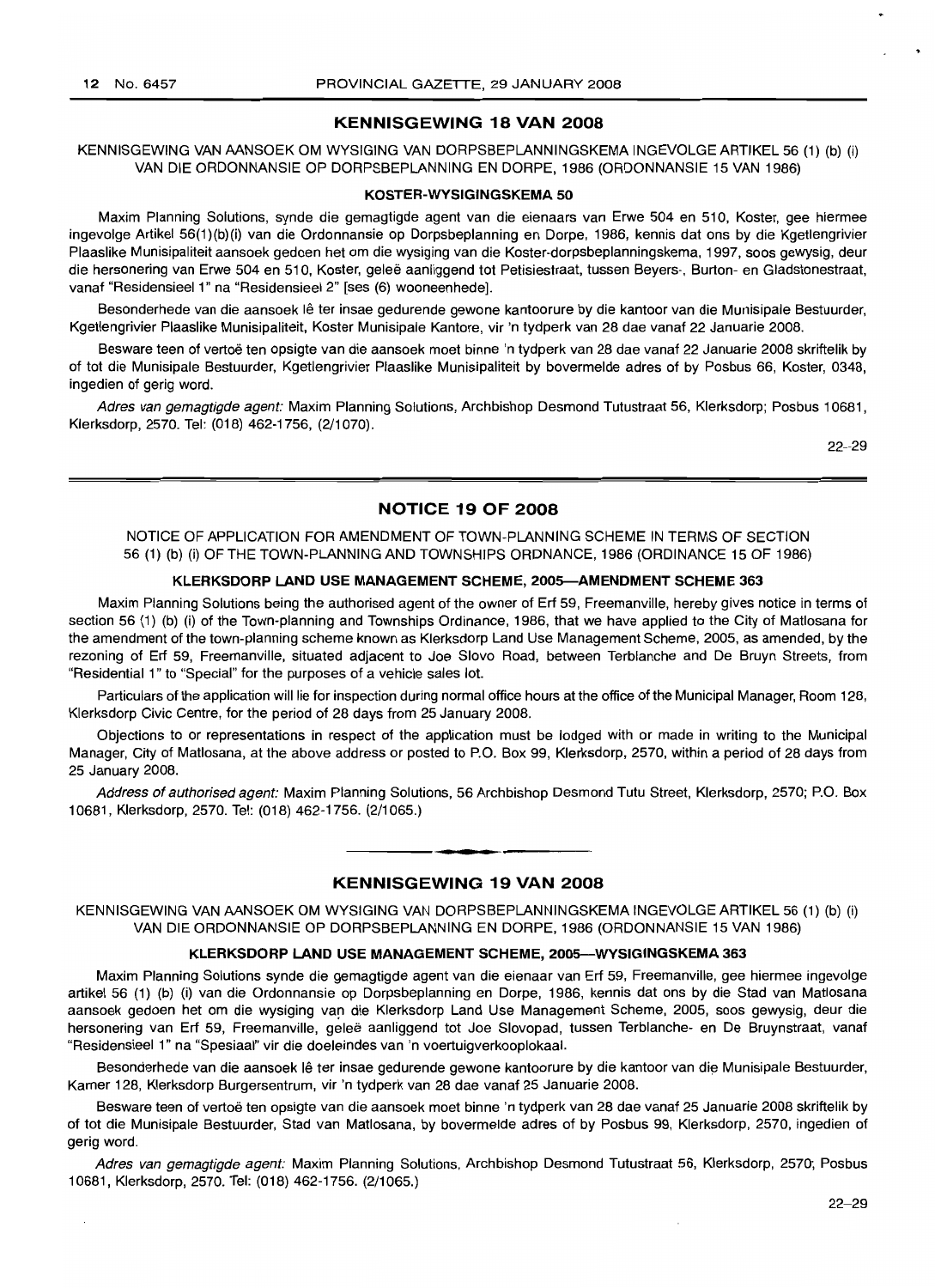# **NOTICE 20 OF 2008**

NOTICE OF APPLICATION FOR AMENDMENT OF TOWN-PLANNING SCHEME IN TERMS OF SECTION 56 (1) (b) (i) OF THE TOWN-PLANNING AND TOWNSHIPS ORDNANCE, 1986 (ORDINANCE 15 OF 1986)

#### **KLERKSDORP LAND USE MANAGEMENT SCHEME, 2005-AMENDMENT SCHEME 355**

Mrs L. Einkamerer, owner of Erf 3210, Stilfontein Extension 4, hereby gives notice in terms of section 56 (1) (b) (i) of the Town-planning and Townships Ordinance, 1986, that I have applied to the City of Matlosana for the amendment of the townplanning scheme known as the Klerksdorp Land Use Management Scheme, 2005, as amended, by the rezoning of Erf 3210, Stilfontein Extension 4, from "Residential 1" to "Special".

Particulars of the application will lie for inspection during normal office hours at the office of the Municipal Manager, Room 128, Klerksdorp Civic Centre, for the period of 28 days from 17 January 2008.

Objections to or representations in respect of the application must be lodged with or made in writing to the Municipal Manager, City of Matlosana, at the above address or posted to P.O. Box 99, Klerksdorp, 2570, within a period of 28 days from 17 January 2008.

# **KENNISGEWING 20 VAN 2008**

.**-.**

KENNISGEWING VAN AANSOEK OM WYSIGING VAN DORPSBEPLANNINGSKEMA INGEVOLGE ARTIKEL 56 (1) (b) (i) VAN DIE ORDONNANSIE OP DORPSBEPLANNING EN DORPE, 1986 (ORDONNANSIE 15 VAN 1986)

#### **KLERKSDORP LAND USE MANAGEMENT SCHEME, 2005-WYSIGINGSKEMA 355**

Me. L. Einkamerer, eienaar van Erf 3210, Stilfontein Uitbreiding 4, gee hiermee ingevolge artikel 56 (1) (b) (i) van die Ordonnansie op Dorpsbeplanning en Dorpe, 1986, kennis dat ons by die Stad van Matlosana aansoek gedoen het om die wysiging van die Klerksdorp Land Use Management Scheme, 2005, soos gewysig, deur die hersonering van Erf 3210, Stilfontein Uitbreiding 4, vanaf "Residensieel 1" na "Spesiaal" met 'n Bylae 690.

Besonderhede van die aansoek lê ter insae gedurende gewone kantoorure by die kantoor van die Munisipale Bestuurder, Kamer 128, Klerksdorp Burgersentrum, vir 'n tydperk van 28 dae vanaf 17 Januarie 2008.

Besware teen of vertoë ten opsigte van die aansoek moet binne 'n tydperk van 28 dae vanaf 17 Januarie 2008 skriftelik by of tot die Munisipale Bestuurder, Stad van Matlosana, by bovermelde adres of by Posbus 99, Klerksdorp, 2570, ingedien of gerig word.

22-29

# **NOTICE 21 OF 2008**

NOTICE OF APPLICATION FOR AMENDMENT OF TOWN-PLANNING SCHEME IN TERMS OF SECTION 56 (1) (b) (i) OF THE TOWN-PLANNING AND TOWNSHIPS ORDINANCE, 1986 (ORDINANCE 15 OF 1986)

#### **RUSTENBURG AMENDMENT SCHEME 300**

I, Petrus Christiaan Cornelius de Jager, of the firm Towncomp BK 1995/024157/23, being the authorised agent of the owner of Portion 57 (a portion of Portion 1) of the farm Buffelspoort 343 JQ, North West Province, hereby give notice in terms of section 56 (1) (b) (i) of the Town-planning and Townships Ordinance, 1986, that I have applied to the Rustenburg Local Municipality for the amendment of the town-planning scheme known as Rustenburg Land Use Management Scheme, 2005, by the rezoning of the property described above, situated  $\pm$  1 km to the South East of the road intersection P2-4 and D1235 on the farm Buffelspoort 343 JQ, from "Agricultural" to "Business 1" subject to conditions as per Annexure 583.

Particulars of the application will lie for inspection during normal office hours at the office of the Director: Planning and Development, Room 319, Missionary Mpheni House, cnr, of Beyers Naude and Nelson Mandela Drives, Rustenburg, for the period of 28 days from 22 January 2008.

Objections to or representations in respect of the application must be lodged with or made in writing to the Director: Planning and Development, at the above address or at PO Box 16, Rustenburg, 0300, within a period of 28 days from 22 January 2008.

Address of owner: Pia Towncomp CC, PO Box 20145, Proteapark, 0305. Tel: (014) 533-2950. Fax: (014) 533-3733.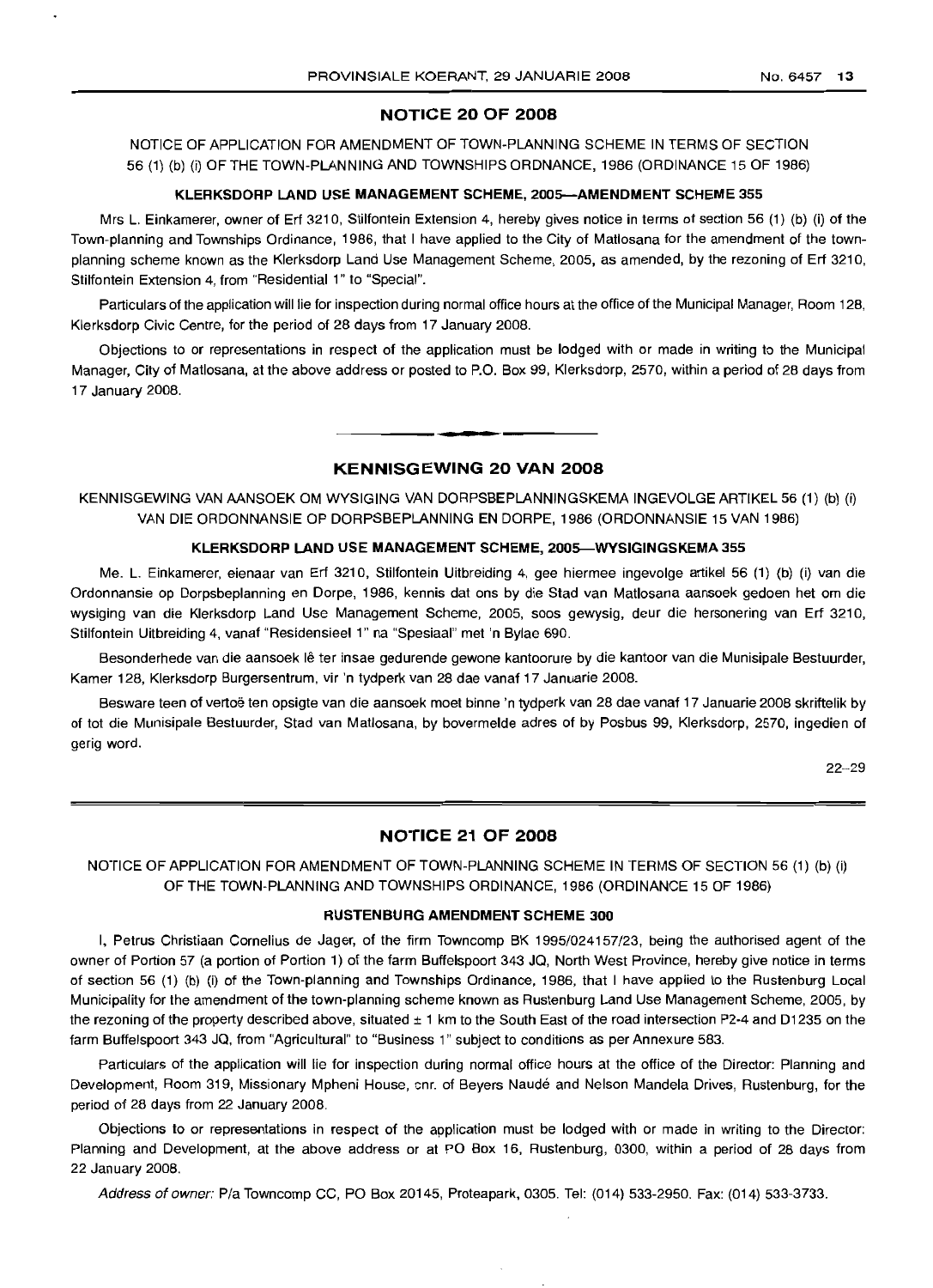# KENNISGEWING 21 VAN 2008

KENNISGEWING VAN AANSOEK OM WYSIGING VAN DORPSBEPLANNINGSKEMA INGEVOLGE ARTIKEL 56 (1) (b) (i) VAN DIE ORDONNANSIE OP DORPSBEPLANNING EN DORPE, 1986 (ORDONNANSIE 15 VAN 1986)

#### RUSTENBURG-WYSIGINGSKEMA 300

Ek, Petrus Christiaan Cornelius de Jager, van die firma Towncomp BK, 1995/024157/23, synde die gemagtigde agent van die eienaar van Gedeelte 57 ('n gedeelte van Gedeelte 1) van die plaas Buffelspoort 343 JQ, Provinsie Noordwes, gee hiermee ingevolge artikel 56 (1) (b) (i) van die Ordonnansie op Dorpsbeplanning en Dorpe, 1986, kennis dat ek by Rustenburg Plaaslike Munisipaliteit aansoek gedoen het om die wysiging van die dorpsbeplanningskema bekend as Rustenburg Land Use Management Scheme, 2005, deur die hersonering van die eiendom hierbo beskryf, gelee ± 1 km in 'n Suid-Oostelike rigting vanaf die pad interseksie P2-4 en D1235 op die plaas Buffelspoort 343 JQ, vanaf "Landsbou" na "Besigheid 1", onderhewig aan voorwaardes soas per Bylae 583.

Besonderhede van die aansoek lê ter insae gedurende gewone kantoorure by die kantoor van die Direkteur: Beplanning en Ontwikkeling, Kamer 319, Missionary Mpheni House, h/v Beyers Naude- en Nelson Mandelarylaan, Rustenburg, vir 'n tydperk van 28 dae vanaf 22 Januarie 2008.

Besware teen of vertoë ten opsigte van die aansoek moet binne 'n tydperk van 28 dae vanaf 22 Januarie 2008 skriftelik by of tot die Direkteur: Beplanning en Ontwikkeling by bovermelde adres of by Posbus 16, Rustenburg, 0300, ingedien of gerig word.

Adres van eienaar: Pia Towncomp CC, Posbus 20145, Proteapark, 0305. Tel: (014) 533-2950. Faks: (014) 533-3733.

22-29

# NOTICE 22 OF 2008

# RE-ADVERTISEMENT

NOTICE OF APPLICATION FOR AMENDMENT OF TOWN-PLANNING SCHEME IN TERMS OF SECTION 56 (1) (b) (i) OF THE TOWN-PLANNING AND TOWNSHIPS ORDINANCE, 1986 (ORDINANCE 15 OF 1986)

#### RUSTENBURG AMENDMENT SCHEME 371

I, Jan-Nolte Ekkerd of the firm EPS, being the authorised agent of the owner of the Remainder of Erf 1335, Rustenburg, hereby give notice in terms of section 56 (1) (b) (i) of the Town-planning and Townships Ordinance, 1986, that I have applied to the Rustenburg Local Municipality for the amendment of the town-planning scheme known as Rustenburg Land Use Management Scheme, 2005, by the rezoning of the property described above, situated on 237 Beyers Naude Drive, Rustenburg, from "Residential 1" to "Special" for offices, medical consulting rooms and service enterprises.

Particulars of the application will lie for inspection during normal office hours at the office of the Municipal Manager, Room 319, at the Missionary Mpheni House, cnr. of Nelson Mandela and Beyers Naude Drives, Rustenburg, for the period of 28 days from 22 January 2008.

Objections to or representations in respect of the application must be lodged with or made in writing to the Municipal Manager, at the above address or at PO Box 16, Rustenburg, 0300, within a period of 28 days from 22 January 2008.

Address of owner: Pia EPS Consulting Engineers, P.O. Box 5002, Rustenburg, 0300. Tel: (014) 597-2001. Fax: (014) 597-4956.

# **•** KENNISGEWING 22 VAN 2008

## HER-ADVERTERING

KENNISGEWING VAN AANSOEK OM WYSIGING VAN DORPSBEPLANNINGSKEMA INGEVOLGE ARTIKEL 56 (1) (b) (i) VAN DIE ORDONNANSIE OP DORPSBEPLANNING EN DORPE, 1986 (ORDONNANSIE 15 VAN 1986)

## RUSTENBURG-WYSIGINGSKEMA 371

Ek, Jan-Nolte Ekkerd, van die firma EPS, synde die gemagtigde agent van die eienaar van die Restant van Erf 1335, Rustenburg, gee hiermee ingevolge artikel 56 (1) (b) (i) van die Ordonnansie op Dorpsbeplanning en Darpe, 1986, kennis dat ek by Rustenburg Plaaslike Munisipaliteit aansoek gedoen het om die wysiging van die dorpsbeplanningskema bekend as Rustenburg-Grondgebruikbestuursskema, 2005, deur die hersonering van die eiendom hierbo beskryf, geleë te 237 Beyers Nauderylaan, Rustenburg, vanaf "Residensieel 1" na "Spesiaal" vir kantore, mediese spreekkamers en diensbedrywe.

Besonderhede van die aansoek lê ter insae gedurende gewone kantoorure by die kantoor van die Munisipale Bestuurder, Kamer 319, Missionary Mpheni House, h/v Nelson Mandela- en Beyers Naudelaan, Rustenburg, vir 'n tydperk van 28 dae vanaf 22 Januarie 2008.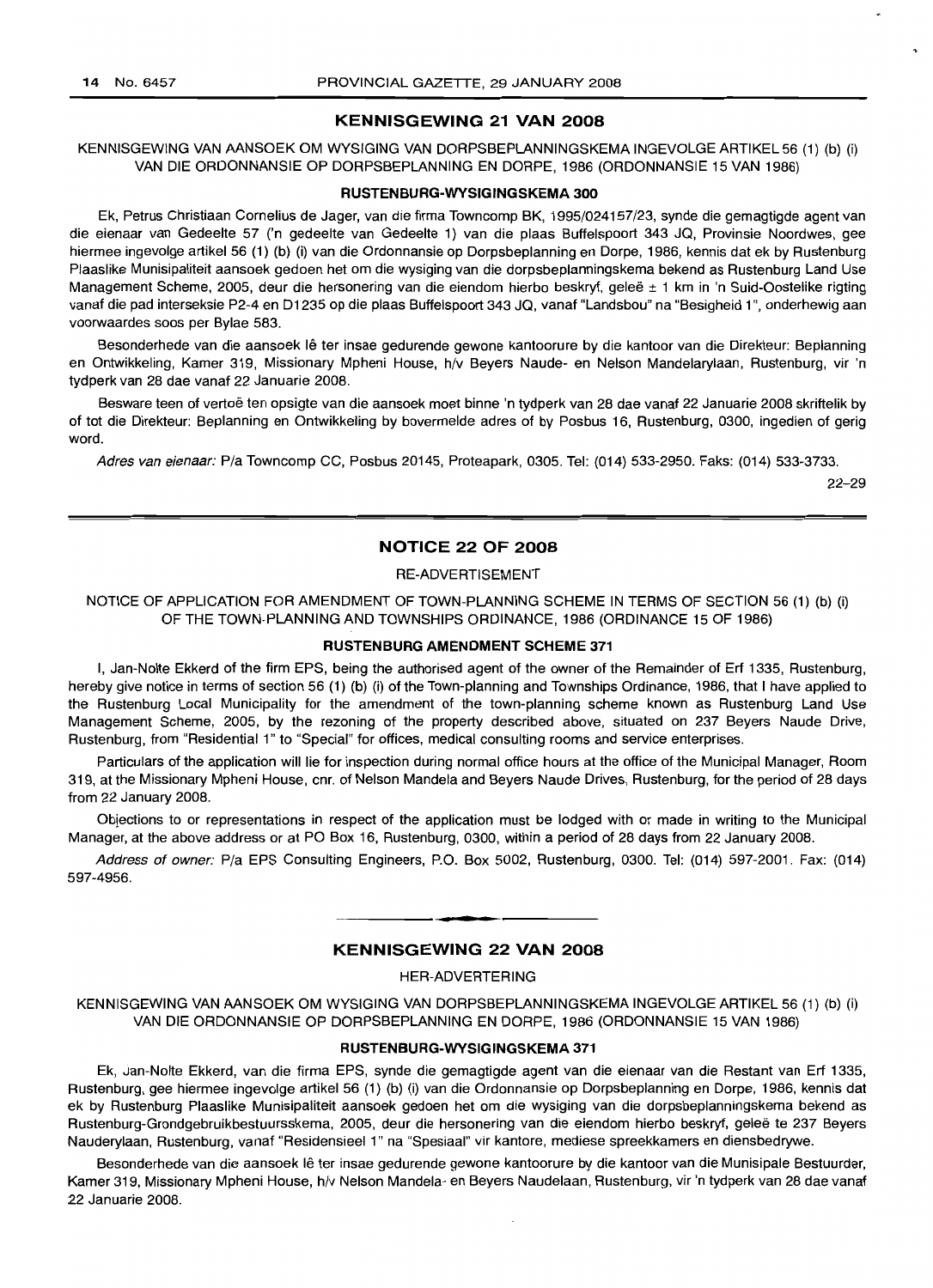Besware teen of vertoe ten opsigte van die aansoek moet binne 'n tydperk van 28 dae vanaf 22 Januarie 2008 skriftelik by of tot die Munisipale Bestuurder by bovermelde adres of by Posbus 16, Rustenburg, 0300, ingedien of gerig word.

Adres van eienaar: P/a EPS Raadgewende Ingenieurs, Posbus 5002, Rustenburg, 0300. Tel: (014) 597-2001. Faks: (014) 597-4956.

22-29

# **NOTICE 23 OF 2008**

# **RE-ADVERTISEMENT·**

NOTICE OF APPLICATION FOR AMENDMENT OF TOWN-PLANNING SCHEME IN TERMS OF SECTION 56 (1) (b) (i) OF THE TOWN-PLANNING AND TOWNSHIPS ORDINANCE, 1986 (ORDINANCE 15 OF 1986)

#### **RUSTENBURG AMENDMENT SCHEME 378**

I, Jan-Nolte Ekkerd of the firm EPS, being the authorised agent of the owner of Portion 5 of Erf 501, Rustenburg, hereby give notice in terms of section 56 (1) (b) (i) of the Town-planning and Townships Ordinance, 1986, that I have applied to the Rustenburg Local Municipality for the amendment of the town-planning scheme known as Rustenburg Land Use Management Scheme, 2005, by the rezoning of the property described above, situated on 52 Byron Street, Rustenburg, from "Residential 1" to "Residential 2" (dwelling units) subject to certain conditions.

Particulars of the application will lie for inspection during normal office hours at the office of the Municipal Manager, Room 319, at the Missionary Mpheni House, em. of Nelson Mandela and Beyers Naude Drives, Rustenburg, for a period of 28 days from 22 January 2008.

Objections to or representations in respect of the application must be lodged with or made in writing to the Municipal Manager, at the above address or at P.O. Box 16, Rustenburg, 0300, within a period of 28 days from 22 January 2008.

Address of owner: C/o EPS Consulting Engineers, P.O. Box 5002, Rustenburg, 0300. Tel: (014) 597-2001. Fax: (014) 597-4956. .**-.**

#### **KENNISGEWING 23 VAN 2008**

#### **HER-ADVERTERING**

KENNISGEWING VAN AANSOEK OM WYSIGING VAN DORPSBEPLANNINGSKEMA INGEVOLGE ARTIKEL 56 (1) (b) (i) VAN DIE ORDONNANSIE OP DORPSBEPLANNING EN DORPE, 1986 (ORDONNANSIE 15 VAN 1986)

#### **RUSTENBURG-WYSIGINGSKEMA 378**

Ek, Jan-Nolte Ekkerd van die firma EPS, synde die gemagtigde agent van die eienaar van die Gedeete 5 van Erf 501, Rustenburg, gee hiermee ingevolge artikel 56 (1) (b) (i) van die Ordonnansie op Dorpsbeplanning en Dorpe, 1986, kennis dat ek by die Rustenburg Plaaslike Munisipaliteit aansoek gedoen het om die wysiging van die dorpsbeplanningskema bekend as Rustenburg Grondgebruiksbestuursskema, 2005, deur die hersonering van die eiendom hierbo beskryf, gelee te Byronstraat 52, Rustenburg, vanaf "Residensieel 1" na "Residensieel 2" (wooneenhede) beperk tot sekere voorwaardes.

Besonderhede van die aansoek lê ter insae gedurende gewone kantoorure by die kantoor van die Munisipale Bestuurder, Kamer 319, Missionary Mpheni House, h/v Nelson Mandela- en Beyers Nauderylaan, Rustenburg, vir 'n tydperk van 28 dae vanaf 22 Januarie 2008.

Besware teen of vertoë ten opsigte van die aansoek moet binne 'n tydperk van 28 dae vanaf 22 Januarie 2008 skriftelik by of tot die Munisipale Bestuurder by bovermelde adres of by Posbus 16, Rustenburg, 0300, ingedien of gerig word.

Adres van eienaar: P/a EPS Raadgewende Ingenieurs, Posbus 5002, Rustenburg, 0300. Tel: (014) 597-2001. Faks: (014) 597-4956.

22-29

#### **NOTICE 24 OF 2008**

#### **RE-ADVERTISEMENT**

NOTICE OF APPLICATION FOR AMENDMENT OF TOWN-PLANNING SCHEME IN TERMS OF SECTION 56 (1) (b) (i) OF THE TOWN-PLANNING AND TOWNSHIPS ORDINANCE, 1986 (ORDINANCE 15 OF 1986)

#### **RUSTENBURG AMENDMENT SCHEME 380**

I, Jan-Nolte Ekkerd, being the authorised agent of the owner of the Remaining Extent of Erf 391, in the Town Cashan Extension 4, Rustenburg, hereby give notice in terms of section 56 (1) (b) (i) of the Town-planning and Townships Ordinance, 1986, that I have applied to the Rustenburg Local Municipality for the amendment of the town-planning scheme known as Rustenburg Land Use Management Scheme, 2005, by the rezoning of the property described above, situated on 87 Nylrivier Avenue, Cashan Extension 4, Rustenburg, from "Residential 1" to "Business 2", subject to certain conditions.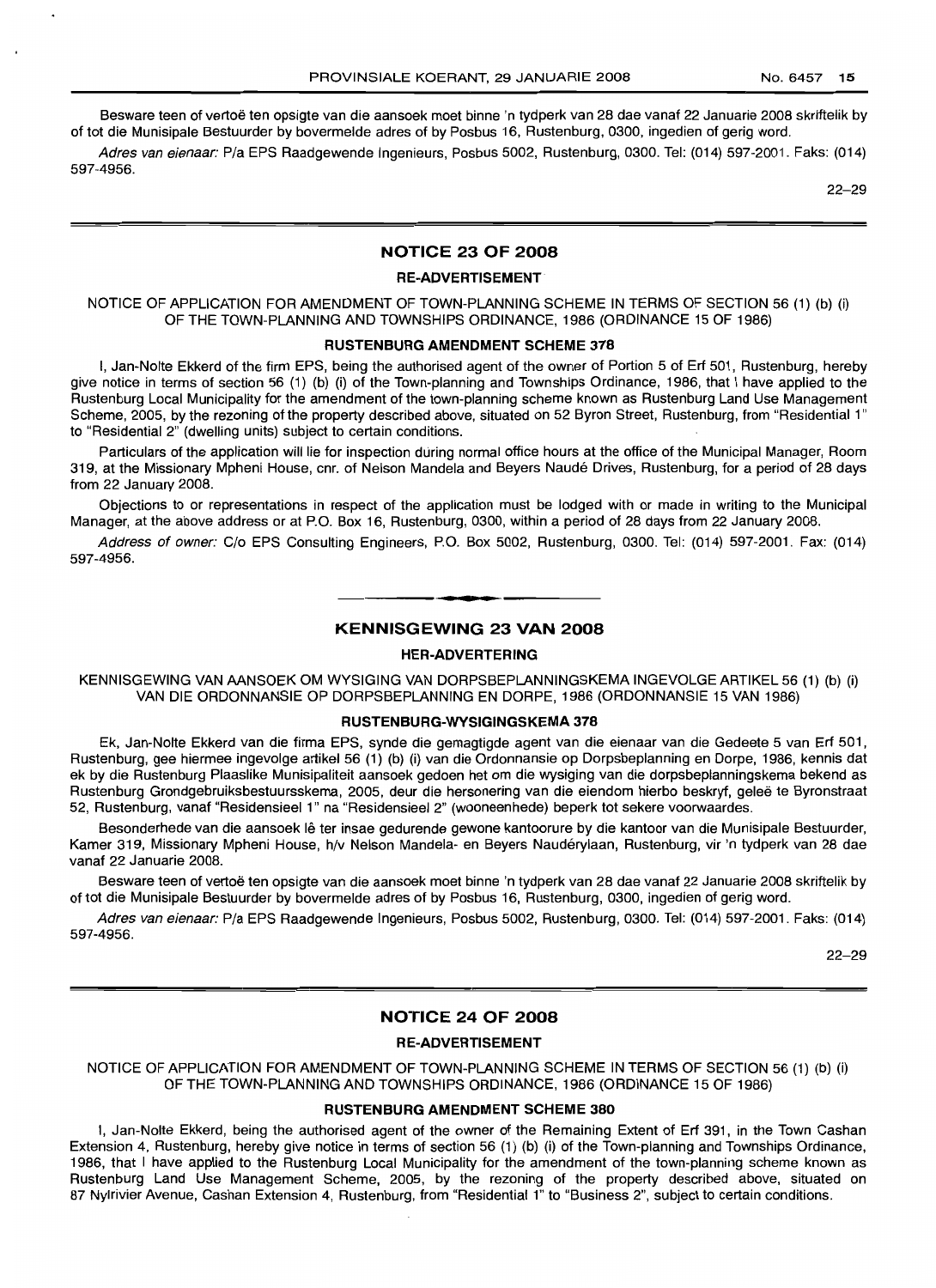Particulars of the application will lie for inspection during normal office hours at the office of the Municipal Manager, Room 319, Missionary Mpheni House, cnr. of Nelson Mandela and Beyers Naude Drives, Rustenburg, for a period of 28 days from 22 January 2008.

Objections to or representations in respect of the application must be lodged with or made in writing to the Municipal Manager, at the above address or at P.O. Box 16, Rustenburg, 0300, within a period of 28 days from 22 January 2008.

Address of owner: C/o EPS Consulting Engineers, P.O. Box 5002, Rustenburg, 0300. Tel: (014) 597-2001. Fax: (014) 597-4956.

# **KENNISGEWING 24 VAN 2008**

**.-**

#### **HER-ADVERTERING**

KENNISGEWING VAN AANSOEK OM WYSIGING VAN DORPSBEPLANNINGSKEMA INGEVOLGE ARTIKEL 56 (1) (b) (i) VAN DIE ORDONNANSIE OP DORPSBEPLANNING EN DORPE, 1986 (ORDONNANSIE 15 VAN 1986)

#### **RUSTENBURG-WYSIGINGSKEMA 380**

Ek, Jan-Nolte Ekkerd, synde die gemagtigde agent van die eienaar van die Resterende Gedeete van Erf 391, in die Dorp Cashan Uitbreiding 4, Rustenburg, gee hiermee ingevolge artikel 56 (1) (b) (i) van die Ordonnansie op Dorpsbeplanning en Dorpe, 1986, kennis dat ek by die Rustenburg Plaaslike Munisipaliteit aansoek gedoen het om die wysiging van die dorpsbeplanningskema bekend as Rustenburg Grondgebruiksbestuursskema, 2005, deur die hersonering van die eiendom hierbo beskryf, geleë te Nylrivierlaan 87, Cashan Uitbreiding 4, Rustenburg, vanaf "Residensieel 1" na "Besigheid 2" beperk tot sekere voorwaardes.

Besonderhede van die aansoek lê ter insae gedurende gewone kantoorure by die kantoor van die Munisipale Bestuurder, Kamer 319, Missionary Mpheni House, h/v Nelson Mandela- en Beyers Nauderylaan, Rustenburg, vir 'n tydperk van 28 dae vanaf 22 Januarie 2008.

Besware teen of vertoë ten opsigte van die aansoek moet binne 'n tydperk van 28 dae vanaf 22 Januarie 2008 skriftelik by of tot die Munisipale Bestuurder by bovermelde adres of by Posbus 16, Rustenburg, 0300, ingedien of gerig word.

Adres van eienaar: Pia EPS Raadgewende Ingenieurs, Posbus 5002, Rustenburg, 0300. Tel: (014) 597-2001. Faks: (014) 597-4956.

22-29

# **NOTICE 25 OF 2008**

#### (NOTICE 229 OF 2007)

NOTICE OF APPLICATION FOR AMENDMENT OF TOWN-PLANNING SCHEME IN TERMS OF SECTION 56 (1) (b) (i) OF THE TOWN-PLANNING AND TOWNSHIPS ORDINANCE, 1986 (ORDINANCE 15 OF 1986)

#### **RUSTENBURG AMENDMENT SCHEME 373**

The Rustenburg Local Municipality, being the legal owner of a portion of Portion 218 of the farm Town and Townlands 272 JQ, Rustenburg, hereby gives notice in terms of section 56 (1) (b) (i) of the Town-planning and Townships Ordinance, 1986, that application has been made to the Rustenburg Local Municipality for the amendment of the town-planning scheme known as the Rustenburg Land Use Management Scheme, 2005, for the rezoning of the property described above, situated along Nelson Mandela Drive and Fatima Bhayat Street, from "Private Open" to "Business 1" subject to certain conditions as per Annexure 656.

Particulars of the application will lie for inspection during normal office hours at the office of the Municipal Manager, Room 319, at the Missionary Mpheni House, corner of Nelson Mandela and Beyers Naude Drives, Rustenburg, for a period of 28 days from 20 November 2007.

Objections to or representations in respect of the application must be lodged with or made in writing to the Municipal Manager at the above address or at P.O. Box 16, Rustenburg, 0300, within a period of 28 days from 22 January 2008.

Address of owner: P.O. Box 16, Rustenburg, 0300.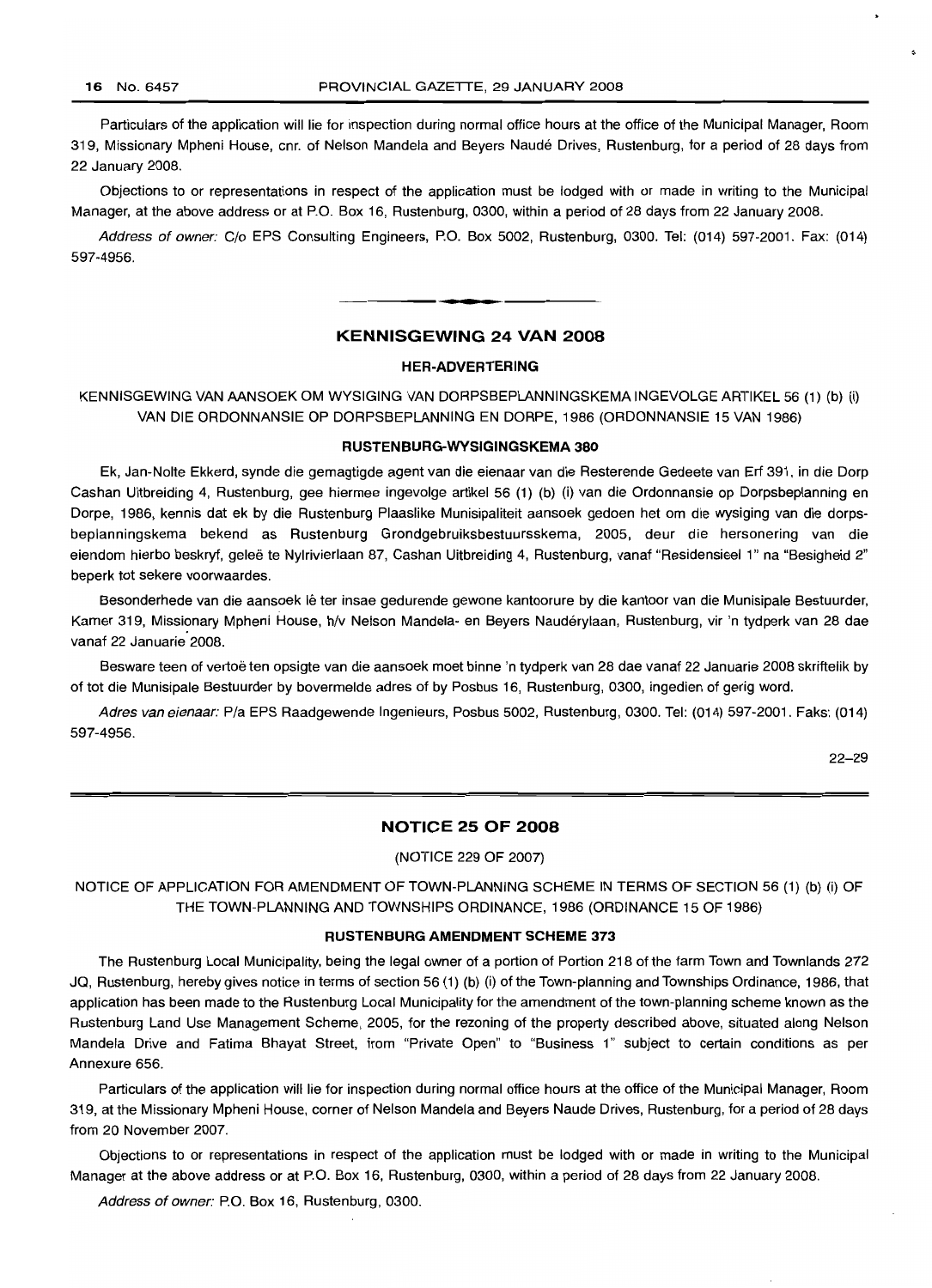# **KENNISGEWING 25 VAN 2008**

(KENNISGEWING 229 VAN 2007)

KENNISGEWING VAN AANSOEK OM WYSIGING VAN DORPSBEPLANNINGSKEMA INGEVOLGE ARTIKEL 56 (1) (b) (i) VAN DIE ORDONNANSIE OP DORPSBEPLANNING EN DORPE (ORDONNANSIE 15 VAN 1986)

# **RUSTENBURG WYSIGINGSKEMA 373**

Die Rustenburg Plaaslike Munisipaliteit, synde die wettige eienaar van 'n gedeelte van Gedeelte 218 van die plaas Town and Townlands 272 JQ, Rustenburg, gee hiermee ingevolge artikel 56 (1) (b) (i) van die Ordonnansie op Dorpsbeplanning en Dorpe, 1986, kennis dat aansoek gedoen is om die wysiging van die Dorpsbeplanningskema bekend as Rustenburg Grondgebruiksbestuursskema, 2005, vir die hersonering van die eiendom hierbo beskryf, geleë aangrensend aan Nelson Mandela Rylaan en Fatima Bhayatstraat, vanaf "Private Oopruimte" na "Besigheid 1" beperk tot sekere voorwaardes vervat in Bylae 656.

Besonderhede van de aansoek lê ter insae gedurende gewone kantoorure by die kantoor van die Munisipale Bestuurder, Kamer 319, Missionary Mpheni House, h/v Nelson Mandela en Beyers Naude Laan, Rustenburg, vir 'n tydperk van 28 dae vanaf 20 November 2007.

Besware teen of vertoe ten opsigte van die aansoek moet binne 'n tydperk van 28 dae vanaf 20 November 2007 skriftelik by of tot die Munisipale Bestuurder by bovermelde adres of by Posbus 16, Rustenburg, 0300 ingedien of gerig word.

Adres van eienaar: Posbus 16, Rustenburg, 0300.

22-29

# **NOTICE 31 OF 2008**

#### APPLICATION FOR ESTABLISHMENT OF TOWNSHIP

The City Council of Potchefstroom hereby gives notice in terms of section 96 of the Town-planning and Townships Ordinance, 1986 (Ordinance 15 of 1986), that an application for Township Establishment for the township referred to in the Annexure hereto, has been received by it.

Particulars of the application will lie for inspection during normal office hours at the office of the Municipal Manager, Room 210, 2nd Floor, Dan Tloome Complex, corner of Gouws and Wolmarans Streets, Potchefstroom, for a period of 28 days from 29 January 2008.

Objections to or representations in respect of the application must be lodged with or made in writing and in duplicate to the Municipal Manager, Tlokwe City Council, at the above-mentioned address or at P.O. Box 113, Potchefstroom, 2520, within a period of 28 days from 29 January 2008.

# **ANNEXURE**

#### Name of township: **Grimbeekpark Extension 18.**

Full name of applicant: PlanCentre on behalf of the property owners, Die Trustees van Tyd tot Tyd van die Olie 4 Trust (IT591/1995).

Number of erven in proposed township:

45 "Residential 1" erven.

1 "Undermentioned" erf.

1 "Street" erf.

Land description: Portion 23 (a portion of Portion 3) of the farm Elandsheuvel 436 IQ, Province North West.

Location: The concerned site, Portion 23 (a portion of Portion 3) of the farm Elandsheuvel 436, Registration Division IQ, is situated on the eastern side of Grimbeekpark Extension 6, Potchefstroom, is accessable from Herman Street and is south of the Parys Road (R53).

Applicant: PlanCentre, P.O. Box 21108, Noordbrug, 2522. Tel. (018) 297-0100. Ref. 2650.

Notice No.: 5/2008

# **• KENNISGEWING 31 VAN 2008**

#### AANSOEK OM STIGTING VAN DORP

Die Stadsraad van Potchefstroom gee hiermee ingevolge artikel 96 van die Ordonnansie op Dorpsbeplanning en Dorpe, 1986 (Ordonnansie 15 van 1986), kennis dat 'n aansoek om die dorp in die Bylae hieronder genoem, te stig deur hom ontvang is.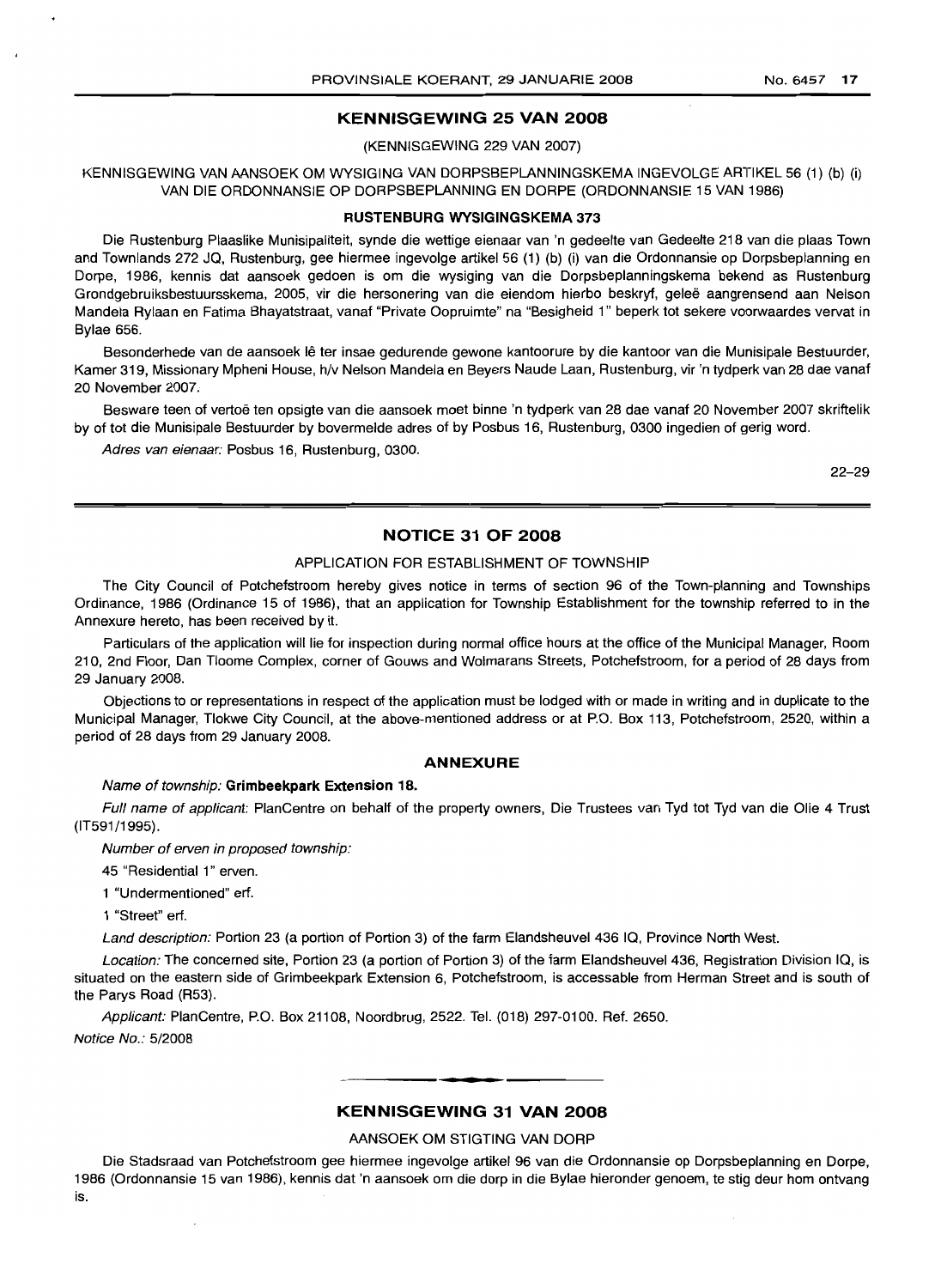Besonderhede van die aansoek lê ter insae gedurende kantoorure by die kantoor van die Munisipale Bestuurder, Kantoor 210, 2de Vloer, Dan Tloome Kompleks, hoek van Gouws- en Wolmaransstraat, Potchefstroom, vir 'n tydperk van 28 dae vanaf 29 Januarie 2008.

Besware teen of vertoë ten opsigte van die aansoek moet binne 'n tydperk van 28 dae vanaf 29 Januarie 2008 skriftelik en in tweevoud by die Munisipale Bestuurder, Stadsraad van Tlokwe, by bovermelde adres of by Posbus 113, Potchefstroom, 2520, ingedien of gerig word.

# **BYLAE**

#### Naam van dorp: **Grimbeekpark Uitbreiding 18.**

Naam van aansoeker: PlanCentre namens die grondeienaars, Die Trustees van Tyd tot Tyd van die Olie 4 Trust (IT591/1995).

Aantal erwe in die voorgestelde dorp:

45 "Residensieel 1" erwe.

1 "Onbepaalde" erf.

1 "Straat" erf.

Grondbeskrywing: Gedeelte 23 ('n gedeelte van Gedeelte 3) van die plaas Elandsheuvel 436 IQ, Provinsie Noordwes.

Ligging Die voorgestelde dorpsgebied, Gedeelte 23 ('n gedeelte van Gedeelte 3) van die plaas Elandsheuvel 436, Registrasie Afdeling IQ, is geleë aan die oostelike kant van Grimbeekpark Uitbreiding 6, Potchefstroom is toeganlik vanaf Hermanstraat en is ook suid van die Paryspad (R53).

Applikant: PlanCentre, Posbus 21108, Noordbrug, 2522. Tel. (018) 297-0100. Verw. 2650.

Kennisgewing No.: 5/2008

29-5

# **NOTICE 32 OF 2008**

#### NOTICE OF APPLICATION FOR ESTABLISHMENT OF TOWNSHIP

The Madibeng Local Municipality hereby gives notice in terms of section 69 (6) (a) of the Town-planning and Townships Ordinance, 1986 (Ordinance 15 of 1986), that an application for Township Establishment for the township referred to in the Annexure hereto, has been received by it.

Particulars of the application will lie for inspection during normal office hours at the Municipal Offices of Madibeng, Van Velden Street, Brits, for a period of 28 days from 29 January 2008.

Objections to or representations in respect of the application must be lodged with or made in writing and in duplicate to the Municipal Manager, at the above-mentioned address or at P.O. Box 106, Brits, 0250, within a period of 28 days from 29 January 2008.

#### **ANNEXURE**

#### Name of township: **Mooinooi Extension** 6.

Full name of applicant: EPS Consulting Engineers on behalf of Amazing Grace Bible Church.

Number of erven in proposed township:

- 8 "Residential 3" erven (2 units per hectare).
- 1 "Institutional" erf.
- Public roads.

Land description: Portion 24 of the farm Elandskraal 469 J.Q.

Location: The proposed development is situated along the R105 road opposite Mooinooi Extension 3.

# **• KENNISGEWING 32 VAN 2008**

#### KENNISGEWING VAN AANSOEK OM STIGTING VAN DORP

Die Madibeng Plaaslike Munisipaliteit gee hiermee ingevolge artikel 69 (6) (a) van die Ordonnansie op Dorpsbeplanning en Dorpe, 1986 (Ordonnansie 15 van 1986), kennis dat 'n aansoek om die dorp in die Bylae hieronder genoem, te stig, deur hom ontvang is.

Besonderhede van die aansoek Ie ter insae gedurende gewone kantoorure by die Munisipale Kantore van Madibeng, Van Veldenstraat, Brits, vir 'n tydperk van 28 dae vanaf 29 Januarie 2008.

Besware teen of vertoë ten opsigte van die aansoek moet binne 'n tydperk van 28 dae vanaf 29 Januarie 2008 skriftelik en in tweevoud by die Munisipale Bestuurder, by bovermelde adres of by Posbus 106, Brits, 0250 ingedien of gerig word.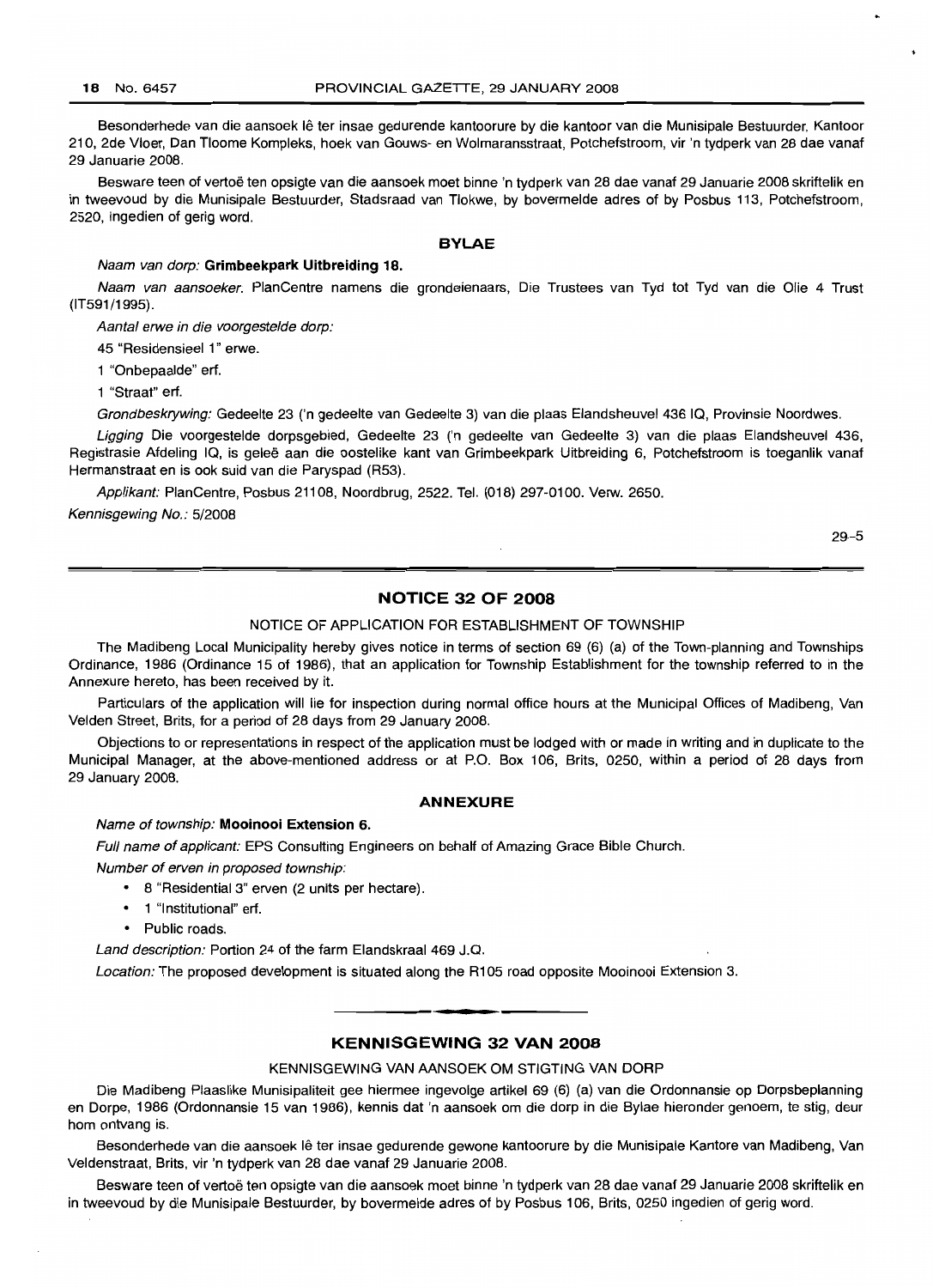## **BYLAE**

## Naam van dorp: **Mooinooi Uitbreiding 6.**

Naam van aansoeker: EPS Raadgewende Ingenieurs narnens Amazing Grace Bible Church.

Aantal erwe in die voorqestelde dorp:

- 8 "Residensieel 3" erwe (25 eenhede per hektaar).
- 1 erf "Inrigting".
- Openbare paaie.

Grondbeskrywing: Gedeelte 24 van die plaas Elandskraal 469 J.Q.

Ligging: Die voorgestelde dorp is geleë aanliggend aan die R104 oorkant Mooinooi Uitbreiding 3.

29-5

# **NOTICE 33 OF 2008**

#### NOTICE OF APPLICATION FOR EXTENSION OF BOUNDARIES OF APPROVED TOWNSHIP

I, Jeff de Klerk, being the authorized agent of the owner, hereby gives notice in terms of section 69(6)(a) read in conjunction with section 88(2) of the Town-planning and Townships Ordinance, 1986 (Ordinance 15 of 1986), that an application is made to extend the boundaries of the township known as Brits Extension 98 to include Portion 461 of the farm Krokodildrift No. 446-JQ, district Brits.

The portion concerned is situated directly east and adjoining Erf 3836, Brits Extension 98, with proposed zoning of "Special" for shops, offices, business buildings, professional suites, restaurants, places of amusement and entertainment, social halls, gymnasia, sport centres, conference centres, and, with the special consent of the Municipality, dwelling units.

Particulars of the application will lie for inspection during normal office hours at the office of The Regional Director: North West Department of Developmental Local Government and Housing, c/o Von Willich and Gerhard Maritz Streets, Dassierand (Potchefstroom), and the Senior Town Planner, Room 425, Local Municipality of Madibeng, Van Velden Street, Brits, for a period of 28 days from 29 January 2008, being the date of first publication of this notice.

Objections to or representations in respect of the application must be lodged with or made in writing to either The Regional Director: North West Department of Developmental Local Government and Housing, Private Bag X1213, Potchefstroom, 2520, or the Municipal Manager at PO Box 106, Brits, 0250, and Jeff de Klerk Town Planning Services at POBox 105, Ifafi, 0260, within a period of 28 days from 29 January 2008.

# **KENNISGEWING 33 VAN 2008**

**•**

#### KENNISGEWING VAN AANSOEK OM UITBREIDING VAN GRENSE VAN GOEDGEKEUREDE DORP

Ek, Jeff de Klerk, synde die gemagtigde agent van die eienaar, gee hiermee ingevolge artikel 69(6)(a) saamgelees met artikel 88(2) van die Ordonnansie op Dorpsbeplanning en Dorpe, 1986 (Ordonnansie 15 van 1986), kennis dat ek by die Plaaslike Munisipaliteit van Madibeng aansoek gedoen het om uitbreiding van grense van die dorp Brits Uitbreiding 98, om Gedeelte 461 van die plaas Krokodildrift No. 446-JQ, distrik Brits, in te sluit.

Die betrokke eiendom is gelee direk oos en aangrensend aan Erf 3836, Brits Uitbreiding 98, met voorgestelde sonering van "Spesiaal" vir winkels, kantore, besigheidsgeboue, professionele kamers, restaurante, vermaaklikheidsplekke, onthaalplekke, geseligheidsale, gimnasiums, sportsentrums, konferensiesentrums en, met die spesiale toestemming van die Munisipaliteit, wooneenhede.

Besonderhede van die aansoek lê ter insae gedurende gewone kantoorure by die kantoor van Die Streeksdirekteur, Noordwes Departement van Ontwikkelende Plaaslike Regering en Behuising, h/v Von Willich- en Gerhard Maritzstraat, Dassierand (Potchefstroom), en die Senior Stadsbeplanner, Kamer 425, Plaaslike Munisipaliteit van Madibeng, Van Veldenstraat, Brits, vir 'n tydperk van 28 dae vanaf 29 Januarie 2008, synde die datum van eerste publikasie van hierdie kennisgewing.

Besware of vertoë ten opsigte van die aansoek moet binne 'n tydperk van 28 dae vanaf 29 Januarie 2008 skriftelik by Die Streeksdirekteur, Noordwes Departement van Ontwikkelende Plaaslike Regering en Behuising, Privaatsak X1213, Potchefstroom, 2520, of tot die Munisipale Bestuurder by Posbus 106, Brits, 0250, asook Jeff de Klerk Stadsbeplanningsdienste, Posbus 105, Ifafi, 0260, ingedien word.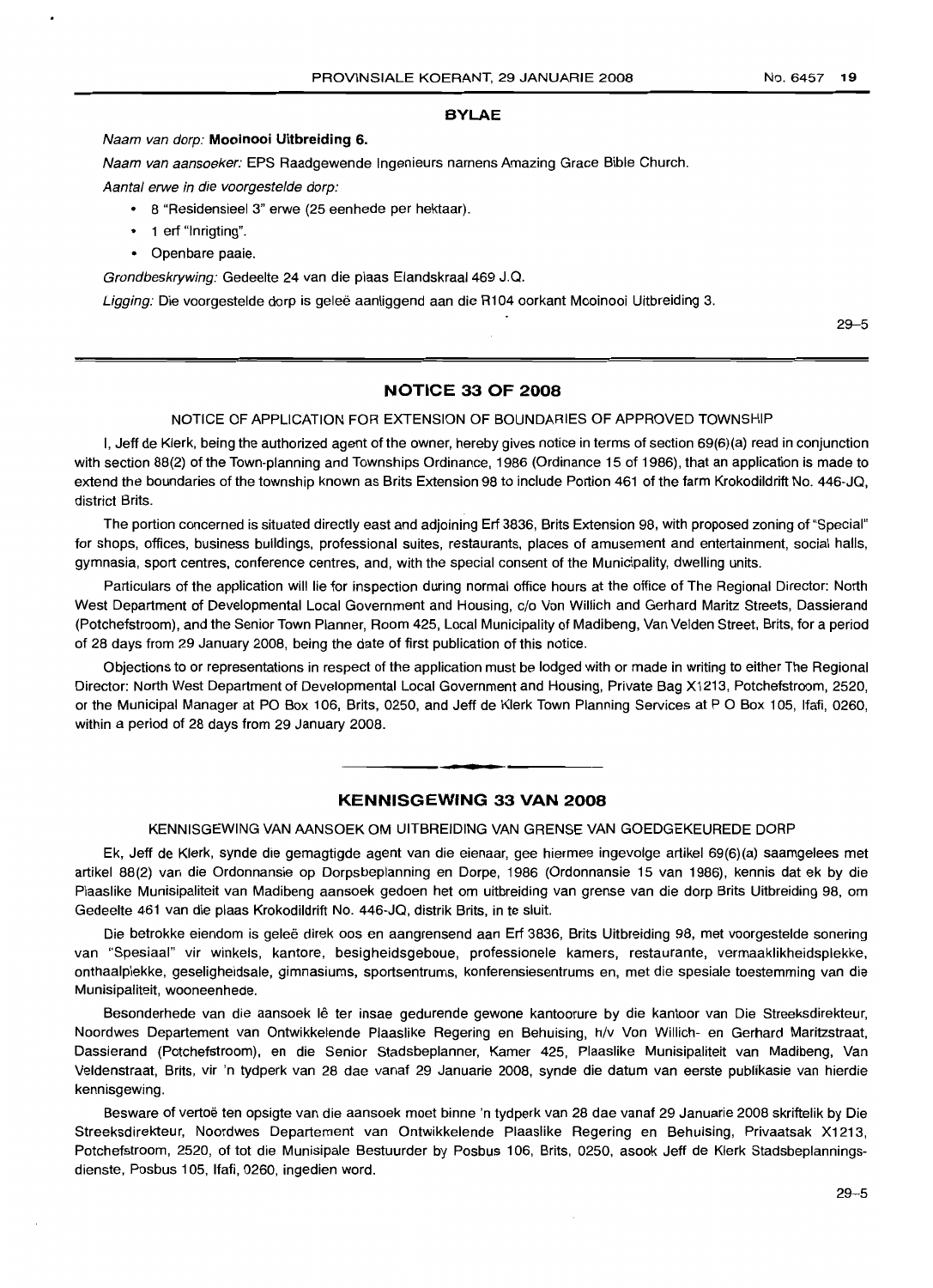# **NOTICE 34 OF 2008**

NOTICE OF APPLICATION FOR AMENDMENT OF TOWN-PLANNING SCHEME IN TERMS OF SECTION 56 (1) (b) (i) OF THE TOWN-PLANNING AND TOWNSHIPS ORDNANCE, 1986 (ORDINANCE 15 OF 1986)

#### **KLERKSDORP LAND USE MANAGEMENT SCHEME, 2005**

#### **AMENDMENT SCHEME 355**

Mrs. L.J. Einkamerer, owner of Erf 3210, Stilfontein Extension 4, hereby gives notice in terms of section 56 (1) (b) (i) of the Town-planning and Townships Ordinance, 1986, that we have applied to the City of Matlosana for the amendment of the townplanning scheme known as Klerksdorp Land Use Management Scheme, 2005, as amended, by the rezoning of Erf 3210, Stilfontein Extension 4, from "Residential 1" to "Special".

Particulars of the applicant will lie for inspection during normal office hours at the office of the Municipal Manager, Room 128, Klerksdorp Civic Centre, for the period of 28 days from 17 January 2008.

Objections to or representations in respect of the applications must be lodged with or made in writing to the Municipal Manager, City of Matlosana, at the above address or posted to P.O. Box 99, Klerksdorp, 2570, within a period of 28 days from 17 January 2008.

# **KENNISGEWING 34 VAN 2008**

**•**

KENNISGEWING VAN AANSOEK OM WYSIGING VAN DORPSBEPLANNINGSKEMA INGEVOLGE ARTIKEL 56 (1) (b) (i) VAN DIE ORDONNANSIE OP DORPSBEPLANNING EN DORPE, 1986 (ORDONNANSIE 15 VAN 1986)

# **KLERKSDORP LAND USE MANAGEMENT SCHEME, 2005**

#### **WYSIGINGSKEMA 355**

Me. L.J. Einkamerer, eienaar van Erf 3210, Stilfontein Uitbreiding 4, gee hiermee ingevolge artikel 56 (1) (b) (i) van die Ordonnansie op Dorpsbeplanning en Dorpe, 1986, kennis dat ons by die Stad van Matlosana aansoek gedoen het om die wysiging van die Klerksdorp Land Use Management Scheme, 2005, soos gewysig, deur die hersonering van Erf 3210, Stilfontein Uitbreiding 4, vanaf "Residensieel 1" na "Spesiaal" met 'n Bylae 690.

Besonderhede van die aansoek lê ter insae gedurende gewone kantoorure by die kantoor van die Munisipale Bestuurder, Kamer 128, Klerksdorp Burgersentrum, vir 'n tydperk van 28 dae vanaf 17 Januarie 2008.

Besware teen of vertoë ten opsigte van die aansoek moet binne 'n tydperk van 28 dae vanaf 17 Januarie 2008 skriftelik by of tot die Munisipale Bestuurder, Stad van Matlosana, by bovermelde adres of by Posbus 99, Klerksdorp, 2570, ingedien of gerig word.

29-5

# **NOTICE 35 OF 2008**

#### **FOCHVILLE AMENDMENT SCHEME F106/200B**

NOTICE OF APPLICATION FOR THE AMENDMENT OF THE TOWN-PLANNING SCHEME IN TERMS OF SECTION 56 (1) (b) (i) OF THE TOWN-PLANNING AND TOWNSHIPS ORDINANCE, 1986 (ORDINANCE 15 OF 1986)

I, Schalk Willem Roeland, being the authorized agent of the owner of Erf 2584, Fochville Extension 5, hereby gives notice in terms of section 56 (1) (b) (i) of the Town-planning and Townships Ordinance, 1986, that I have applied to Merafong City Local Municipality for the amendment of the town-planning scheme known as the Fochville Land Use Management Document, 2000, for the rezoning of the property described above, situated at corner of Derde and Wolder Streets, Fochville, from "Residential 1" to "Special" for medical consulting rooms, offices and related uses.

Particulars of the application will lie for inspection during normal office hours at the office of the Municipal Manager, P.O. Box 3, Carletonville, 2500, for a period of 28 days from 29 January 2008.

Objections to or representations in respect of the application must be lodged with or made in writing to the Municipal Manager, at the above address or at Mr S.W. Roeland, P.O. Box 633, Fochville, 2515, within a period of 28 days from 29 January 2008.

Address of the owner: Mr S.W. Roaland, PO Box 633, Fochville, 2515.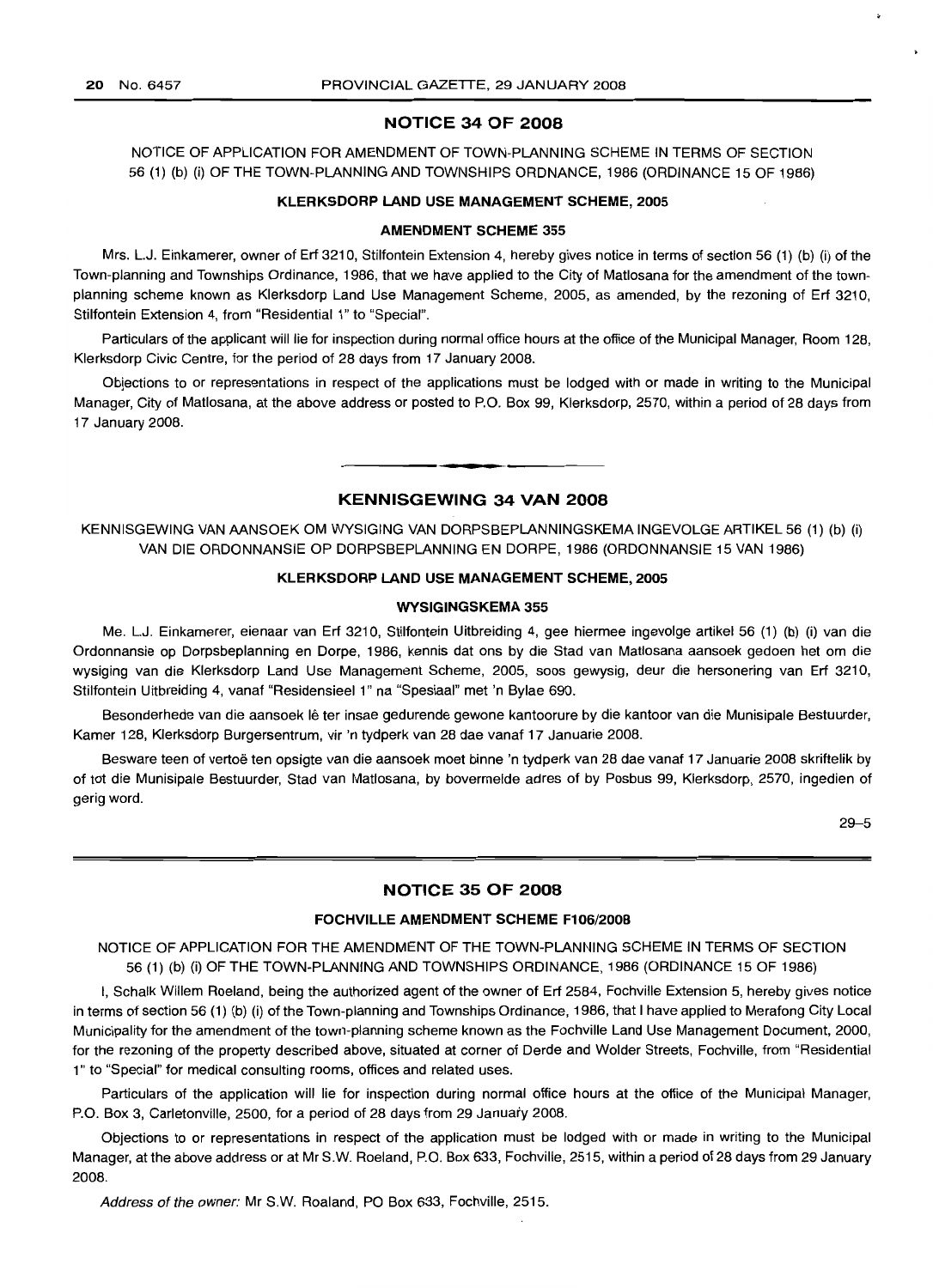# **KENNISGEWING 35 VAN 2008**

# **FOCHVILLE-WYSIGINGSKEMA F106/2008**

KENNISGEWING VAN AANSOEK OM WYSIGING VAN DIE DORPSBEPLANNINGSKEMA INGEVOLGE ARTIKEL 56 (1) (b) (i) VAN DIE ORDONNANSIE OP DORPSBEPLANNING EN DORPE, 1986 (ORDONNANSIE 15 VAN 1986)

Ek, Schalk Willem Roeland, synde die gemagtigde agent van die eienaar van Erf 2584, Fochville Uitbreiding 5, gee hiermee ingevolge artikel 56 (1) (b) (i) van die Ordonnansie op Dorpsbeplanning en Dorpe, 1986, kennis dat ek by die Merafong-Stad Plaaslike Munisipaliteit aansoek gedoen het om die wysiging van die dorpsbeplanningskema bekend as Fochville Grondgebruiksbeheer Dokument, 2000, deur die hersonering van die eiendom hierbo beskryf, welke eiendom geleë is te hoek van Derde- en Wolderstraat, Fochville, van "Residensieel 1" na "Spesiaal" vir mediese spreekkamers, kantore en aanverwante gebruike.

Besonderhede van die aansoek lê ter insae gedurende gewone kantoorure by die kantoor van die Munisipale Bestuurder, Posbus 3, Carletonville, 2500, vir 'n tydperk van 28 dae vanaf 29 Januarie 2008.

Besware teen of vertoe ten opsigte van die aansoek moet binne 'n tydperk van 28 dae vanaf 29 Januarie 2008 skriftelik by of tot die Munisipale Bestuurder by bovermelde adres of by Mnr. S. W. Roeland, Posbus 633, Fochville, 2515, ingedien word.

Naam en adres van gemagtigde agent van eienaar: Mnr. S.W. Roeland, Posbus 633, Fochville, 2515.

29-5

# **NOTICE 36 OF 2008**

NOTICE OF APPLICATION FOR AMENDMENT OF TOWN-PLANNING SCHEME IN TERMS OF SECTION 56 (1) (b) (i) OF THE TOWN-PLANNING AND TOWNSHIPS ORDINANCE, 1986 (ORDINANCE 15 OF 1986)

#### **POTCHEFSTROOM AMENDMENT SCHEME 1420**

We, PlanCorp, being the authorized agent of the owner of Erf 356, Grimbeekpark Extension 10, Potchefstroom, I.Q., North West, hereby give notice in terms of section 56 (1) (b) (i) of the Town-planning and Townships Ordinance, 1986, that we have applied to the Municipality of Tlokwe for the amendment of the town-planning scheme known as the Potchefstroom Townplanning Scheme, 1980, by the rezoning of the above-mentioned property situated at 34 Freezia Street, from "Residential 1" to "Residential 3".

Particulars of the application will lie for inspection during normal office hours at the office of the Municipal Manager, Municipal Offices, c/o Gouws and Wolmarans Streets, Potchefstroom, for a period of 28 days from 29 January 2008.

Objections to or representations in respect of the application must be lodged with or made in writing to the Municipal Manager, Municipality of Tlokwe, at the above address or posted to him at P.O. Box 113, Potchefstroom, 2520, within a period of 28 days from 29 January 2008.

Address of authorised agent: PlanCorp CC, PO Box 21126, Noordbrug, 2522.

#### **KENNISGEWING 36 VAN 2008**

**• •**

KENNISGEWING VAN AANSOEK OM WYSIGING VAN DIE DORPSBEPLANNINGSKEMA, INGEVOLGE ARTIKEL 56 (1) (b) (i) VAN DIE ORDONNANSIE OP DORPSBEPLANNING EN DORPE, 1986 (ORDONNANSIE 15 VAN 1986)

# **POTCHEFSTROOM·WYSIGINGSKEMA 1420**

Ons, PlanCorp, synde die gemagtigde agent van die eienaar van Erf 356, Grimbeekpark Uitbreiding 10, Potchefstroom, IQ, Noordwes, gee hiermee ingevolge artikel 56 (1) (b) (i) van die Ordonnansie op Dorpsbeplanning en Dorpe, 1986, kennis dat ons by die Munisipaliteit van Tlokwe aansoek gedoen het om die wysiging van die dorpsbeplanningskema bekend as die Potchefstroom-dorpsbeplanningskema, 1980, soos gewysig, deur die hersonering van bogenoemde eiendom geleë te Freeziastraat 343 vanaf "Residensieel 1" na "Residensieel 3".

Besonderhede van die aansoek lê ter insae gedurende gewone kantoorure by die kantoor van die Munisipale Bestuurder, Munisipale Kantore, h/v Gouws- en Wolmaransstraat, Potchefstroom, vir 'n tydperk van 28 dae vanaf 29 Januarie 2008.

Besware teen of vertoë ten opsigte van die aansoek moet binne 'n tydperk van 28 dae vanaf 29 Januarie 2008, skriftelik tot die Munisipale Bestuurder, Munisipaliteit van Tlokwe, by bovermelde adres of by Posbus 113, Potchefstroom, 2520, ingedien of gerig word.

Adres van gemagtigde agent: PlanCorp BK, Posbus 21126, Noordbrug, 2522.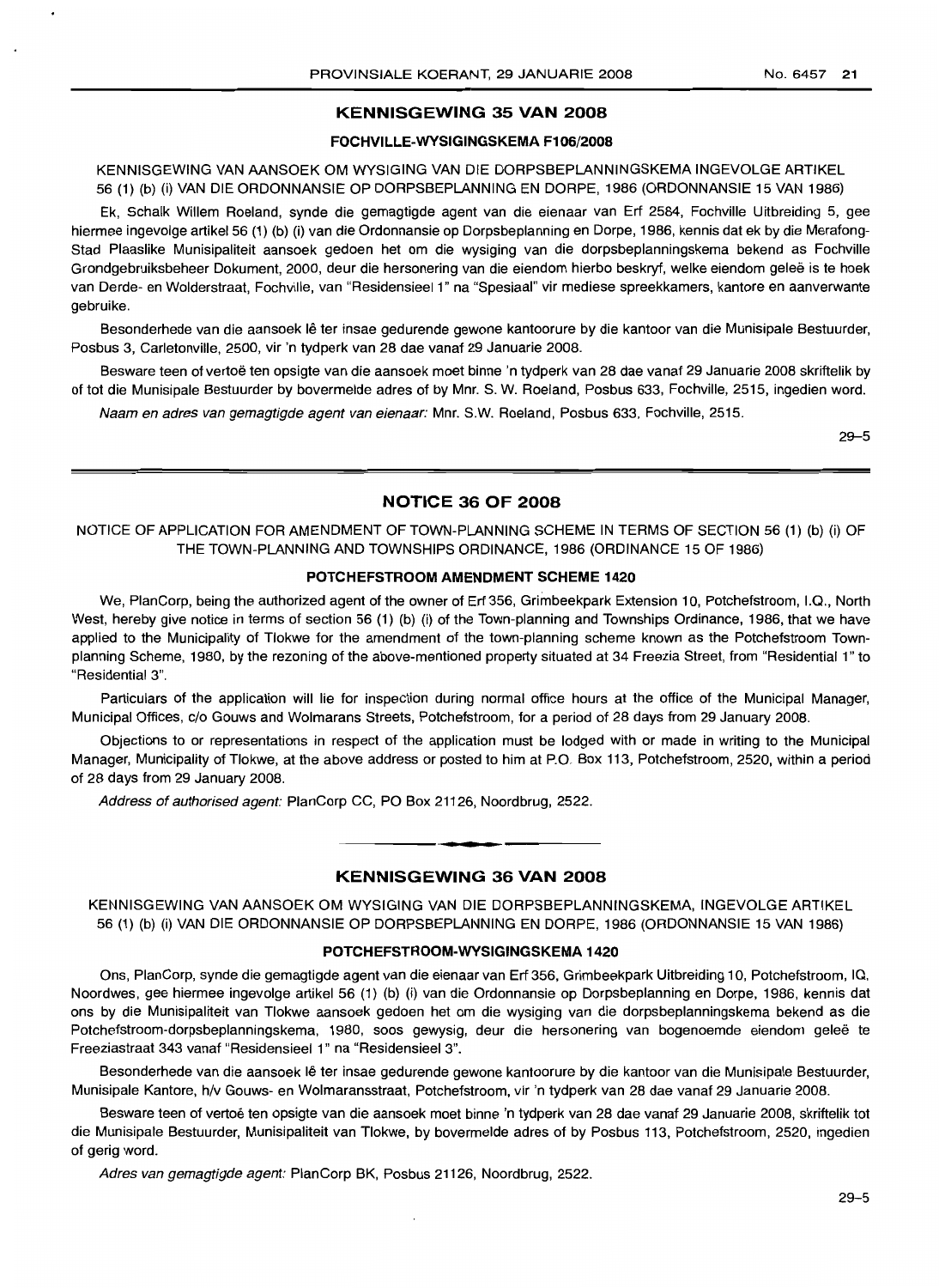### **NOTICE 37 OF 2008**

NOTICE OF APPLICATION FOR AMENDMENT OF THE POTCHEFSTROOM TOWN-PLANNING SCHEME, 1980, IN TERMS OF SECTION 56 (1) (b) (i) OF THE TOWN-PLANNING AND TOWNSHIPS ORDINANCE, 1986 (ORDINANCE 15 OF 1986)

#### **POTCHEFSTROOM AMENDMENT SCHEME 1502**

PlanCentre, being the authorized agent of the owner of Erf 354, Van der Hoffpark Extension 4, Potchefstroom, Registration Division IQ, hereby give notice in terms of section 56 (1) (b) (i) of the Town-planning and Townships Ordinance, 1986, that we have applied to the Potchefstroom Local Municipality for the amendment of the town-planning scheme known as the Potchefstroom Town-planning Scheme, 1980, as amended, by the rezoning of the above-mentioned property situated on 34 Klinkenberg Street, from "Special" with Annexure 45 to "Special" with Annexure 1081 in order to make provision for shops, offices, professional suites and refreshment rooms.

Particulars of the application will lie for inspection during normal office hours at the office of the Municipal Manager, Potchefstroom Municipal Offices, Wolmarans Street, Potchefstroom, for a period of 28 days from 4 December 2007.

Objection to or representations in respect of the application must be lodged with or made in writing to the Municipal Manager at the above address or posted to him at P.O. Box 113, Potchefstroom, 2520, within a period of 28 days from 4 December 2007.

Address of authorised agent: PlanCentre, PO Box 21108, Noordbrug, 2522. [Tel: (018) 297-0100.] (2766.)

# **KENNISGEWING 37 VAN 2008**

**• •**

KENNISGEWING VAN AANSOEK OM WYSIGING VAN DIE POTCHEFSTROOM-DORPSBEPLANNINGSKEMA, 1980, INGEVOLGE ARTIKEL 56 (1) (b) (i) VAN DIE ORDONNANSIE OP DORPSBEPLANNING EN DORPE, 1986 (ORDONNANSIE 15 VAN 1986)

# **POTCHEFSTROOM-WYSIGINGSKEMA 1502**

PlanCentre, synde die gemagtigde agent van die eienaar van Erf 354, Van der Hoffpark Uitbreiding 4, Potchefstroom, Registrasie Afdeling IQ, gee hiermee ingevolge artikel 56 (1) (b) (i) van die Ordonnansie op Dorpsbeplanning en Dorpe, 1986, kennis dat ons by die Potchefstroom Plaaslike Munisipaliteit aansoek gedoen het om die wysiging van die dorpsbeplanningskema bekend as die Potchefstroom-dorpsbeplanningskema, 1980, soos gewysig, deur die hersonering van bogenoemde eiendom geleë te Klinkenbergstraat 34, vanaf "Spesiaal" met Bylae 45 na "Spesiaal" met Bylae 1081 ten einde voorsiening te maak vir winkels, kantore, professionele kamers en verversingsplekke.

Besonderhede van die aansoek lê ter insae gedurende gewone kantoorure by die kantoor van die Munisipale Bestuurder, Potchefstroom Munisipale Kantore, Wolmaransstraat, Potchefstroom, vir 'n tydperk van 28 dae vanaf 4 Desember 2007.

Besware teen of vertoe ten opsigte van die aansoek moet binne 'n tydperk van 28 dae vanaf 4 Desember 2007, skriftelik tot die Munisipale Bestuurder by bovermelde adres of by Posbus 113, Potchefstroom, 2520, ingedien of gerig word.

Adres van gemagtigde agent: PlanCentre, Posbus 21108, Noordbrug, 2522. [Tel: (018) 297-0100.] (2766.)

29-5

# **NOTICE 38 OF 2008**

NOTICE OF APPLICATION FOR AMENDMENT OF TOWN-PLANNING SCHEME IN TERMS OF SECTION 56 (1) (b) (i) OF THE TOWN-PLANNING AND TOWNSHIPS ORDINANCE, 1986 (ORDINANCE 15 OF 1986)

#### **POTCHEFSTROOM AMENDMENT SCHEME 1517**

We, PlanCorp, being the authorized agent of the owner of the Remaining Extent of Erf 1392, Potchefstroom, I.Q., North West, hereby give notice in terms of section 56 (1) (b) (i) of the Town-planning and Townships Ordinance, 1986, that we have applied to the Municipality of Tlokwe for the amendment of the town-planning scheme known as the Potchefstroom Townplanning Scheme, 1980, by the rezoning of the above-mentioned property situated at 19 Reitz Street, from "Residential 1" to "Residential 3 with annexure to accommodate eight (8) unrelated people".

Particulars of the application will lie for inspection during normal office hours at the office of the Municipal Manager, Municipal Offices, c/o Gouws and Wolmarans Streets, Potchefstroom, for a period of 28 days from 29 January 2008.

Objections to or representations in respect of the application must be lodged with or made in writing to the Municipal Manager, Municipality of Tlokwe, at the above address or posted to him at P.O. Box 113, Potchefstroom, 2520, within a period of 28 days from 29 January 2008.

Address of authorised agent: PlanCorp CC, PO Box 21126, Noordbrug, 2522.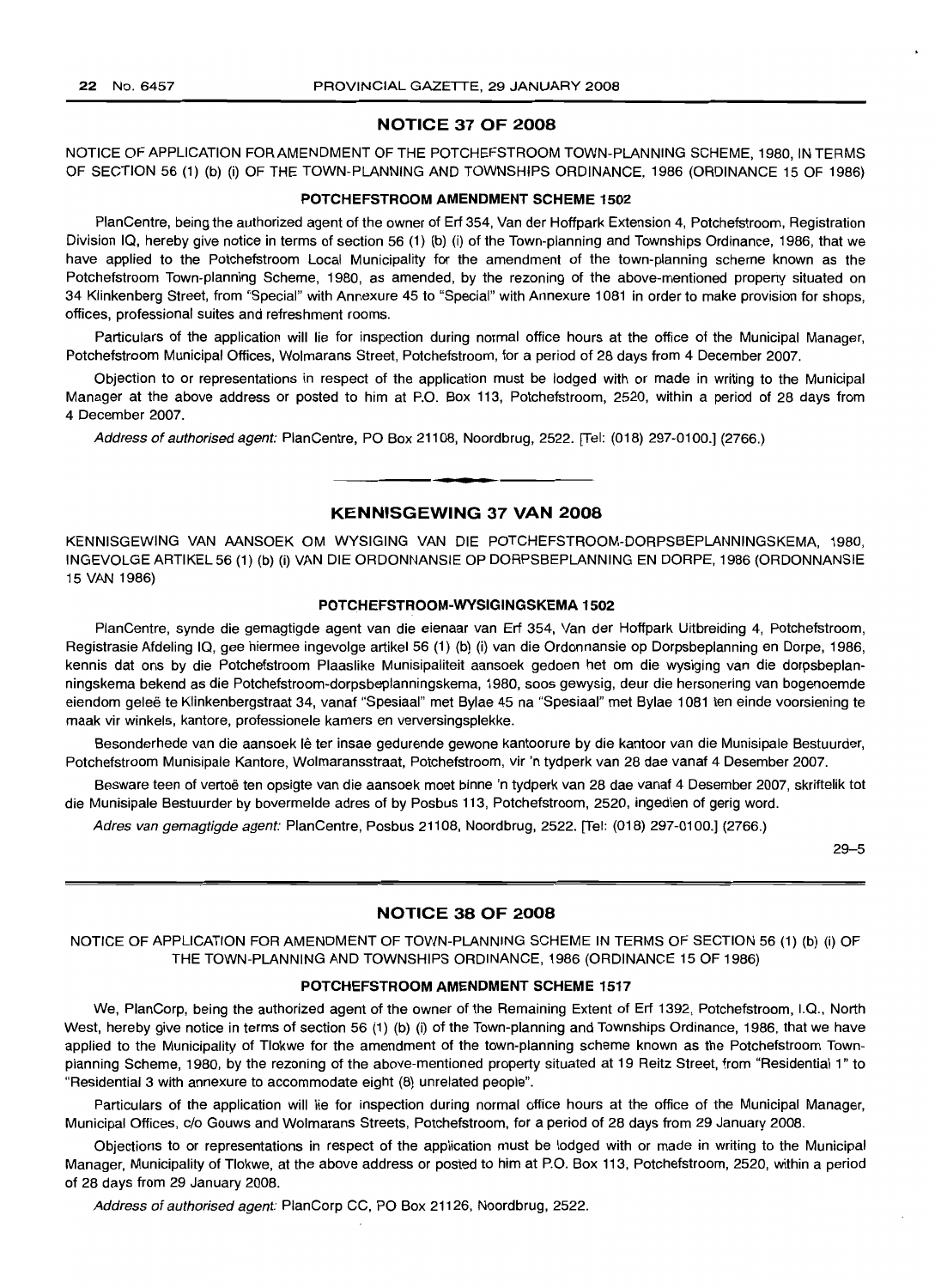# **KENNISGEWING 38 VAN 2008**

KENNISGEWING VAN AANSOEK OM WYSIGING VAN DORPSBEPLANNINGSKEMA INGEVOLGE ARTIKEL 56 (1) (b) (i) VAN DIE ORDONNANSIE OP DORPSBEPLANNING EN DORPE, 1986 (ORDONNANSIE 15 VAN 1986)

#### **POTCHEFSTROOM-WYSIGINGSKEMA 1517**

Ons, PlanCorp, synde die gemagtigde agent van die eienaar van die Resterende Gedeelte van Erf 1392, Potchefstroom, IQ, Noordwes, gee hiermee ingevolge artikel 56 (1) (b) (i) van die Ordonnansie op Dorpsbeplanning en Dorpe, 1986, kennis dat ons by die Munisipaliteit van Tlokwe aansoek gedoen het om die wysiging van die dorpsbeplanningskema bekend as die Potchefstroom-dorpsbeplanningskema, 1980, deur die hersonering van bogenoemde eiendom, geleë te Reitzstraat 19 vanaf "Residensieel 1" na "Residensieel 3 met bylae om agt (8) onverwante persone te akkommodeer".

Besonderhede van die aansoek lê ter insae gedurende gewone kantoorure by die kantoor van die Munisipale Bestuurder, Munisipale Kantore, hlv Gouws- en Wolmaransstraat, Potchefstroom, vir 'n tydperk van 28 dae vanaf 29 Januarie 2008.

Besware teen of vertoe ten opsigte van die aansoek moet binne 'n tydperk van 28 dae vanaf 29 Januarie 2008, skriftelik tot die Munisipale Bestuurder, Munisipaliteit van Tlokwe, by bovermelde adres of by Posbus 113, Potchefstroom, 2520, ingedien of gerig word.

Adres van gemagtigde agent: PlanCorp BK, Posbus 21126, Noordbrug, 2522.

29-5

# **NOTICE 39 OF 2008**

NOTICE OF APPLICATION FOR AMENDMENT OF TOWN-PLANNING SCHEME IN TERMS OF SECTION 56 (1) (b) (i) OF THE TOWN-PLANNING AND TOWNSHIPS ORDINANCE, 1986 (ORDINANCE 15 OF 1986)

#### **RUSTENBURG AMENDMENT SCHEME 391**

I, Jan-Nolte Ekkerd of the firm EPS, being the authorised agent of the owner of Erf 3, Waterval East, Rustenburg, hereby give notice in terms of section 56 (1) (b) (i) of the Town-planning and Townships Ordinance, 1986, that I have applied to the Rustenburg Local Municipality for the amendment of the town-planning scheme known as Rustenburg Local Use Management Scheme, 2005, by the rezoning of property described above, situated on 1 Salmon Street, Waterval East, Rustenburg, from "Residential 2" with a density of 20 units per hectare to "Residential 2" with a density of 30 units per hectare.

Particulars of the application will lie for inspection during normal office hours at the office of the Municipal Manager, Room 305, at the Missionary Mpheni House, cnr, of Nelson Mandela and Beyers Naude Drives, Rustenburg, for the period of 28 days from 29 January 2008.

Objections to or representations in respect of the applications must be lodged with or made in writing to the Municipal Manager at the above address or at P.O. Box 16, Rustenburg, 0300, within a period of 28 days from 29 January 2008.

Address of owner: P/a EPS Consulting Engineers (Pty) Ltd, P.O. Box 5002, Rustenburg, 0300. Tel: (014) 597-2001. Fax: (014) 597-4956.

# **KENNISGEWING 39 VAN 2008**

**• •**

KENNISGEWING VAN AANSOEK OM WYSIGING VAN DORPSBEPLANNINGSKEMA INGEVOLGE ARTIKEL 56 (1) (b) (i) VAN DIE ORDONNANSIE OP DORPSBEPLANNING EN DORPE, 1986 (ORDONNANSIE 15 VAN 1986)

### **RUSTENBURG-WYSIGINGSKEMA 391**

Ek, Jan-Nolte Ekkerd, van die firma EPS, synde die gemagtigde agent van die eienaar van Erf 3, Waterval East, Rustenburg, gee hiermee ingevolge artikel 56 (1) (b) (i) van die Ordonnansie op Dorpsbeplanning en Dorpe, 1986, kennis dat ek by Rustenburg Plaaslike Munisipaliteit, aansoek gedoen het om die wysiging van die dorpsbeplanningskema bekend as Rustenburg Grondgebruikbestuursskema, 2005, deur die hersonering van die eiendom hierbo beskryf, geleë te Salmonstraat 1, Waterval East, Rustenburg, vanaf "Residensieel 2" met 'n digtheid vann 20 eenhede per hektaar na "Residensieel 2" met 'n digtheid van 30 eenhede per hektaar.

Besonderhede van die aansoek lê ter insae gedurende gewone kantoorure by die kantoor van die Munisipale Bestuurder, Kamer 305, Missionary Mpheni House, h/v Nelson Mandela- en Beyers Naudelaan, Rustenburg, vir 'n tydperk van 28 dae vanaf 29 Januarie 2008.

Besware teen of vertoë ten opsigte van die aansoek moet binne 'n tydperk van 28 dae vanaf 29 Januarie 2008 skriftelik by of tot die Munisipale Bestuurder, by bovermelde adres of by Posbus 16, Rustenburg, 0300, ingedien of gerig word.

Adres van eienaar: P/a EPS Raadgewende Ingenieurs (Pty) Ltd, Posbus 5002, Rustenburg, 0300. Tel: (014) 597-2001. Faks: (014) 597-4956.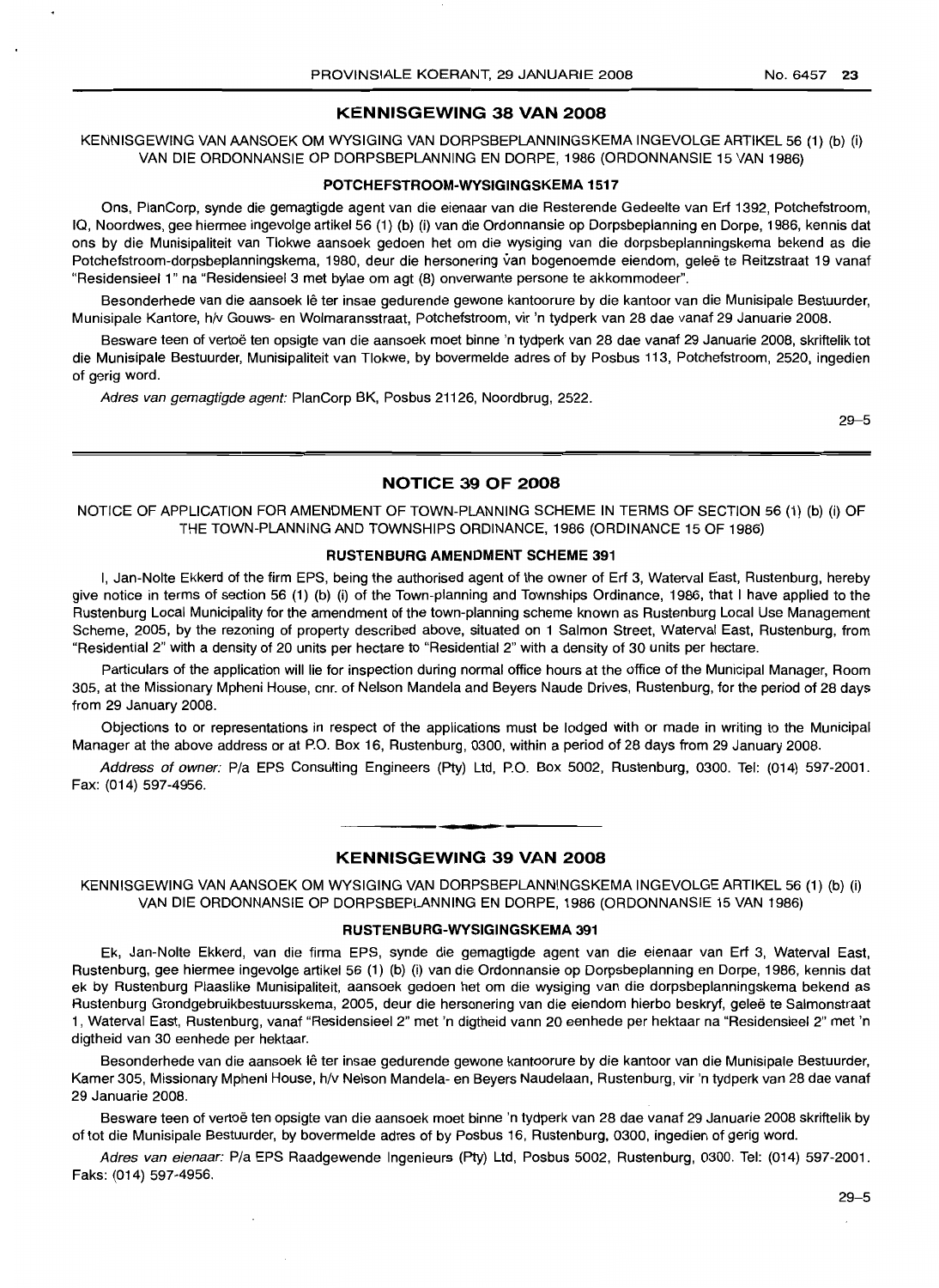# **NOTICE 40 OF 2008**

# NOTICE OF APPLICATION FOR AMENDMENT OF TOWN-PLANNING SCHEME IN TERMS OF SECTION 56 (1) (b) (i) OF THE TOWN-PLANNING AND TOWNSHIPS ORDINANCE, 1986 (ORDINANCE 15 OF 1986)

#### **RUSTENBURG AMENDMENT SCHEME 387**

I, Jan-Nolte Ekkerd, of the firm EPS, being the authorised agent of the Remaining Portion of Portion 8, Portions 10, 11, 12 and the Remainder of Erf 1318, Rustenburg, hereby give notice in terms of section 56 (1) (b) (i) of the Town-planning and Townships Ordinance, 1986, that I have applied to the Rustenburq Local Municipality for the amendment of the town-planning scheme known as Rustenburg Local Use Management Scheme, 2005, by the rezoning of property described above, situated on 214 and 216 Kruger Street, Rustenburg, from "Residential 1" to "Residential 2" with a density of 40 units per hectare.

Particulars of the application will lie for inspection during normal office hours at the office of the Municipal Manager, Room 319, at the Missionary Mpheni House, em. of Nelson Mandela and Beyers Naude Drives, Rustenburg, for the period of 28 days from 30 January 2008.

Objections to or representations in respect of the applications must be lodged with or made in writing to the Municipal Manager at the above address or at P.O. Box 16, Rustenburg, 0300, within a period of 28 days from 30 January 2008.

Address of owner: Pia EPS Consulting Engineers (Pty) Ltd, P.O. Box 5002, Rustenburg, 0300. Tel: (014) 597-2001. Fax: (014) 597-4956.

# **KENNISGEWING 40 VAN 2008**

**• •**

KENNISGEWING VAN AANSOEK OM WYSIGING VAN DORPSBEPLANNINGSKEMA INGEVOLGE ARTIKEL 56 (1) (b) (i) VAN DIE ORDONNANSIE OP DORPSBEPLANNING EN DORPE, 1986 (ORDONNANSIE 15 VAN 1986)

#### **RUSTENBURG-WYSIGINGSKEMA 387**

Ek, Jan-Nolte Ekkerd, van die firma EPS, synde die gemagtigde agent van die eienaar van die Resterende Gedeelte van Gedeelte 8, Gedeeltes 10, 11, 12, en die Restant van Erf 1318, Rustrenburg, gee hiermee ingevolge artikel 56 (1) (b) (i) van die Ordonnansie op Dorpsbeplanning en Dorpe, 1986, kennis dat ek by Rustenburg Plaaslike Munisipaliteit, aansoek gedoen het om die wysiging van die dorpsbeplanningskema bekend as Rustenburg Grondgebruikbestuursskema 2005, deur die hersonering van die eiendomme hierbo beskryf, geleë te Joubertstraat 214 en 216, Rustenburg, vanaf "Residensieel 1" na "Residensieel 2" met 'n digtheid van 40 eenhede per hektaar.

Besonderhede van die aansoek lê ter insae gedurende gewone kantoorure by die kantoor van die Munisipale Bestuurder, Kamer 319, Missionary Mpheni House, h/v Nelson Mandela- en Beyers Naudelaan, Rustenburg, vir 'n tydperk van 28 dae vanaf 30 Januarie 2008.

Besware teen of vertoë ten opsigte van die aansoek moet binne 'n tydperk van 28 dae vanaf 30 Januarie 2008 skriftelik by of tot die Munisipale Bestuurder, by bovermelde adres of by Posbus 16, Rustenburg, 0300, ingedien of gerig word.

Adres van eienaar: Pia EPS Raadgewende Ingenieurs (Pty) Ltd, Posbus 5002, Rustenburg, 0300. Tel: (014) 597-2001. Faks: (014) 597-4956.

29-5

# **NOTICE 41 OF 2008**

NOTICE OF APPLICATION FOR AMENDMENT OF TOWN-PLANNING SCHEME IN TERMS OF SECTION 56 (1) (b) (i) OF THE TOWN-PLANNING AND TOWNSHIPS ORDINANCE, 1986 (ORDINANCE 15 OF 1986)

#### **RUSTENBURG AMENDMENT SCHEME 359**

I, Jan-Nolte Ekkerd, of the firm EPS, being the authorised agent of the owner of Portion 3 of Erf 1195, Rustenburg, hereby give notice in terms of section 56 (1) (b) (i) of the Town-planning and Townships Ordinance, 1986, that I have applied to the Rustenburg Local Municipality for the amendment of the town-planning scheme known as Rustenburg Local Use Management Scheme, 2005, by the rezoning of the property described above, situated on 31 Marais Street, Rustenburg, from "Residential 1" to "Special" for offices, medical consulting rooms and service enterprises.

Particulars of the application will lie for inspection during normal office hours at the office of the Municipal Manager, Room 319, at the Missionary Mpheni House, em. of Nelson Mandela and Beyers Naude Drives, Rustenburg, for the period of 28 days from 29 January 2008.

Objections to or representations in respect of the applications must be lodged with or made in writing to the Municipal Manager at the above address or at P.O. Box 16, Rustenburg, 0300, within a period of 28 days from 29 January 2008.

Address of owner: Pia EPS Consulting Engineers (Pty) Ltd, P.O. Box 5002, Rustenburg, 0300. Tel: (014) 597-2001. Fax: (014) 597-4956.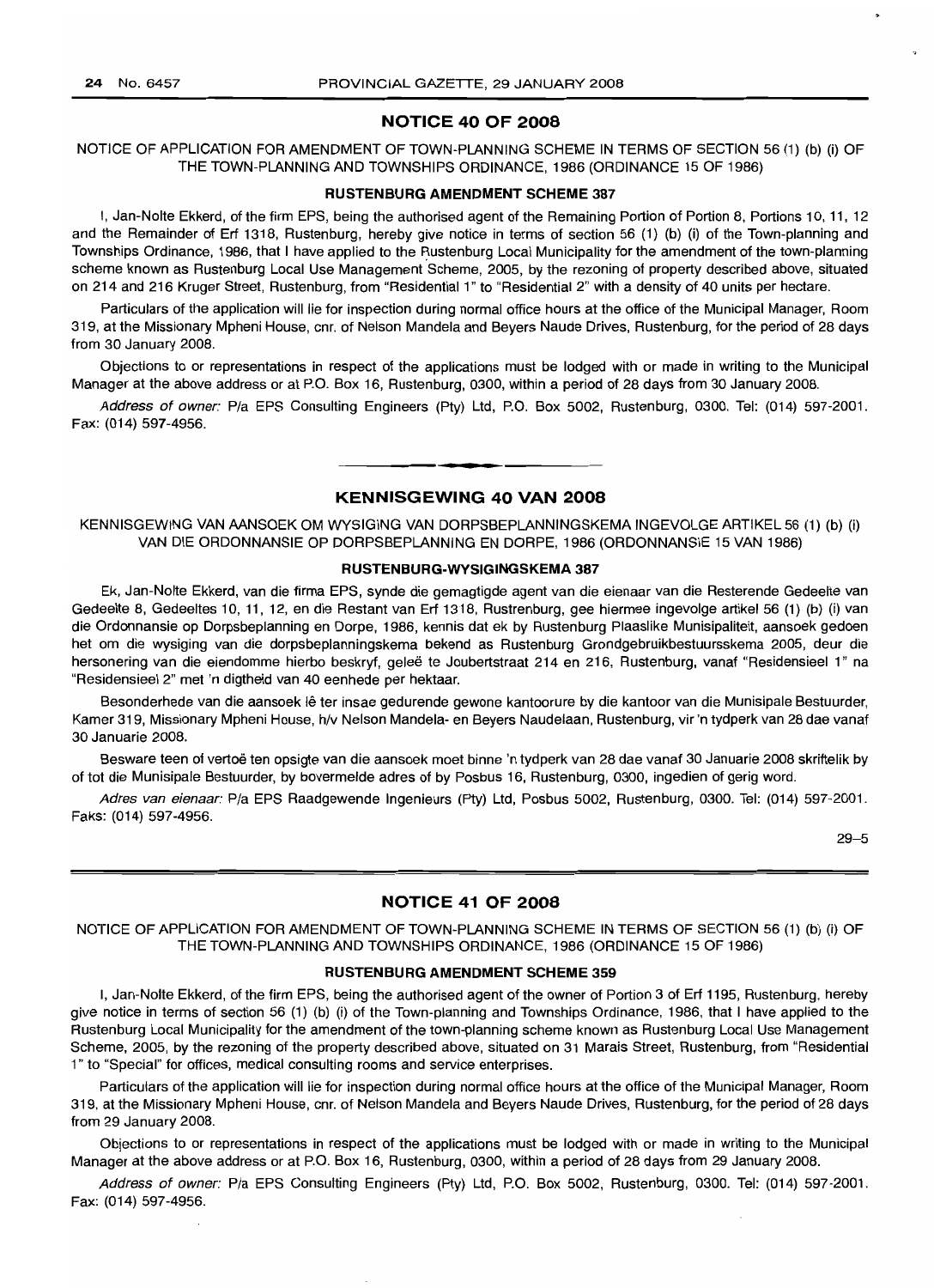# **KENNISGEWING 41 VAN 2007**

KENNISGEWING VAN AANSOEK OM WYSIGING VAN DORPSBEPLANNINGSKEMA INGEVOLGE ARTIKEL 56 (1) (b) (i) VAN DIE ORDONNANSIE OP DORPSBEPLANNING EN DORPE, 1986 (ORDONNANSIE 15 VAN 1986)

#### **RUSTENBURG WYSIGINGSKEMA 359**

Ek, Jan-Nolte Ekkerd, van die firma EPS, synde die gemagtigde agent van die eienaar van Gedeelte 3 van Erf 1195, Rustrenburg, gee hiermee ingevolge artikel 56 (1) (b) (i) van die Ordonnansie op Dorpsbeplanning en Dorpe, 1986, kennis dat ek by Rustenburg Plaaslike Munisipaliteit, aansoek gedoen het om die wysiging van die dorpsbeplanningskema bekend as Rustenburg Grondgebruikbestuursskema, 2005, deur die hersonering van die eiendom hierbo beskryf, gelee te 31 Maraisstraat, Rustenburg, vanaf "Residensieel 1" na "Spesiaal" vir kantore, mediese spreekkamers enn diensbedrywe.

Besonderhede van die aansoek lê ter insae gedurende gewone kantoorure by die kantoor van die Munisipale Bestuurder, Kamer 319, Missionary Mpheni House, h/v Nelson Mandela- en Beyers Naudelaan, Rustenburg, vir'n tydperk van 28 dae vanaf 29 Januarie 2008.

Besware teen of vertoe ten opsigte van die aansoek moet binne 'n tydperk van 28 dae vanaf 29 Januarie 2008 skriftelik by of tot die Munisipale Bestuurder, by bovermelde adres of by Posbus 16, Rustenburg, 0300, ingedien of gerig word.

Adres van eienaar: Pia EPS Raadgewende Ingenieurs (Pty) Ltd, Posbus 5002, Rustenburg, 0300. Tel: (014) 597-2001. Faks: (014) 597-4956.

29-5

# **NOTICE 42 OF 2008**

NOTICE OF APPLICATION FOR AMENDMENT OF TOWN-PLANNING SCHEME IN TERMS OF SECTION 56 (1) (b) (ii) OF THE TOWN-PLANNING AND TOWNSHIPS ORDINANCE, 1986 (ORDINANCE 15 OF 1986)

I, D. J. Barnard, being the authorised agent of Erf 255, Elandsrand, hereby give notice in terms of section 56 (1) (b) (ii) of the Town-planning and Townships Ordinance, 1986, that I have applied to the Local Municipality of Madibeng for the amendment of the town-planning scheme known as Brits Town-planning Scheme, 1/1958, by the rezoning of the property described above, 10 Boegoeberg Street, Elandsrand, from "Special Residential" to "Special for dwelling units, attached or detached".

Particulars of the application will lie for inspection during normal office hours at the Municipal Offices, Van Velden Street, Brits, for the period of 28 days from 24 January 2008.

Objections to or representations in respect of the applications must be lodged with or made in writing to the Municipal Manager at the above address or at P.O. Box 106, Brits, 0250, within a period of 28 days from 24 January 2008.

Address of applicant: PO Box 228, Brits, 0250.

### **KENNISGEWING 42 VAN 2008**

.**- .**

KENNISGEWING VAN AANSOEK OM WYSIGING VAN DORPSBEPLANNINGSKEMA INGEVOLGE ARTIKEL 56 (1) (b) (ii) VAN DIE ORDONNANSIE OP DORPSBEPLANNING EN DORPE, 1986 (ORDONNANSIE 15 VAN 1986)

Ek, D. J. Barnard, synde die gemagtigde agent van Erf 255, Elandsrand, gee hiermee ingevolge artikel 56 (1) (b) (ii) van die Ordonnansie op Dorpsbeplanning en Dorpe, 1986, kennis dat ek by Plaaslike Munisipaliteit van Madibeng aansoek gedoen het om die wysiging van die dorpsbeplanningskema bekend as Brits Dorpsbeplanningskema, 1/1958, deur die hersonering van die eiendom hierbo beskryf, geleë te Boegoebergstraat 10, Elandsrand, vanaf "Spesiaal Residensieel" na "Spesiaal vir wooneenhede, vas of losstaande".

Besonderhede van die aansoek lê ter insae gedurende gewone kantoorure by die Munisipale Bestuurder, Van Veldenstraat, Brits, vir 'n tydperk van 28 dae vanaf 24 Januarie 2008.

Besware teen of vertoë ten opsigte van die aansoek moet binne 'n tydperk van 28 dae vanaf 24 Januarie 2008 skriftelik by of tot die Munisipale Bestuurder, by bovermelde adres of by Posbus 106, Brits, 0250, ingedien of gerig word.

Adres van applikant: Posbus 228, Brits, 0250.

29-5

# **NOTICE 43 OF 2008**

#### **RUSTENBURG AMENDMENT SCHEME 310**

Notice is hereby given in terms of the provisions of section 57 (1) (a) of the Town-planning and Townships Ordinance, 1986, that the Rustenburg Local Municipality has approved the amendment of the Rustenburg Land Use Management Scheme, 2005, by the rezoning of Portion 6 of Erf 858, Rustenburg, from "Residential 1" to "Residential 2".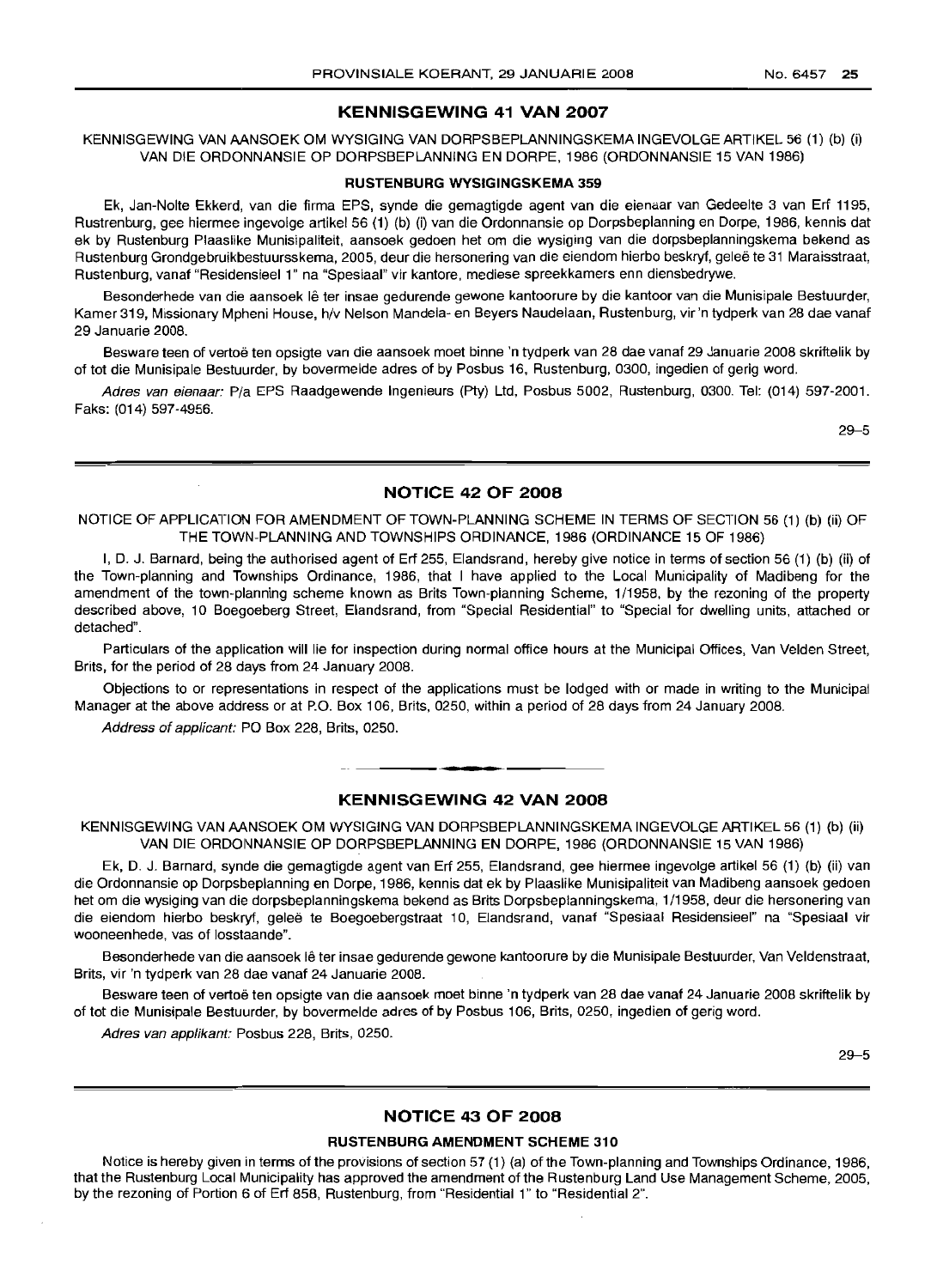Map 3 and the scheme clauses of the amendment scheme are filed with the Regional Director, North West Provincial Administration, Private Bag X1213, Potchefstroom, 2520, and the Municipal Manager, Room 620, Missionary Mpheni House, Beyers Naude Drive, Rustenburg, and are open for inspection at all reasonable times.

This amendment is known as Rustenburg Amendment Scheme 310 and shall come into operation on the date of publication hereof.

# **Mr. A. BOSHOFF, Municipal Manager**

Missionary Mpheni House, PO Box 16, Rustenburg, 0300

# **KENNISGEWING 43 VAN 2008**

**•**

#### **RUSTENBURG-WYSIGINGSKEMA 310**

Kennis geskied hiermee ingevolge die bepalings van artikel 57 (1) (a) van die Ordonnansie op Dorpsbeplanning en Dorpe, 1986, dat die Rustenburg Plaaslike Munisipaliteit die wysiging van die Rustenburg Grondgebruiksbeheeer Skema, 2005, goedgekeur het deur die hersonering van Gedeelte 6 van Erf 858, Rustenburg, vanaf "Residensieel 1" na "Residensieel 2".

Kaart 3 en die skemaklousules van die wysigingskema word in bewaring gehou deur die Streekdirekteur, Noordwes Provinsiale Administrasie, Privaatsak X1213, Potchefstroom, 2520, en die Munisipale Bestuurder, Kamer 620, Missionary Mpheni House, Beyers Naude Drive, Rustenburg, en is te aile redelike tye ter insae beskikbaar.

Hierdie wysiging staan bekend as Rustenburg-wysigingskema 310 en sal in werking tree op die datum van publikasie hiervan.

#### **Mm. A. BOSHOFF, Munisipale Bestuurder**

Missionary Mpheni House, Posbus 16, Rustenburg, 0300.

29-5

# **NOTICE 44 OF 2008**

# NOTICE OFLAND DEVELOPMENT AREA APPLICATION

Northplan Town and Regional Planners (applicant) has lodged an application for the subdivision and establishment of a land development area in terms of the Development Facilitation Act (Act 67 of 1995) as well as the suspension of the Subdivision of Agricultural Land Act, 1970 (Act 70 of 1970) on the farm Goedehoop 409 JP, Kgetlengriver Local Municipality Area and the development will consist of residential, administration/office, maintenance facility within a game farm with the following uses: The subdivision of the land development area into: 34 portions ranging from 0,4-0,96 ha for single residential purposes, 1 portion of 1,0 ha for 2 x units for administration, office, management housing, maintenance facility and personnel housing, 1 portion for access control, recreation and game farm. (A total of 36 portions.)

The relevant plans documents and information are available for inspection at Designated Officer and Land Development Applicant (Northplan) for a period of 21 days from 29 January 2008. The application will be considered at a Tribunal hearing to be held at the residence on the land development area on 24 April at 1OhOO and the pre-hearing conference will be held at the same venue at the land development area on 9 April 2008 at 10hOO.

Any person having an interest in the application should please not:

1. You may within a period of 21 (twenty one) days from the date of the first publication of this notice, provide the Designated Officer and Land Development Applicant with your written objections or representations or

2. If your comments constitute an objection to any aspect of the land development application, you must appear in person or through a representative before the Tribunal at the pre hearing conference.

Any written objection or representation must state the name and address of the person or body making the objection or representation, the interest that such person or body has in the matter, and the reasons for the objection or representation, and must be delivered to the Designated Officer at Paul Ramosa Riekert Building, corner of Von Wielligh & Gerrit Maritz Avenues, Dassierand Potchefstroom and the Land Development Applicant at his address mentioned underneath, and you may contact the Designated Officer if you have any queries on tel: (018) 297-5011.

Land development applicant: Northplan Town & Regional Planners, 19B Hans van Rensburg Street/P.O. Box 55425, Polokwane, 0700. Tel: (015) 291-4265.

# **• KENNISGEWING 44 VAN 2008**

#### KENNISGEWING VAN GRONDONTWIKKELINGSGEBIED AANSOEK

Noordplan Stads & Streekbeplanner (applikant) het 'n aansoek geloods in terme van die Wet op Ontwikkelingsfasilitering (Wet 67 van 1995) vir die onderveredeling en vestiging van 'n grondontwikkelingsgebied asook vir die opheffing van die Wet op Onderverdeling van Landbou Grond Wet, 1970 (Wet 70 van 1970) op die plaas Goedehoop No. 409 JP, Kgetlengrivier Plaaslike Munisipaliteit, en sal bestaan uit die volgende: Die ontwikkeling van residensiele gedeeltes, administrasie/kantoor en onderhoud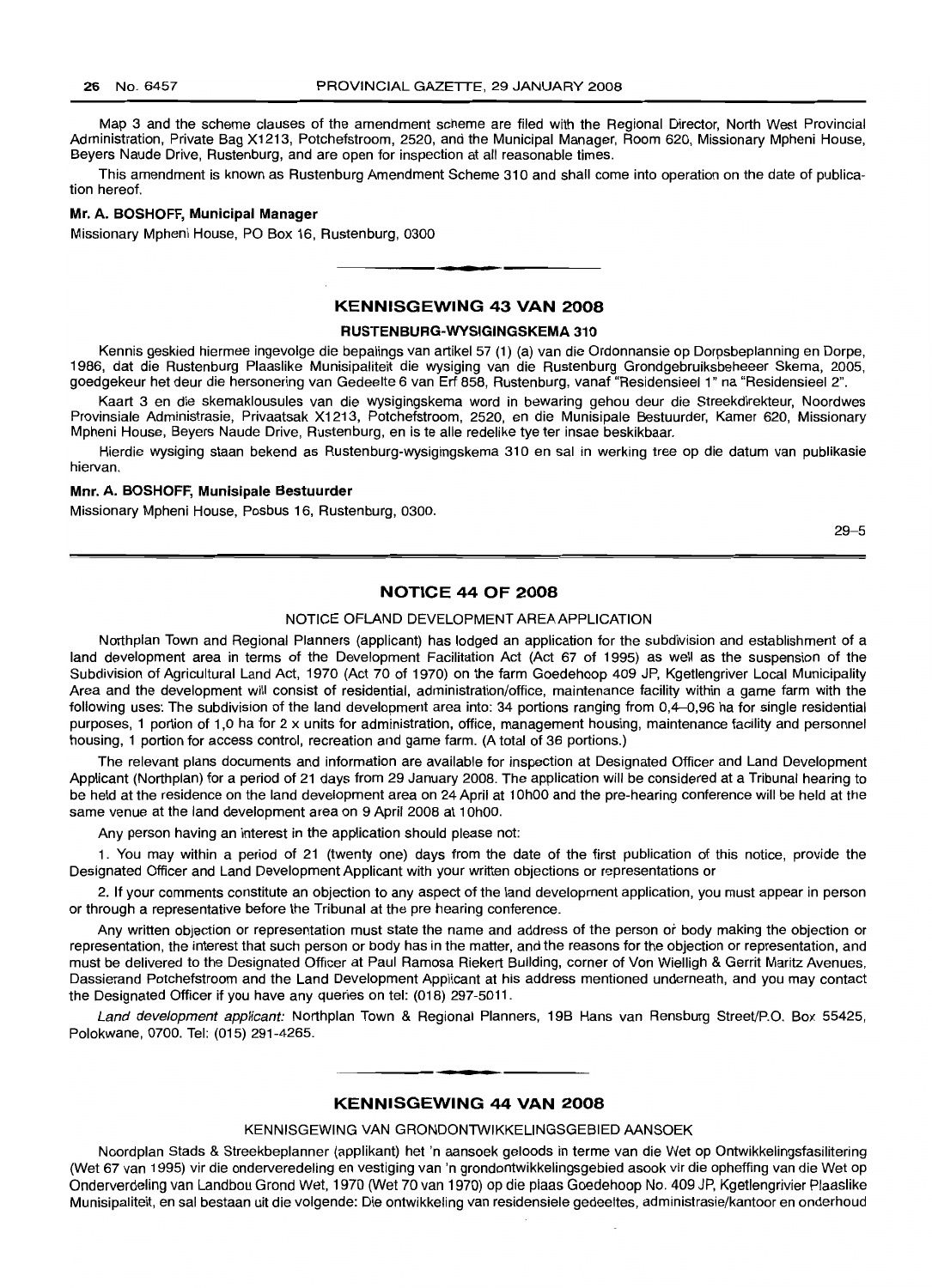fasiliteit binne 'n wildsplaas. Die gebruike is vir die: Onderverdeling van die grondontwikkelingsgebied in 34 enkel- residesieel gedeeltes met wissellende groottes tussen  $0.4 - 0.96$  ha, 1 gedeelte van 1,0 ha vir 2 x eenhede vir adminstrasie/kantoor, bestuursbehuising, onderhoud fasiliteit en behuisingpersoneelbehuising, 1 gedeelte vir toegangsbeheer ontspanning en wildsplaas. (Totaal van 36 gedeeltes.)

Die betrokke planne, dokumente en inligting is ter insae beskikbaar te Aangewese Beampte en Grondontwikkelings Applikant (Noordplan) vir 'n tydperk van 21 dae vanaf 29 Januarie 2008. Die aansoek sal oorweeg word tydens 'n Tribunaalverhoor wat gehou sal word te die woonhuis op die aansoekterrein op 24 April 2008 om 10hOO en die voorverhoor samesprekings sal gehou word op 9 April 2008 ook te die woonhuis op die aansoekterrein.

Enige persoon wat 'n belang het by die aansoek, moet asseblief kennis neem:

1. U mag binne 'n tydperk van 21 dae vanaf die eerste publikasie van hierdie kennisgewing, die Aangewese Beampte en Grondontwikkelings applikant skriftelik na u beswaar of vertoë, of

2. Indien u kommentaar neerkomp op 'n beswaar met betrekking tot enige aspek van die grondontwikkelingsaansoek, moet u persoonlik of u verteenwoordiger, voor die Tribunaal verskyn by die voorverhoor konferensie op die datum hierbo vermeld, of op enige ander datum waarvan u kennis gegee kan word.

Enige geskrewe beswaar of vertoe moet die naam en adres van die persoon of liggaam meld wat die beswaar of voorlegging maak, die belang wat sodainge persoon of liggaam by die saak het, vermeld, en die redes vir die beswaar of vertoë en moet ingedien word by die Aangewese Beampte te Paul Ramosa Riekert gebou, hoek van Von Weilligh & Gerrit Maritzlaan, Dassierand Potchefstrooom en Grondontwikkelings Applikant by sy of haar adres wat hieronder genoem word en u mag in aanraking kom met die Aangewese Beampte indien u enige navrae het by tel (018) 297-5011.

Grondontwikkelings Appliaknt: Noordplan Stads- & Streekbeplanners, Hans van Rensburgstraat 19B/Posbus 55425, Polokwane, 0700. Tel: (015) 291-4265.

29-5

# **NOTICE 45 OF 2008**

# NOTICE IN TERMS OF APPLICATION FOR CONSOLIDATION AND SUBDIVISION IN TERMS OF SECTION 6 (8) (a) OF ORDINANCE 20 OF 1986

We, Lombard du Preez Professionele Landmeters (Edms) Bpk, the authorized agent ot the registered owner of the Remainders of Portions 17, 18 and 23 and Portion 120, De Rust No. 478-JQ, hereby give notice in terms of section 6 (8) (a) of the Division of Land Ordinance, 1986 (Ordinance 20 of 1986), that I have applied at the Local Municipality of Madibeng to consolidate and subdivide the abovementioned property as follows:

- (i) Proposed Portion  $A \pm 168$  ha
- (ii) Proposed Remainder  $\pm$  163,7 ha

Particulars of the application will lie for inspection during normal office hours at the office of the Local Municipality of Madibeng, Van Velden Street. Brits, for a period of 28 days from 29 January 2008.

Objections to or representations in respect of the application must be lodged with or made in writing to the Municipal Manager at the above address or at P.O. Box 106, Brits, 0250, within a period of 28 days from 29 January 2008.

Address of agent: Lombard du Preez Professionele Landmeters (Edms) Bpk, P.O. Box 798, Brits, 0250. Tel: (012) 252-5959.

#### **KENNISGEWING 45 VAN 2008**

**.-**

KENNISGEWING VAN AANSOEK OM KONSOLIDASIE EN ONDERVERDELING INGEVOLGE ARTIKEL 6 (8) (a) VAN DIE ORDONNANSIE 20/1986

Ons, Lombard du Preez Professionele Landmeters (Edms) Bpk, die gevolmagtigde agent van die eienaar van die Restante van Gedeeltes 17, 18 en 23 en Gedeelte 120 van die plaas De Rust N. 478-JQ, gee hieremee ingevolge artikel 6 (8) (a) van die Ordonnansie op die Verdeling van Grond, 1986 (Ordonnansie 20 van 1986), kennis dat ek by die Plaaslike Munisipaliteit van Madibeng aansoek gedoen het om die konsolidasie en onderverdeling van die boegenoemde eiendom as volg:

- (i) Voorgestede Gedeelte  $A \pm 168$  ha
- (ii) Voorgestede Restant  $\pm$  163,7 ha

Besonderhede van die aansoek lê ter insae gedurende gewone kantoorure by die Munisipale Kantore, Van Veldenstraat, Brits, vir 'n tydperk van 28 dae vanaf 29 Januarie 2008.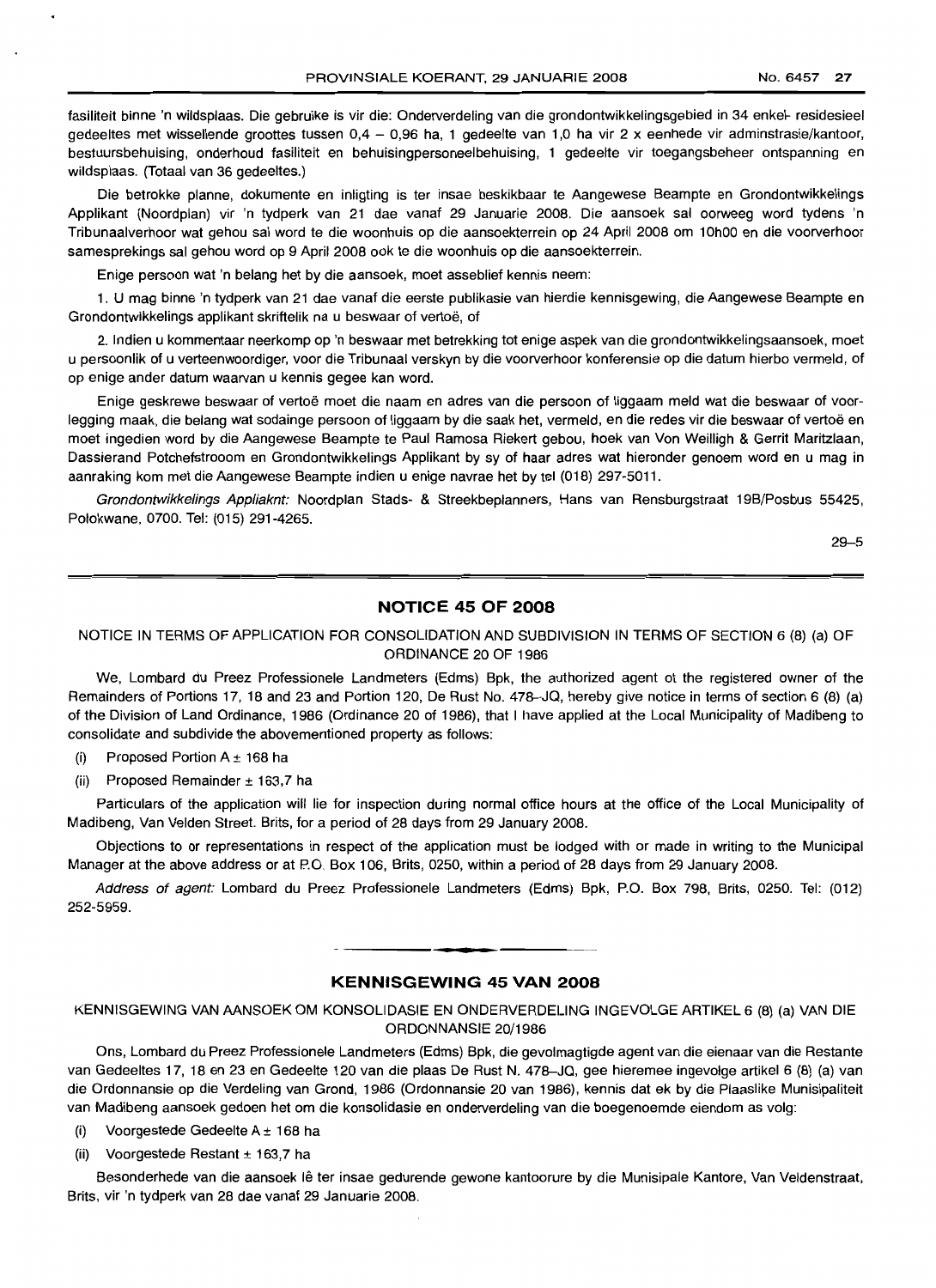Besware teen of vertoe ten opsigte van die aansoek moet binne 'n tydperk van 28 dae vanaf 29 Januarie 2008 skriftelik by of tot die Munisipale Bestuurder by bovermelde adres of aan Posbus 106, Brits, 0250, gerig word.

Adres van agent: Lombard du Preez Professionele Landmeters (Edms) Bpk, Posbus 798, Brits, 0250. Tel: (012) 252-5959.

29-5

# **NOTICE** 46 OF 2008

#### EXTENSION OF BOUNDARIES:

In terms of section 49 (1) of the Deeds Registries Act, 1937 (Act 47 of 1937), read with section 88 (1) of the Town-planning and Townships Ordinance (Ord. 15 of 1986), I hereby extend the boundaries of Cashan Extension 20 to include Portion 98 (a portion of Portion 55) of the farm Waterval 306 J.Q., subject to the conditions set out in the Schedule hereto.

#### **SCHEDULE**

#### CONDITIONS OF EXTENSION

#### 1. GENERAL

The township developer is responsible to ensure that all the conditions laid down by the local authority is met

#### 2. INSTALLATION AND PROVISION OF SERVICES

- (a) The township developer is responsible for the installation of all internal services in the township according to the services agreement
- (b) The local authority is responsible for the provision and installation of external services according to the services agreement.

# 3. CONDITIONS OF TITLE

# (1) DISPOSAL OF EXISTING CONDITIONS OF TITLE

The ert shall be made subject to existing conditions and servitude's, if any, including the reservation of rights to minerals, but excluding-

(1) the following which does not affect the ert due to the location thereof:

"By Notarial Deed No. 525/538 the right has been granted to the ELECTRICAL SUPPLY COMMISSION to convey electricity over the said property together with ancillary rights and subject to conditions as will more fully appear on reference to the said Notarial Deed, which right as far as the property hereunder transferred is concerned is shown on the said General Plan S.G. No. 3230/51 annexed to Notarial Deed K525/53S.";

(2) the following servitudes affect the ert and will remain applicable:

"Kragtens Notariele Akte van Serwituut K5263/97S gedateer 28 Julie 1997 is die binne gemelde eiendom onderhewig aan 'n rioollynserwituut 3,70 meter wyd, die middellyn van welke serwituut aangetoon word deur die Iyn ABC op Kaart LG A2253/90, soos meer volledig sal blyk uit Notariele Akte met kaart daarby aangeheg.

Kragtens Notariele Akte van Serwituut van reg van weg K5264/97S gedateer 28 Julie 1997 is die binne gemelde eiendom onderhewig aan 'n serwituut van reg van weg 7,87 meter wyd aangedui deur die Iyne AB en CD synde die Noordelike grens, die Iyn BC synde die Suid-Oostelike grens en die Iyn AD synde die Westelike grens op Kaart LG 12398/96 ten gunste van die Algemene Publiek, soos meer volledig sal blyk uit Notariele Akte met kaart daarby aangeheg."

- (2) CONDITIONS IMPOSED IN TERMS OF THE ORDINANCE ON TOWN-PLANNING AND TOWNSHIPS, 1986 (ORDINANCE 15 OF 1986)
	- (i) The ert is subject to a servitude, 2 m wide, in favour of the local authority, for sewerage and other municipal purposes, along any two boundaries other than a street boundary and in the case of a panhandle ert, an additional servitude for municipal purposes 2 m wide across the access portion of the ert, if and when required by the local authority: Provided that the local authority may dispense with any such servitude.
	- (ii) No building or other structure shall be erected within the aforesaid servitude area and no large-rooted trees shall be planted within the area of such servitude or within 1 m thereof.
	- (iii) The local authority shall be entitled to deposit temporarily on the land adjoining the aforesaid servitude such material as may be excavated by it during the course of the construction, maintenance or removal of such sewerage mains and other works as it, in its discretion may deem necessary and shall further be entitled to reasonable access to the said land for the aforesaid purposes subject to any damage done during the process of the construction, maintenance or removal of such sewerage mains and other works being made good by the local authority.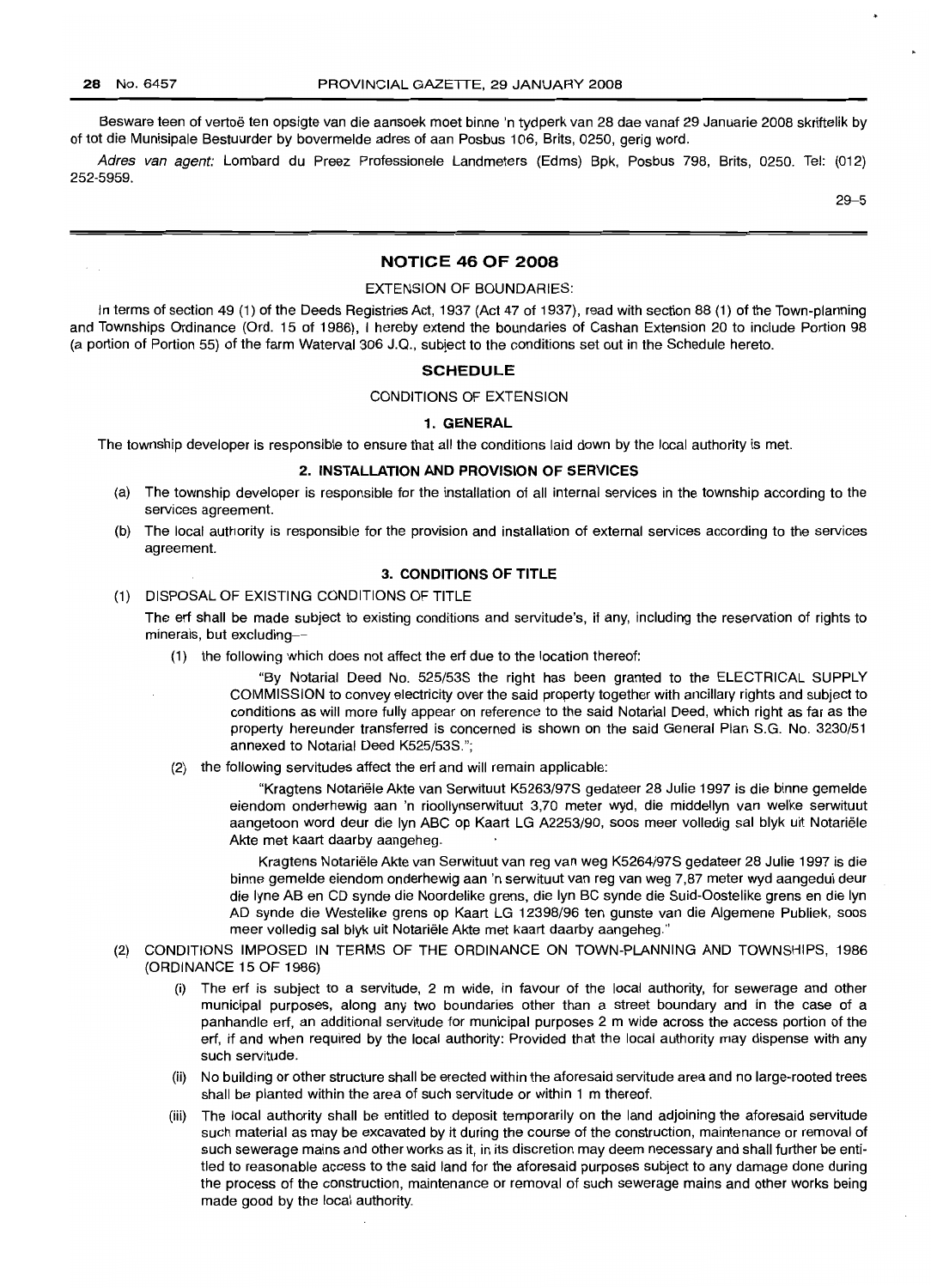# **KENNISGEWING 46 VAN 2008**

#### UITBREIDING VAN GRENSE:

In terme van klousule 49 (1) van die Akte Registrasie Wet, 1937 (Wet 47 van 1937) gelees met klousule 88 (1) van die Ordonnansie op Dorpsbeplanning en Dorpe (Ord. 15 van 1986), verklaar ek hiermee dat die grense van Cashan Uitbreiding 20 uitgebrei word om Gedeelte 98 ('n gedeelte van Gedeelte 55) van die Plaas Waterval 306 JQ in te sluit, onderhewig aan die voorwaardes soos uiteengesit in die Skedule hieronder.

#### **SKEDULE**

#### VOORWAARDES VAN UITBREIDING

#### 1. **ALGEMEEN.**

Die dorpstigter moet toesien dat aan aile voorwaardes soos opqele deur die Plaaslike Owerheid voldoen word.

#### 2. **INSTALLASIE EN VOORSIENING VAN DIENSTE**

- (a) Die dorpstigter moet aile interne ingenieursdienste in die dorp installeer en voorsien ooreenkomstig die dienste-ooreenkoms.
- (b) Die plaaslike owerheid moet aile eksterne ingenieursdiense vir die dorp installeer en voorsien ooreenkomstig die dienste-ooreenkoms.

# 3. **TITELVOORWAARDES**

(1) BESKIKKING OOR BESTAANDE TITELVOORWAARDES

Aile erwe sal onderworpe gestel word aan bestaande voorwaardes en serwitute, indien daar is, met inbegrip van die reservering van mineraleregte en saaklike regte, maar uitgesonderd:

(1) Die volgende wat nie die dorp raak nie weens die ligging daarvan:

"By Notarial Deed No. 525/538 the right has been granted to the ELECTRICAL 8UPPLY COMMISSION to convey electricity over the said property together with ancillary rights and subject to conditions as will more fully appear on reference to the said Notarial Deed, which right as far as the property hereunder transferred is concerned is shown on the said General Plan 8.G. No. 3230/51 annexed to Notarial Deed K525/538.";

(2) Die volgende serwitute aftekteer die ert en sal behoue bly:

"Kragtens Notariele Akte van 8erwituut K5263/97S gedateer 28 Julie 1997 is die binne gemelde eiendom onderhewig aan 'n rioollynserwituut 3,70 meter wyd, die middellyn van welke serwituut aangetoon word deur die Iyn ABC op Kaart LG A2253/90, soos meer volledig sal blyk uit Notariele Akte met kaart daarby aangeheg.

Kragtens Notariele Akte van Serwituut van reg van weg K5264/978 gedateer 28 Julie 1997 is die binne gemelde eiendom onderhewig aan 'n serwituut van reg van weg 7,87 meter wyd aangedui deur die Iyne AB en CD synde die Noordelike grens, die Iyn BC synde die 8uid-Oostelike grens en die Iyn AD synde die Westelike grens op Kaart LG 12398/96 ten gunste van die Aigemene Publiek, soos meer volledig sal blyk uit Notariële Akte met kaart daarby aangeheg."

- (2) VOORWAARDE8 OPGELE KRAGTENS DIE ORDONNANSIE OP DORPSBEPLANNING EN DORPE, 1986 (ORDONNANSIE No. 15 VAN 1986)
	- (i) Die ert is onderworpe aan 'n serwituut 2 meter wyd langs enige twee grense uitgesonderd 'n straatgrens ten gunse van die plaaslike owerheid vir riool- en ander munisipale doeleindes en, in die geval van 'n pypsteelert, 'n addisionele serwituut van 2 meter wyd, vir munisipale doeleindes, oor die toegangsdeel van die ert, indien en wanneer deur die plaaslike owerheid benodig: Met dien verstande dat die plaaslike owerheid hierdie vereiste serwitute mag verslap of vrystelling daarvan verleen.
	- (ii) Geen gebou of ander struktuur mag opgerig word binne die bogenoemde serwituutgebied nie en geen grootwortelbome mag in die gebied van sodanige sewituut of binne 1 meter daarvan geplant word nie.
	- (iii) Die plaaslike owerheid is daarop geregtig om tydelik op die grond aangrensend aan die voorgenoemde serwituutgebied, sodanige materiaal te stort as wat uitgegrawe mag word in die loop van die konstruksie, onderhoud of verwydering van sodanige hoofrioolleidings of ander werk as wat hy na sy oordeel nodig ag en is voorts geregtig op redelike toegang tot genoemde grond vir bogenoemde doel, onderworpe daaraan dat enige skade aangerig tydens die proses van konstruksie, instandhouding of verwydering van sodanige hoofrioolleidings en ander werk, goed te maak deur die plaaslike owerheid.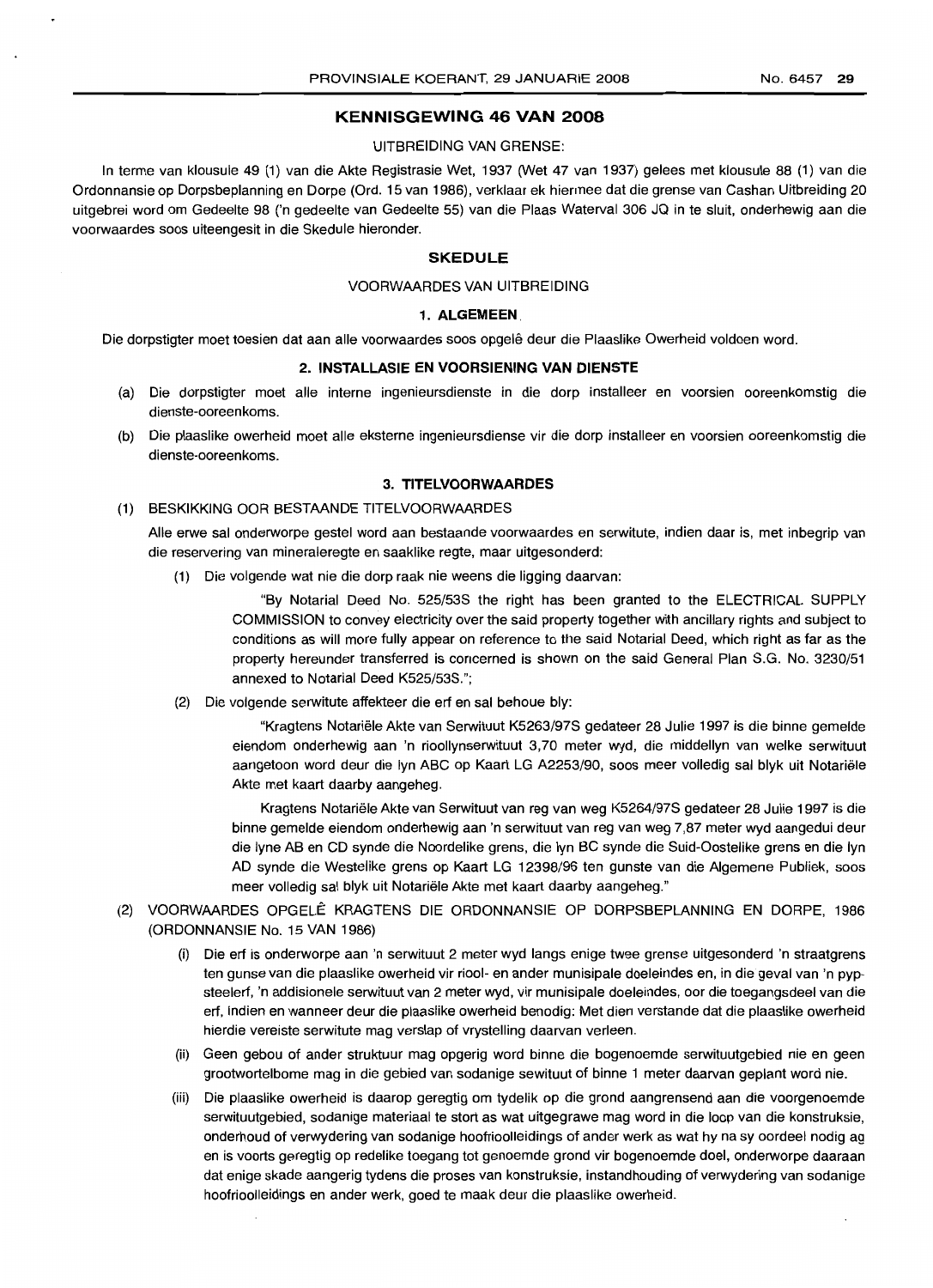# **NOTICE 47 OF 2008**

#### REMOVAL OF RESTRICTIONS ACT, 1967

#### **REMOVAL OF RESTRICTIONS ON ERF** 354, **VAN DER HOFFPARK EXTENSION 4, POTCHEFSTROOM**

It is hereby notified that application has been made in terms of section 3(1) of the Removal of Restrictions Act, 1967 (Act No. 84 of 1967) by Plancentre, Potchefstroom, for the removal of conditions C(a), (b), (c) and (d) in Deed of Transfer T73880/88 to enable the owner to increase the existing rights by including "refreshment rooms" for the purpose of establishing a restaurant on the property.

The application and relative documents are open for inspection at the offices of the Acting Manager, Department Developmental Local Government and Housing, c/o Albert Luthuli and Gerrit Maritz Streets, and the office of the Municipal Manager, Potchefstroom Local Municipality, for a period of 28 days from 15 January 2008.

Objections to the application may be lodged in writing with the Acting Manager, Department of Developmental Local Government and Housing at the above address or to Private Bag X1213, Potchefstroom, 2520, on or before 12 February 2008 and shall reach this office not later than 14:00 on the said date.

GO 15/4/2/1/26/101

# **KENNISGEWING 47 VAN 2008**

**• •**

#### WET OP OPHEFFING VAN BEPERKINGS, 1967

# **DIE OPHEFFING VAN TITELVOORWAARDES VAN ERF** 354, **VAN DER HOFFPARK UITBREIDING** 4, **POTCHEFSTROOM**

Hierby word bekend gemaak dat ingevolge die bepalings van artikel 3(1) van die Wet op Opheffing van Beperkings, 1967 (Wet No. 84 van 1967) aansoek gedoen is deur Plancentre, Potchefstroom vir die opheffing van voorwaardes C(a), (b), (c) en (d) in Akte van Transport T73880/88 om die bestaande regte uit te brei om "plek van verversings" in te sluit met die doel om 'n restaurant op die bestaande ert te bedryf.

Die aansoek en die betrokke dokumentasie is ter insae by die kantoor van die Waarnemende Bestuurder, Departement Ontwikkellende Plaaslike Regering en Behuising, h/v Albert Luthuli- en Gerrit Maritzstraat, Potchefstroom, en in die kantoor van die Munisipale Bestuurder, Potchefstroom Plaaslike Munisipaliteit, vir 'n tydperk van 28 dae vanaf 15 Januarie 2008.

Besware teen die aansoek kan skriftelik by die Waarnemende Bestuurder, Departement Ontwikkellende Plaaslike Regering en Behuising by bovermelde adres of Privaatsak X1213, Potchefstroom, 2520, voor of op 12 Februarie 2008 ingedien word en moet die kantoor nie later as 14:00 op genoemde datum bereik nie.

GO 15/4/2/1/26/101

29

# **NOTICE 48 OF 2008**

#### REMOVAL OF RESTRICTIONS ACT, 1967

# **REMOVAL OF RESTRICTIONS ON PORTION 567 (A PORTION OF PORTION 2) OF THE FARM TOWN AND TOWN-LANDS OF POTCHEFSTROOM 4351Q (POTCHEFSTROOM AMENDMENT SCHEME** 1495)

It is hereby notified that application has been made in terms of section 3(1) of the Removal of Restrictions Act, 1967 (Act No. 84 of 1967) by Plancentre Town and Regional Planners, Potchefstroom, for the removal of condition 3 in Deed of Transfer T7647/98 for the purpose of using the property for commercial purposes and offices.

The application and relative documents are open for inspection at the offices of the Acting Manager, Department Developmental Local Government and Housing, c/o Albert Luthuli and Gerrit Maritz Streets, and the office of the Municipal Manager, Tlokwe City Council, for a period of 28 days from 29 January 2008.

Objections to the application may be lodged in writing with the Acting Manager, Department of Developmental Local Government and Housing at the above address or to Private Bag X1213, Potchefstroom, 2520, on or before 26 February 2008 and shall reach this office not later than 14:00 on the said date.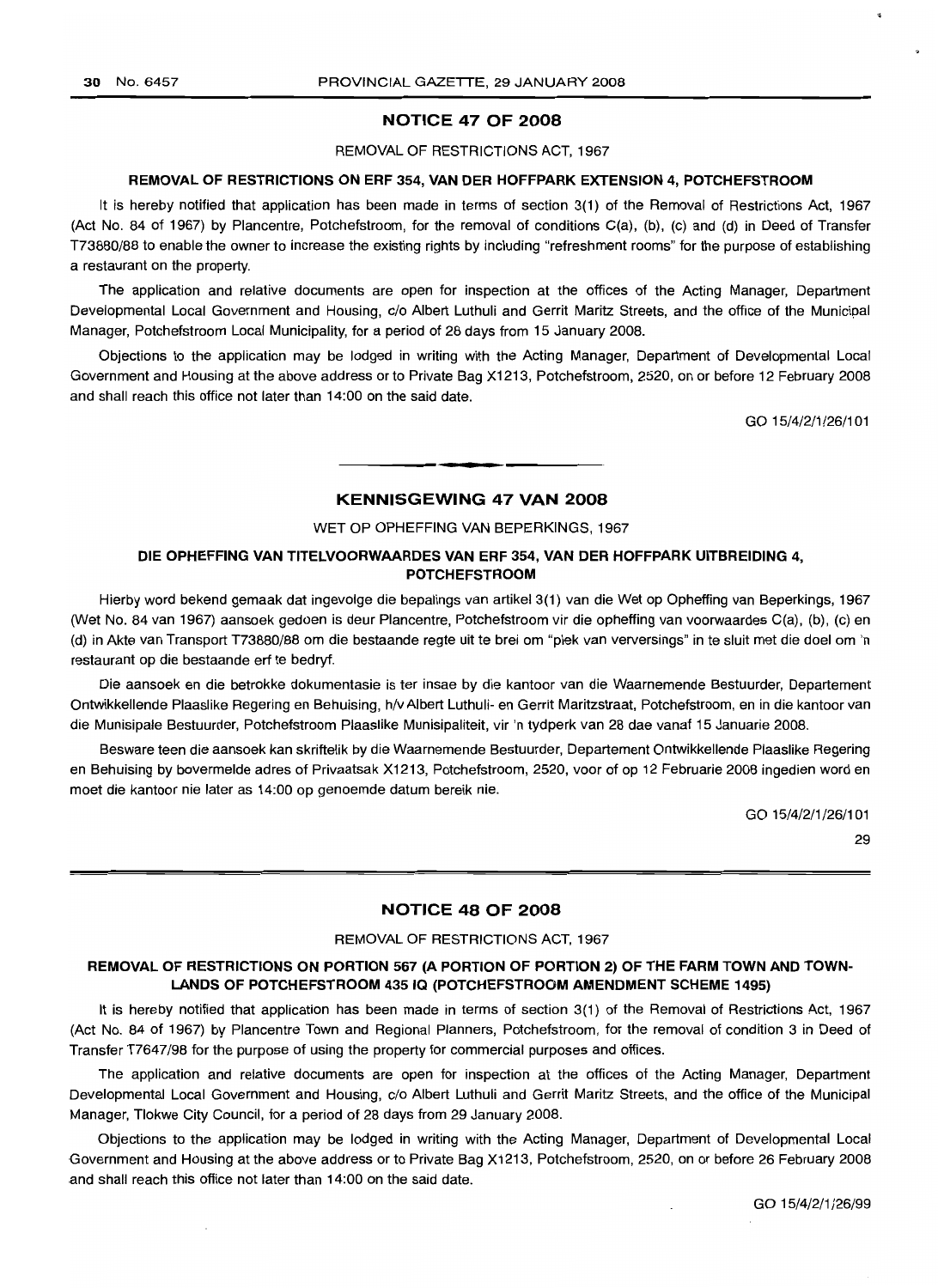# KENNISGEWING 48 VAN 2008

WET OP OPHEFFING VAN BEPERKINGS, 1967

# DIE OPHEFFING VAN TITELVOORWAARDES VAN GEDEELTE 567 ('N GEDEELTE VAN GEDEELTE 2) VAN DIE PLAAS DORP EN DORPSGRONDE VAN POTCHEFSTROOM 43510 (POTCHEFSTROOM-WYSIGINGSKEMA 1495)

Hierby word bekend gemaak dat ingevolge die bepalings van artikel 3(1) van die Wet op Opheffing van Beperkings, 1967 (Wet No. 84 van 1967) aansoek gedoen is deur Plancentre Stadsbeplanners, Potchefstroom vir die opheffing van voorwaarde 3 in Akte van Transport T7647/98 met die doel om die eiendom vir kommersiele doeleindes en kantore te gebruik.

Die aansoek en die betrokke dokumentasie is ter insae by die kantoor van die Waarnemende Bestuurder, Departement Ontwikkellende Plaaslike Regering en Behuising, h/v Albert Luthuli- en Gerrit Maritzstraat, Potchefstroom, en in die kantoor van die Munisipale Bestuurder, Tlokwe Stadsraad, vir 'n tydperk van 28 dae vanaf 29 Januarie 2008.

Besware teen die aansoek kan skriftelik by die Waarnemende Bestuurder, Departement Ontwikkellende Plaaslike Regering en Behuising by bovermelde adres of Privaatsak X1213, Potchefstroom, 2520, voor of op 26 Februarie 2008 ingedien word en moet die kantoor nie later as 14:00 op genoemde datum bereik nie.

GO 15/4/2/1/26/99

# NOTICE 49 OF 2008

# ENVIRONMENTAL IMPACT ASSESSMENT PROCESS

Notice is given in terms of Regulation 3 of the Regulations published in Government Notice No. R. 385 of 21 April 2006 under section 44 of the National Environmental Management Act (Act No. 107 of 1998) of intend to submit an application for the basic assessment of the following activity to the North West Department of Agriculture, Conservation and Environment.

The establishment of offices and/or Residential units on the Remainder of Erf 1005. Flamwood X3 (total property size  $=$ approximately 8 100 square metres), Matlosana Local Municipality, North West Province.

Nature of activity: The transformation of an area zoned for use as public open space or for a conservation purpose to another use as described in section 20 of the Regulations published in Government Notice No. R. 386 of 21 April 2006 under section 44 of the National Environmental Management Act (Act No. 107 of 1998).

Location: The open park area between Tim and Suzet Avenues, Flamwood X3, Klerksdorp.

Proponent: Nonyembezi Property Development CC.

Further information can be obtained from and representations can be made to the following person within 30 (thirty) days of date of this notice.

C P Linde, Envirovision Consulting, 545 Reitz Street, Sunnyside, Pretoria, 0002. Cel. 0824440367. Fax (012) 343-9199.

# **LOCAL AUTHORITY NOTICES PLAASLIKE BESTUURSKENNISGEWINGS**

# LOCAL AUTHORITY NOTICE 12

NOTICE OF INTENTION TO ESTABLISH ATOWNSHIP BY LOCAL AUTHORITY

#### THABA ITHILE

The Madibeng Local Municipality hereby gives notice in terms of section 69(6)(a) read in conjunction with section 96(3) of the Town-planning and Townships Ordinance, 1986 (Ordinance 15 of 1986), that an application to establish the township referred to in the Annexure attached hereto, has been received by it.

The particulars of the application will be open for inspection during normal office hours at the office of the Municipal Manager at the municipal offices of the Madibeng Local Municipality, situated at 53 Van Velden Street, Brits, for a period of 28 (twenty-eight) days from 29 January 2008.

Objections to or representations in respect of the application must be lodged in writing and in duplicate to the Municipal Manager at the above address or at PO Box 106, Brits, 0250, within a period of 28 (twenty-eight) days from 29 January 2008.

Closing date for objections/representations: 26 February 2008.

Date of first publication: 29 January 2008.

Date of second publication: 5 February 2008.

## ANNEXURE

Name of township: Thaba Ithile.

Name of applicant: JM Enslin / W G Groenewald of Urban Perspective Town & Regional Planning CC. Number of erven in proposed township: 207 erven to be zoned: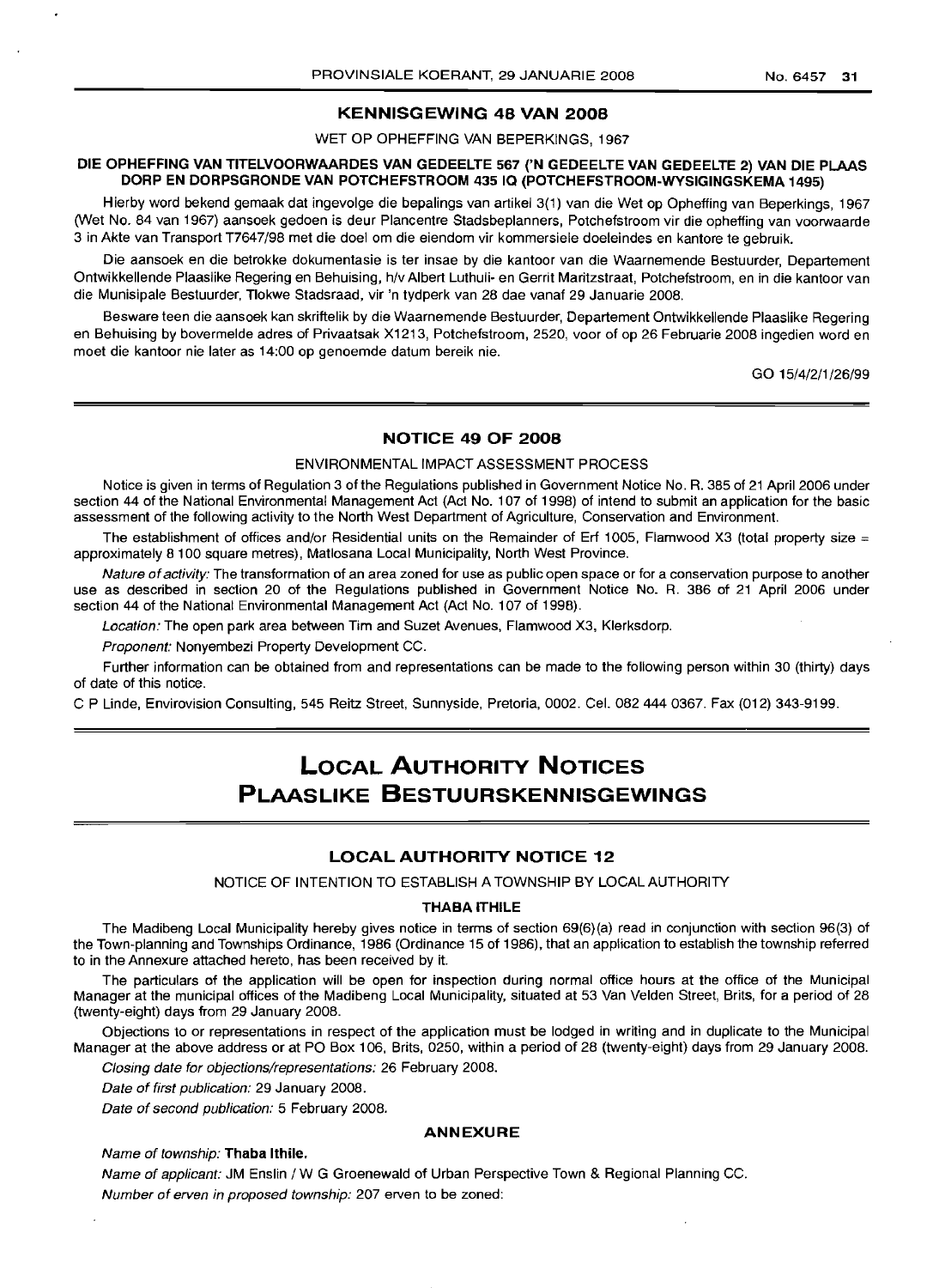"Residential 1" (one dwellings per ert): 186.

"Residential 1" (two dwellings per erf): 2.

"Special" for dwelling units (25 units per hectare): 5.

"Special" for access, access control and services: 2.

"Special": for Municipal Services: 1.

"Special" for Private Open Space: 11.

Description of property: Parts of the Remainder of Portions 83 and 84 of the farm Hartebeestfontein, 445-JQ.

Locality of township. The application site is situated between Brits in the north and the Hartebeestpoortdam in the south, on the northern slopes of the Magaliesberg Mountain, approximately 12 kilometers from Brits. The Hartebeestpoortdam, Schoemansville, Melody and Ifafi are all located on the southern side of the Magaliesberg Mountain. Road R511 linking Brits and Hartebeestpoortdam passes the application site further to the east and Road P106-1 passes the application site to the north. Access to the proposed township development will be obtained from Road P106-1, via a 25 metre access road.

Authorised agent: Urban Perspectives Town & Regional Planning CC, PO Box 11633, Centurion, 0046. Tel: (012) 667-4773. Fax: (012) 667-4450. Our Ref. T-06-170. .**- .**

**PLAASLIKE BESTUURSKENNISGEWING 12**

KENNISGEWING VAN VOORNEME DEUR PLAASLIKE BESTUUR OM DORP TE STIG

#### **THABA ITHILE**

Madibeng Plaaslike Munisipaliteit gee hiermee kennis ingevolge artikel 69(6)(a) saamgelees met artikel 96(3) van die Ordonnansie op Dorpsbeplanning en Dorpe, 1986 (Ordonnansie 15 van 1986), kennis dat 'n aansoek om die dorp in die Bylae, hierby genoem, te stig, deur hom ontvang is.

Besonderhede van die aansoek lê ter insae gedurende kantoorure by die kantoor van die Munisipale Bestuurder: Munisipale Kantore van Madibeng Plaaslike Munisipaliteit, Van Veldenstraat 53, Brits, vir 'n tydperk van 28 (agt-en-twintig) dae vanaf 29 Januarie 2008.

Besware teen of vertoe ten opsigte van die aansoek moet binne 'n tydperk van 28 (agt-en-twintig) dae vanaf 29 Januarie 2008, skriftelik en in tweevoud by die Munisipale Bestuurder, by bovermelde adres of by Posbus 106, Brits, ingedien of gerig word.

Sluitingsdatum vir besware/vertoë: 26 Februarie 2008.

Datum van eerste publikasie: 29 Januarie 2008.

Datum van tweede publikasie: 5 Februarie 2008.

#### **BYLAE**

Naam van dorp: **Thaba Ithile.**

Naam van applikant: JM Enslin / WG Groenewald van Urban Perspectives Town & Regional Planning CC.

Aantal erwe in die beoogde dorp: 207 erwe met sonering.

"Residensieel 1" (een woonhuis per ert): 186.

"Residensieel 1" (twee woonhuise per ert): 2.

"Spesiaal" vir wooneenhede (25 eenhede per hektaar): 5.

"Spesiaal" vir toegang, toegangsbeheer en dienste: 2.

"Spesiaal" vir Munisipale dienste: 1.

"Spesiaal" vir Privaat Oop Ruimtes: 11.

Beskrywing van eiendom: Gedeelte van die Restant van Gedeeltes 83 and 84 van die plaas Hartebeestfontein, 445-JQ.

Ligging van die eiendom: Die eiendom is geleë tussen Brits in die noorde en die Hartebeestpoortdam in die suide, op die noordelike hange van die Magaliesberge, ongeveer 12 kilometer vanaf Brits. Die Hartebeestpoortdam, Schoemansville, Melody en Ifafi is geleë aan die suidekant van die Magaliesberge. Die R511 pad wat Brits en Hartebeestpoortdam verbind loop verder oos van die eiendom en die P106-1 pad loop verder noord daarvandaan verby. Toegang na die voorgestelde dorp sal verkry word vanaf die P106-1 pad, via a 25 meter toegangspad.

Gemagtigde agent: Urban Perspectives Town & Regional Planning CC, Posbus 11633, Centurion, 0046. Tel: (012) 667-4773. Faks: (012) 667-4450. Ons Verwysing: T-06-170.

29-5

#### **LOCAL AUTHORITY NOTICE 13**

#### **RUSTENBURG MANAGEMENT SCHEME 50**

Notice is hereby given in terms of the provisions of section 57 (1) (a) of the Town-planning and Township Ordinance, 1986, that the Rustenburg Local Municipality has approved the amendment of the Hustenburg Land Use Management Scheme, 2005, by the rezoning of the Portion 48 (a portion of Portion 39) of the farm Rietvly, 271 JQ, from "Agriculture" to "Special" for the purpose of a hotel (maximum 25 rooms), restaurant, conference facility, wedding facility, health spa and recreational facility (swimming pool).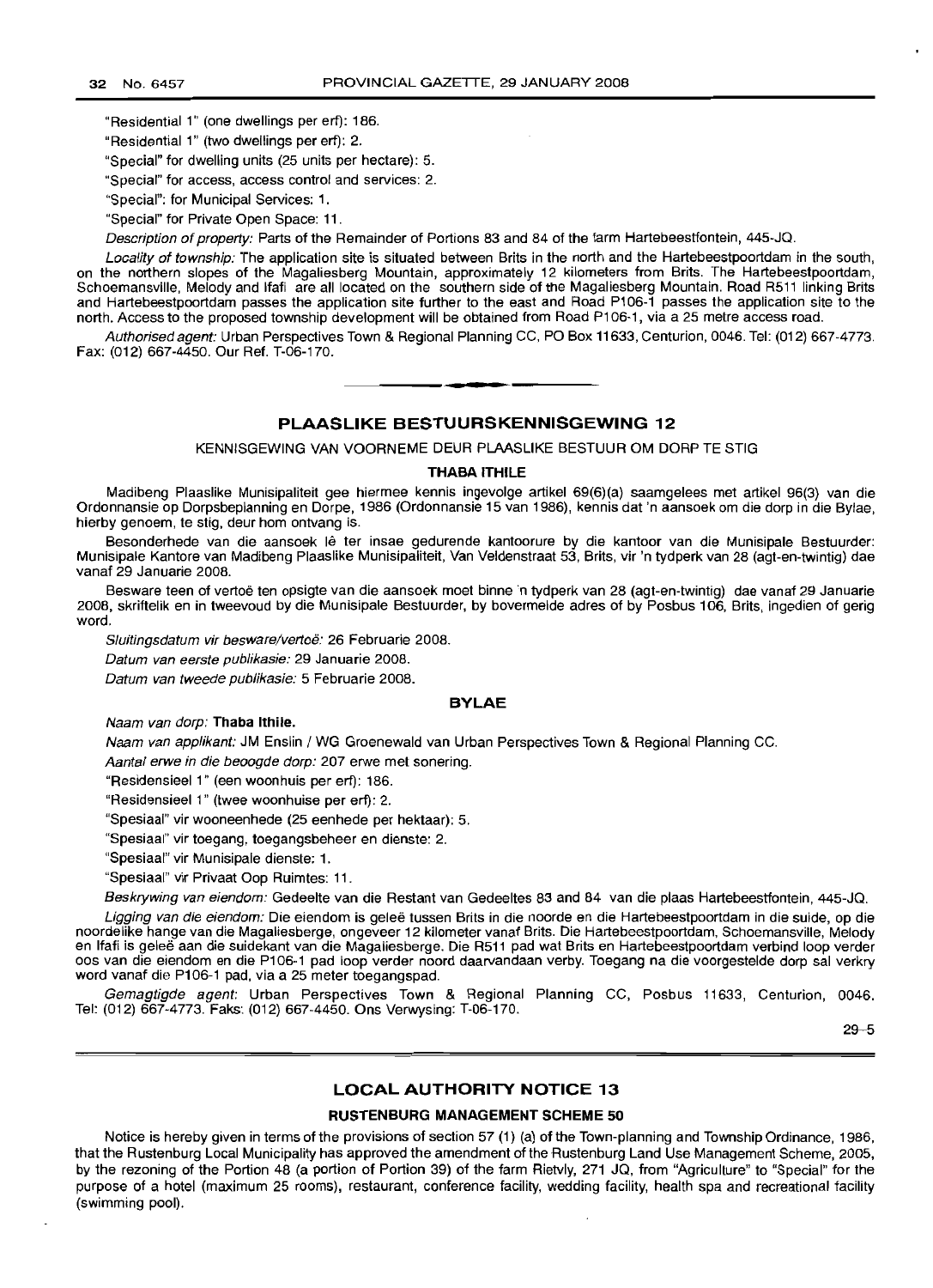Map 3 and scheme clauses of the amendment scheme are filed with the Regional Director, North West Provincial Administration, Private Bag X1213, Potchefstroom, 2520, and the Municipal Manager, Room 620, Municipal Offices, Beyers Naude Drive, Rustenburg, and are open for inspection at all reasonable times.

This amendment is known as Rustenburg Amendment Scheme, 50 and shall come into operation on the date of the publication hereof.

# MNR. A. BOSHOFF, Acting Municipal Manager

Municipal Offices, PO Box 16, Rustenburg, 0300

Notice Number: 11/2008

# PLAASLIKE BESTUURSKENNISGEWING 13

**.-**

#### RUSTENBURG WYSIGINGSKEMA 50

Kennis geskied hiermee ingevolge die bepalings van artikel 57 (1) (a) van die Ordonnansie op Dorpsbeplanning en Dorpe, 1986, dat die Rustenburg Plaaslike Munisipaliteit die wysiging van die Rustenburg Grondgebruiksbeheerskema, 2005, goedgekeur het deur die hersonering van Gedeelte 48 ('n gedeelte van Gedeelte 39) van die plaas Rietvly, 271 JQ, vanaf "Landbou" na "Spesiaal" vir die doeleindes van 'n hotel (maksimum 25 kamers), restaurant, konferensie fasiliteit, huweliks fasiliteit, gesondheid spa en ontspanning fasiliteit (swembad).

Kaart 3 en die skamaklousules van die wysigingskema word in bewaring gehou deur die Streekdirekteur, Noordwes Provinsiale Administrasie, Privaatsak X1213, Potchefstroom, 2520, en die Munisipale Bestuurder, Kamer 620, Stadskantore, Beyers Naude Drive, Rustenburg, en is te aile redelike tye ter insae beskikbaar.

Hierdie wysiging staan bekend as Rustenburg Wysigingskema 50, en sal in werking tree op die datum van publikasie hiervan.

#### MNR. A. BOSHOFF, Waarnemende Munisipale Bestuurder

Stadskantore, Posbus 16, Rustenburg, 0300

Kennisgewing No: 11/2008

# LOCAL AUTHORITY NOTICE 14

#### RUSTENBURG MANAGEMENT SCHEME 316

Notice is hereby given in terms of the provisions of section 57 (1) (a) of the Town-planning and Township Ordinance, 1986, that the Rustenburg Local Municipality has approved the amendment of the Rustenburg Land Use Management Scheme, 2005, by the rezoning of Portion 2 of Erf 1173, Rustenburg, from "Residential 1" to "Special" for the purpose of offices and medical consulting rooms.

Map 3 and scheme clauses of the amendment scheme are filed with the Regional Director, North West Provincial Administration, Private Bag X1213, Potchefstroom, 2520, and the Municipal Manager, Room 620, Municipal Offices, Beyers Naude Drive, Rustenburg, and are open for inspection at all reasonable times.

This amendment is known as Rustenburg Amendment Scheme 316 and shall come into operation on the date of the publication hereof.

#### MNR. A. BOSHOFF, Municipal Manager

Municipal Offices, PO Box 16, Rustenburg, 0300

Notice Number: 06/2008

# **•** PLAASLIKE BESTUURSKENNISGEWING 14

# RUSTENBURG WYSIGINGSKEMA 316

Kennis geskied hiermee ingevolge die bepalings van artikel 57 (1) (a) van die Ordonnansie op Dorpsbeplanning en Dorpe, 1986, dat die Rustenburg Plaaslike Munisipaliteit die wysiging van die Rustenburg Grondgebruiksbeheerskema, 2005, goedgekeur het deur die hersonering van Gedeelte 2 van Erf 1173, Rustenburg, vanaf "Residensieel 1" na "Spesiaal" vir die doeleindes van kantore en mediese spreekkamers.

Kaart 3 en die skamaklousules van die wysigingskema word in bewaring gehou deur die Streekdirekteur, Noordwes Provinsiale Administrasie, Privaatsak X1213, Potchefstroom, 2520, en die Munisipale Bestuurder, Kamer 620, Stadskantore, Beyers Naude Drive, Rustenburg, en is te aile redelike tye ter insae beskikbaar.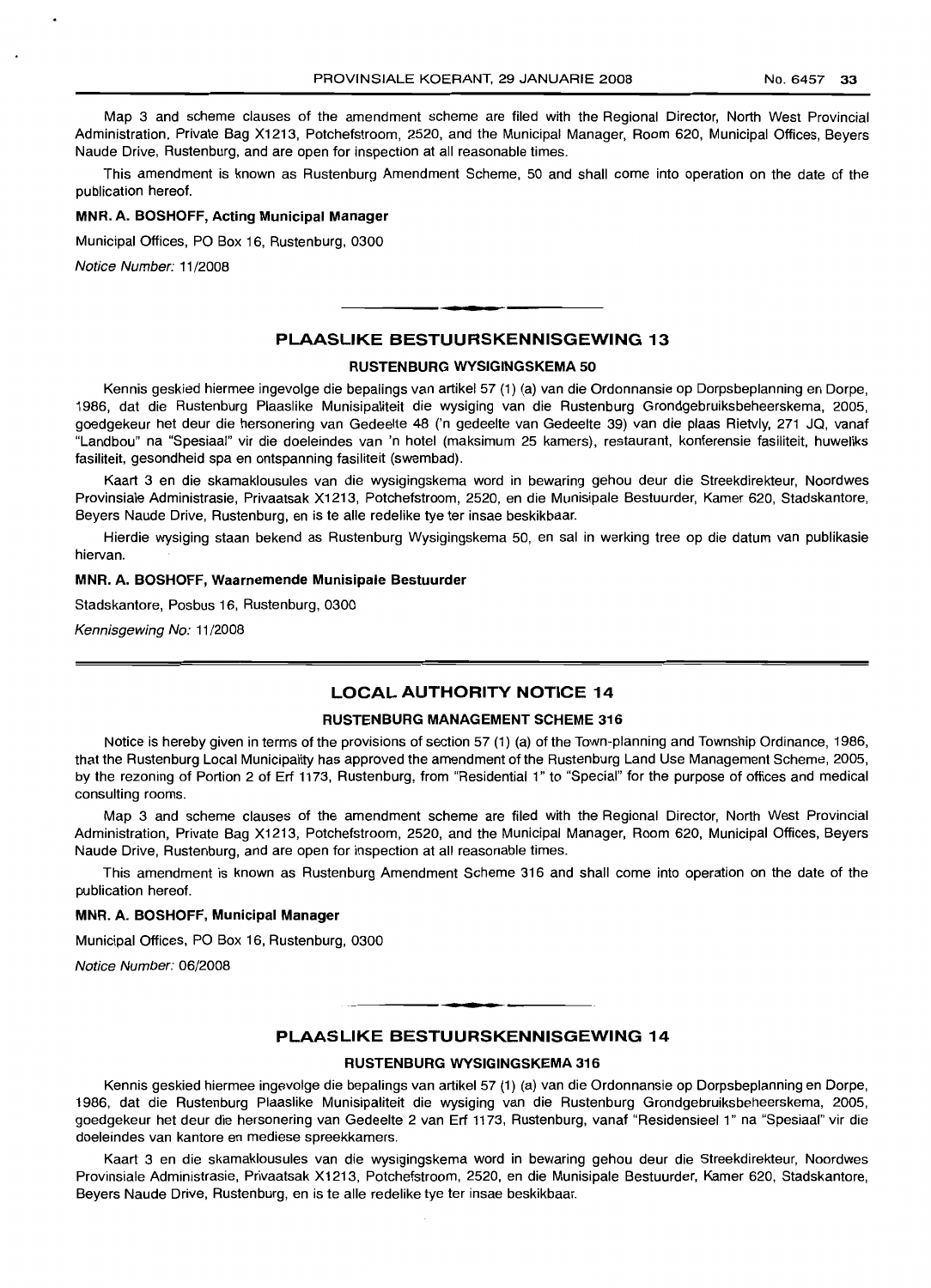Hierdie wysiging staan bekend as Rustenburg Wysigingskema 316, en sal in werking tree op die datum van publikasie hiervan.

#### **MNR. A. BOSHOFF, Munisipale Bestuurder**

Stadskantore, Posbus 16, Rustenburg, 0300

Kennisgewing No: 06/2008

# **LOCAL AUTHORITY NOTICE 15**

# **RUSTENBURG MANAGEMENT SCHEME 318**

Notice is hereby given in terms of the provisions of section 57 (1) (a) of the Town-planning and Township Ordinance, 1986, that the Rustenburg Local Municipality has approved the amendment of the Rustenburg Land Use Management Scheme, 2005, by the rezoning of Remaining extent of Erf 350, Rustenburg, from "Residential 1" to "Residential 1" with a density of 25 units per hectare.

Map 3 and scheme clauses of the amendment scheme are filed with the Regional Director, North West Provincial Administration, Private Bag X1213, Potchefstroom, 2520, and the Municipal Manager, Room 620, Municipal Offices, Beyers Naude Drive, Rustenburg, and are open for inspection at all reasonable times.

This amendment is known as Rustenburg Amendment Scheme 318 and shall come into operation on the date of the publication hereof.

#### **MNR. A. BOSHOFF, Municipal Manager**

Municipal Offices, PO Box 16, Rustenburg, 0300

Notice Number: 07/2008

# **PLAASLIKE BESTULIRSKENNISGEWING 15**

**-**

## **RUSTENBURG WYSIGINGSKEMA 318**

Kennis geskied hiermee ingevolge die bepalings van artikel 57 (1) (a) van die Ordonnansie op Dorpsbeplanning en Dorpe, 1986, dat die Rustenburg Plaaslike Munisipaliteit die wysiging van die Rustenburg Grondgebruiksbeheerskema, 2005, goedgekeur het deur die hersonering van die Resterende gedeelte van Erf 350, Rustenburg, vanaf "Residensieel 1" na "Residensieel 1" met 'n digtheid van 25 eenhede per hektaar.

Kaart 3 en die skamaklousules van die wysigingskema word in bewaring gehou deur die Streekdirekteur, Noordwes Provinsiale Administrasie, Privaatsak X1213, Potchefstroom, 2520, en die Munisipale Bestuurder, Kamer 620, Stadskantore, Beyers Naude Drive, Rustenburg, en is te aile redelike tye ter insae beskikbaar.

Hierdie wysiging staan bekend as Rustenburg Wysigingskema 318, en sal in werking tree op die datum van publikasie hiervan.

#### **MNR. A. BOSHOFF, Munisipale Bestuurder**

Stadskantore, Posbus 16, Rustenburg, 0300

Kennisgewing No: 07/2008

# **LOCAL AUTHORITY NOTICE 16**

#### **RUSTENBURG MANAGEMENT SCHEME 319**

Notice is hereby given in terms of the provisions of section 57 (1) (a) of the Town-planning and Township Ordinance, 1986, that the Rustenburg Local Municipality has approved the amendment of the Rustenburg Land Use Management Scheme, 2005, by the rezoning of the Portion 1 of Erf 1307, Rustenburg, from "Residential 1" to "Special" for the purpose of offices and medical consulting rooms.

Map 3 and scheme clauses of the amendment scheme are filed with the Regional Director, North West Provincial Administration, Private Bag X1213, Potchefstroom, 2520, and the Municipal Manager, Room 620, Municipal Offices, Beyers Naude Drive, Rustenburg, and are open for inspection at all reasonable times.

This amendment is known as Rustenburg Amendment Scheme 319 and shall come into operation on the date of publication hereof.

#### **MNR. A. BOSHOFF, Municipal Manager**

Municipal Offices, PO Box 16, Rustenburg, 0300

Notice Number: 08/2008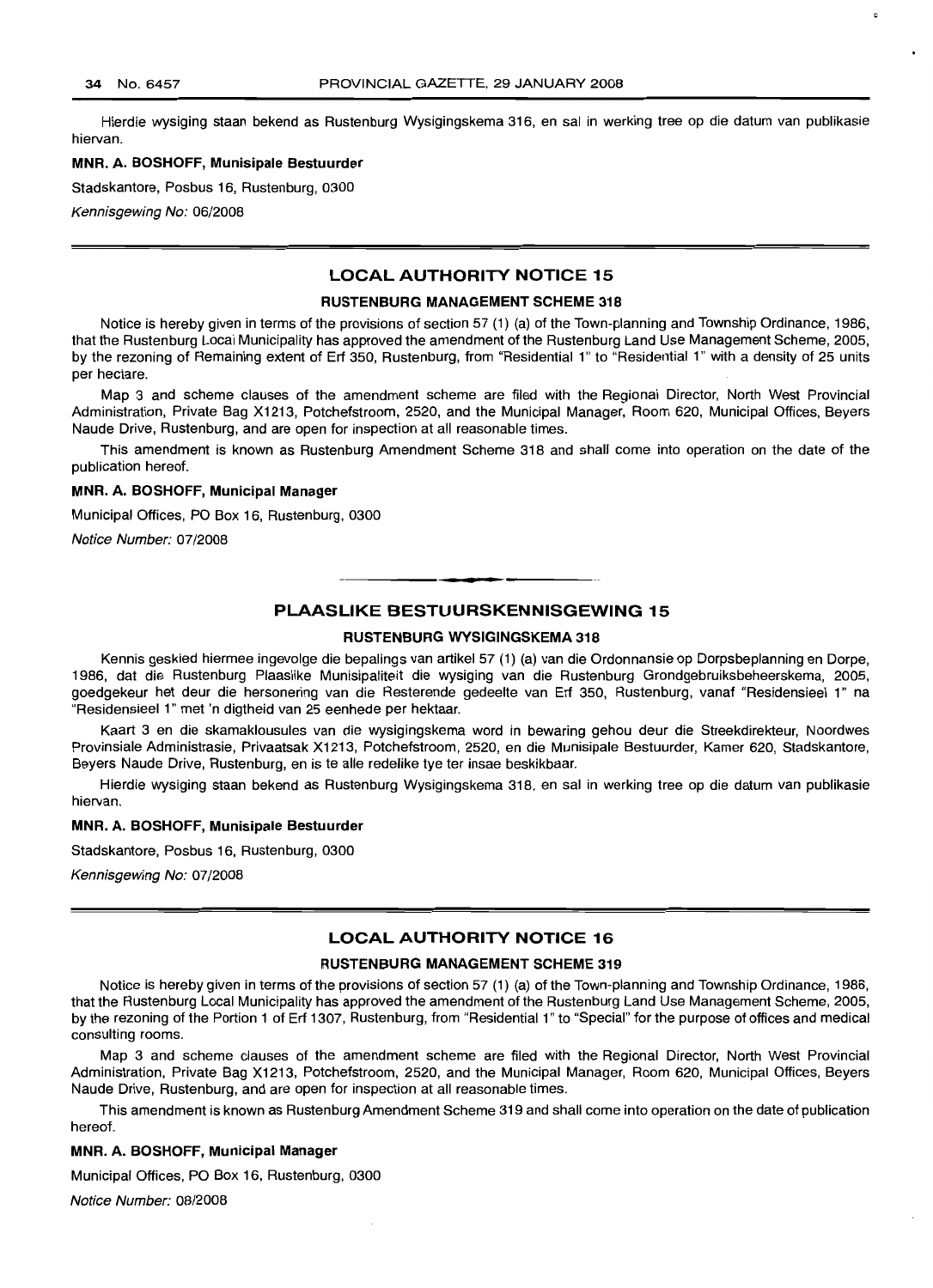# PLAASLIKE BESTUURSKENNISGEWING 16

#### RUSTENBURG WYSIGINGSKEMA 319

Kennis geskied hiermee ingevolge die bepalings van artikel 57 (1) (a) van die Ordonnansie op Dorpsbeplanning en Dorpe, 1986, dat die Rustenburg Plaaslike Munisipaliteit die wysiging van die Rustenburg Grondgebruiksbeheerskema, 2005, goedgekeur het deur die hersonering van die Gedeelte 1 van Erf 1307, Rustenburg, vanaf "Residensieel 1" na "Spesiaal" vir die doeleindes van kantore en mediese spreekkamers.

Kaart 3 en die skamaklousules van die wysigingskema word in bewaring gehou deur die Streekdirekteur, Noordwes Provinsiale Administrasie, Privaatsak X1213, Potchefstroom, 2520, en die Munisipale Bestuurder, Kamer 620, Stadskantore, Beyers Naude Drive, Rustenburg, en is te aile redelike tye ter insae beskikbaar.

Hierdie wysiging staan bekend as Rustenburg Wysigingskema 319, en sal in werking tree op die datum van publikasie hiervan.

#### MNR. A. BOSHOFF, Munisipale Bestuurder

Stadskantore, Posbus 16, Rustenburg, 0300

Kennisgewing No: 08/2008

### LOCAL AUTHORITY NOTICE 17

# RUSTENBURG MANAGEMENT SCHEME 321

Notice is hereby given in terms of the provisions of section 57 (1) (a) of the Town-planning and Township Ordinance, 1986, that the Rustenburg Local Municipality has approved the amendment of the Rustenburg Land Use Management Scheme, 2005, by the rezoning of the Remaining Extent of Portion 1 of Erf 1029, Rustenburg, from "Residential 1" to "Business 1".

Map 3 and scheme clauses of the amendment scheme are filed with the Regional Director, North West Provincial Administration, Private Bag X1213, Potchefstroom, 2520, and the Municipal Manager, Room 620, Municipal Offices, Beyers Naude Drive, Rustenburg, and are open for inspection at all reasonable times.

This amendment is known as Rustenburg Amendment Scheme 321 and Schedule M and shall come into operation on the date of publication hereof.

#### MNR. A. BOSHOFF, Municipal Manager

Municipal Offices, PO Box 16, Rustenburg, 0300

Notice Number: 09/2008

#### PLAASLIKE BESTUURSKENNISGEWING 17

**•**

#### RUSTENBURG WYSIGINGSKEMA 321

Kennis geskied hiermee ingevolge die bepalings van artikel 57 (1) (a) van die Ordonnansie op Dorpsbeplanning en Dorpe, 1986, dat die Rustenburg Plaaslike Munisipaliteit die wysiging van die Rustenburg Grondgebruiksbeheerskema, 2005, goedgekeur het deur die hersonering van die Resterende gedeelte van Gedeelte 1 van Erf 1029, Rustenburg, vanaf "Residensieel 1" na "Besigheid 1".

Kaart 3 en die skamaklousules van die wysigingskema word in bewaring gehou deur die Streekdirekteur, Noordwes Provinsiale Administrasie, Privaatsak X1213, Potchefstroom, 2520, en die Munisipale Bestuurder, Kamer 620, Stadskantore, Beyers Naude Drive, Rustenburg, en is te aile redelike tye ter insae beskikbaar.

Hierdie wysiging staan bekend as Rustenburg Wysigingskema 321, en sal in werking tree op die datum van publikasie hiervan.

#### MNR. A. BOSHOFF, Munisipale Bestuurder

Stadskantore, Posbus 16, Rustenburg, 0300

Kennisgewing No: 09/2008

#### LOCAL AUTHORITY NOTICE 18

#### RUSTENBURG AMENDMENT SCHEME 322

Notice is hereby given in terms of the provisions of section 57 (1) (a) of the Town-planning and Townships Ordinance, 1986 that the Rustenburg Local Municipality has approved the amendment of the Rustenburg Loand Use Management Scheme, 2005, by the rezoning of the Remaining Extent of Erf 787, Rustenburg, from "Residential 1" to "Residential 2" with a density of 40 units per hectare.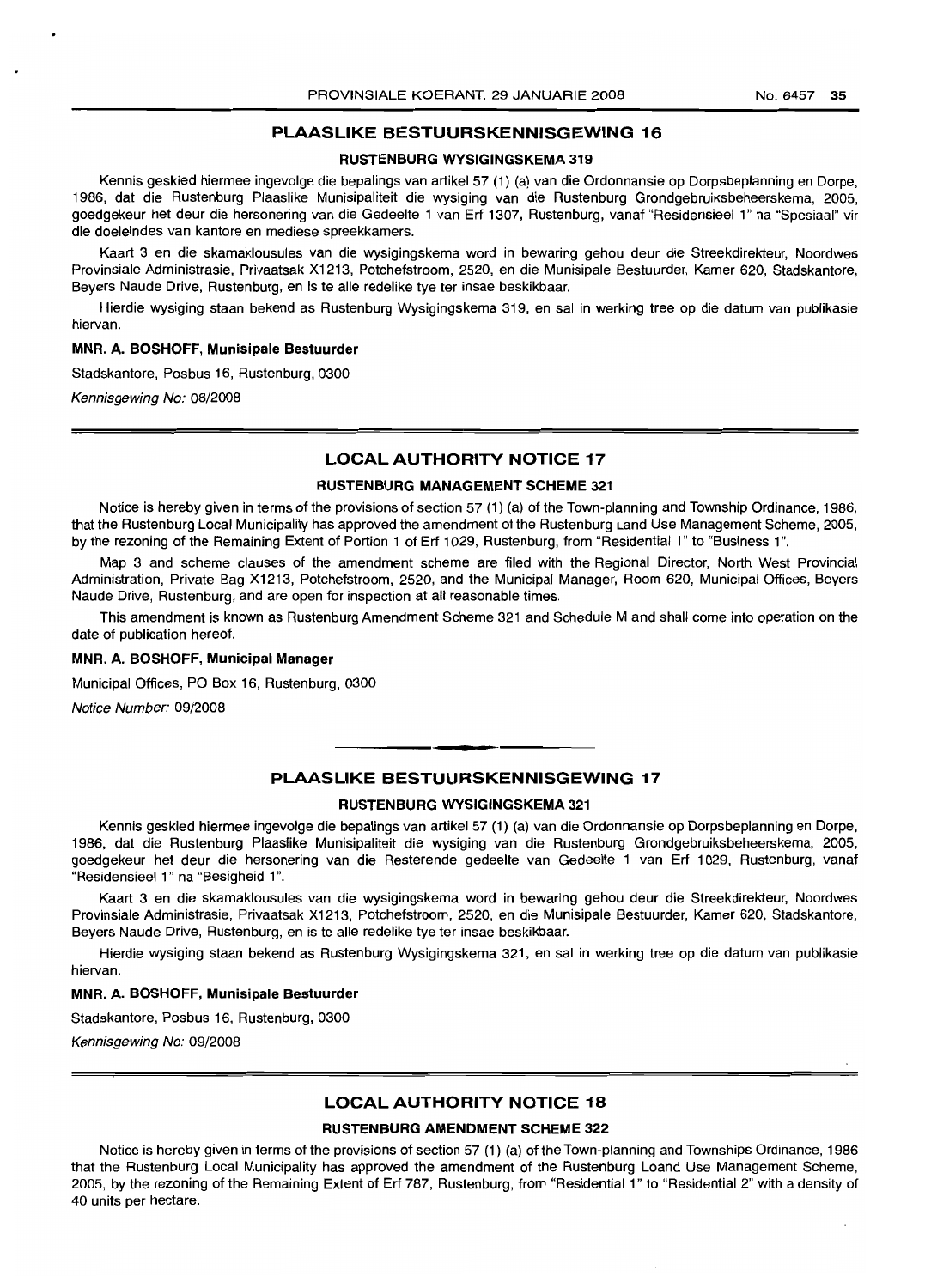Map 3 and the scheme clauses of the amendment scheme are filed with the Regional Director, North West Provincial Administration, Private Bag X1213, Potchefstroom, 2520, and the Municipal Manager, Room 620, Municipal Offices, Beyers Naude Drive, Rustenburg, and are open for inspection at all reasonable times.

This amendment is known as Rustenburg Amendment Scheme 322 and shall come into operation on the date of the publication hereof.

#### **Mr. A. BOSHOFF, Municipal Manager**

Municipal Offices, P.O. Box 16, Rustenburg, 0300. Notice No. 10/2008

# **PLAASLIKE BESTUURSKENNISGEWING 18**

**.-**

#### **RUSTENBLlRG-WYSIGINGSKEMA 322**

Kennis geskied hiermee ingevolge die bepalings van artikel 57 (1) (a) van die Ordonnansie op Dorpsbeplanning en Dorpe, 1986, dat die Rustenburg Plaaslike Munisipaliteit die wysiging van die Rustenburg Grondgebruiksbeheer Skema, 2005, goedgekeur het die deur die hersonering van die Resterende Gedeelte van Erf 787, Rustenburg, vanaf "Residensieel 1" na "Residensieel 2" met 'n digtheid van 40 eenhede per hektaar.

Kaart 3 en die skemaklousules van die wysigingskema word in bewaring gehou deur die Streekdirekteur, Noordwes Provinsiale Administrasie, Privaatsak X1213, Potchefstroom, 2520, en die Munisipale Bestuurder, Kamer 620, Stadskantore, Beyers Naude Drive, Rustenburg, en is te aile redelike tye ter insae beskikbaar.

Hierdie wysiging staan bekend as Rustenburg-wysigingskema 322 en sal in werking tree op die datum van publikasie hiervan.

#### **Mnr. A. BOSHOFF, Munisipale Bestuurder**

Stadskantore, Posbus 16, Rustenburg, 0300. Kennisgewing No. 10/2008

# **LOCAL AUTHORITY NOTICE 19**

#### **RUSTENBURG AMENDMENT SCHEME 333**

Notice is hereby given in terms of the provisions of section 57 (1) (a) of the Town-planning and Townships Ordinance, 1986 that the Rustenburg Local Municipality has approved the amendment of the Rustenburg Loand Use Management Scheme, 2005, by the rezoning of the Remaining Extent of Erf 723, Rustenburg, from "Residential 1" to "Business 2".

Map 3 and the scheme clauses of the amendment scheme are filed with the Regional Director, North West Provincial Administration, Private Bag X1213, Potchefstroom, 2520, and the Municipal Manager, Room 620, Municipal Offices, Beyers Naude Drive, Rustenburg, and are open for inspection at all reasonable times.

This amendment is known as Rustenburg Amendment Scheme 333 and shall come into operation on the date of the publication hereof.

### **Mr. A.** BOSHOFF, **Municipal Manager**

Municipal Offices, P.O. Box 16, Rustenburg, 0300. Notice No. 12/2008

# **PLAASLIKE BESTUURSKENNISGEWING 19**

. ,

# **RUSTENBURG-WYSIGINGSKEMA 333**

Kennis geskied hiermee ingevolge die bepalings van artikel 57 (1) (a) van die Ordonnansie op Dorpsbeplanning en Dorpe, 1986, dat die Rustenburg Plaaslike Munisipaliteit die wysiging van die Rustenburg Grondgebruiksbeheer Skema, 2005, goedgekeur het die deur die hersonering van die Resterende Gedeelte van Erf 723, Rustenburg, vanaf "Residensieel 1" na "Besigheid 2".

Kaart 3 en die skemaklousules van die wysigingskema word in bewaring gehou deur die Streekdirekteur, Noordwes Provinsiale Administrasie, Privaatsak X1213, Potchefstroom, 2520, en die Munisipale Bestuurder, Kamer 620, Stadskantore, Beyers Naude Drive, Rustenburg, en is te aile redelike tye ter insae beskikbaar.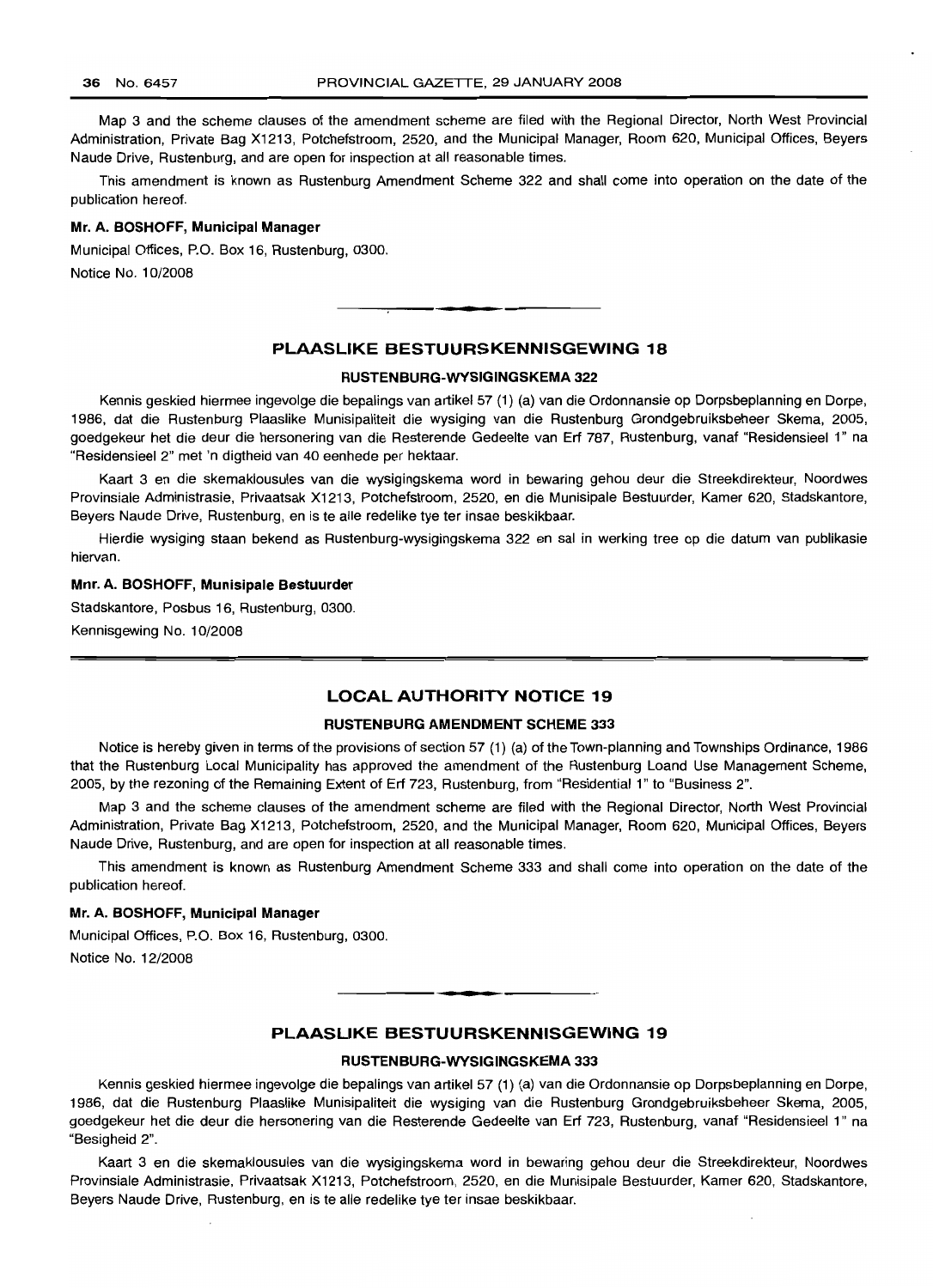Hierdie wysiging staan bekend as Rustenburg-wysigingskema 333 en sal in werking tree op die datum van publikasie hiervan.

# Mm. A. BOSHOFF, Munisipale Bestuurder

Stadskantore, Posbus 16, Rustenburg, 0300. Kennisgewing No. 12/2008

# LOCAL AUTHORITY NOTICE 20

#### RUSTENBURG AMENDMENT SCHEME 341

Notice is hereby given in terms of the provisions of section 57 (1) (a) of the Town-planning and Townships Ordinance, 1986 that the Rustenburg Local Municipality has approved the amendment of the Rustenburg Loand Use Management Scheme, 2005, by the rezoning of the Portion 3 of Erf 1164, Rustenburg, from "Residential 1" to "Business 1''.

Map 3 and the scheme clauses of the amendment scheme are filed with the Regional Director, North West Provincial Administration, Private Bag X1213, Potchefstroom, 2520, and the Municipal Manager, Room 620, Municipal Offices, Beyers Naude Drive, Rustenburg, and are open for inspection at all reasonable times.

This amendment is known as Rustenburg Amendment Scheme 341 and Schedule M and shall come into operation on the date of the publication hereof.

#### Mr. A. BOSHOFF, Municipal Manager

Municipal Offices, P.O. Box 16, Rustenburg, 0300.

Notice No. 14/2008

# PLAASLIKE BESTUURSKENNISGEWING 20

**-**

#### RUSTENBURG-WYSIGINGSKEMA 341

Kennis geskied hiermee ingevolge die bepalings van artikel 57 (1) (a) van die Ordonnansie op Dorpsbeplanning en Dorpe, 1986, dat die Rustenburg Plaaslike Munisipaliteit die wysiging van die Rustenburg Grondgebruiksbeheer Skema, 2005, goedgekeur het die deur die hersonering van die Gedeelte 3 van Erf 1164, Rustenburg, vanaf "Residensieel 1" na "Besigheid 1".

Kaart 3 en die skemaklousules van die wysigingskema word in bewaring gehou deur die Streekdirekteur, Noordwes Provinsiale Administrasie, Privaatsak X1213, Potchefstroom, 2520, en die Munisipale Bestuurder, Kamer 620, Stadskantore, Beyers Naude Drive, Rustenburg, en is te aile redelike tye ter insae beskikbaar.

Hierdie wysiging staan bekend as Rustenburg-wysigingskema 341 en sal in werking tree op die datum van publikasie hiervan.

#### Mm. A. BOSHOFF, Munisipale Bestuurder

Stadskantore, Posbus 16, Rustenburg, 0300.

Kennisgewing No. 14/2008

# LOCAL AUTHORITY NOTICE 21

#### RUSTENBURG AMENDMENT SCHEME 342

Notice is hereby given in terms of the provisions of section 57 (1) (a) of the Town-planning and Townships Ordinance, 1986 that the Rustenburg Local Municipality has approved the amendment of the Rustenburg Loand Use Management Scheme, 2005, by the rezoning of the Remaining Extent of Erf 885, Rustenburg, from "Residential 1" to "Residential 2" with a density of 40 units per hectare.

Map 3 and the scheme clauses of the amendment scheme are filed with the Regional Director, North West Provincial Administration, Private Bag X1213, Potchefstroom, 2520, and the Municipal Manager, Room 620, Municipal Offices, Beyers Naude Drive, Rustenburg, and are open for inspection at all reasonable times.

This amendment is known as Rustenburg Amendment Scheme 342 and shall come into operation on the date of the publication hereof.

#### Mr. A. BOSHOFF, Municipal Manager

Municipal Offices, P.O. Box 16, Rustenburg, 0300. Notice No. 13/2008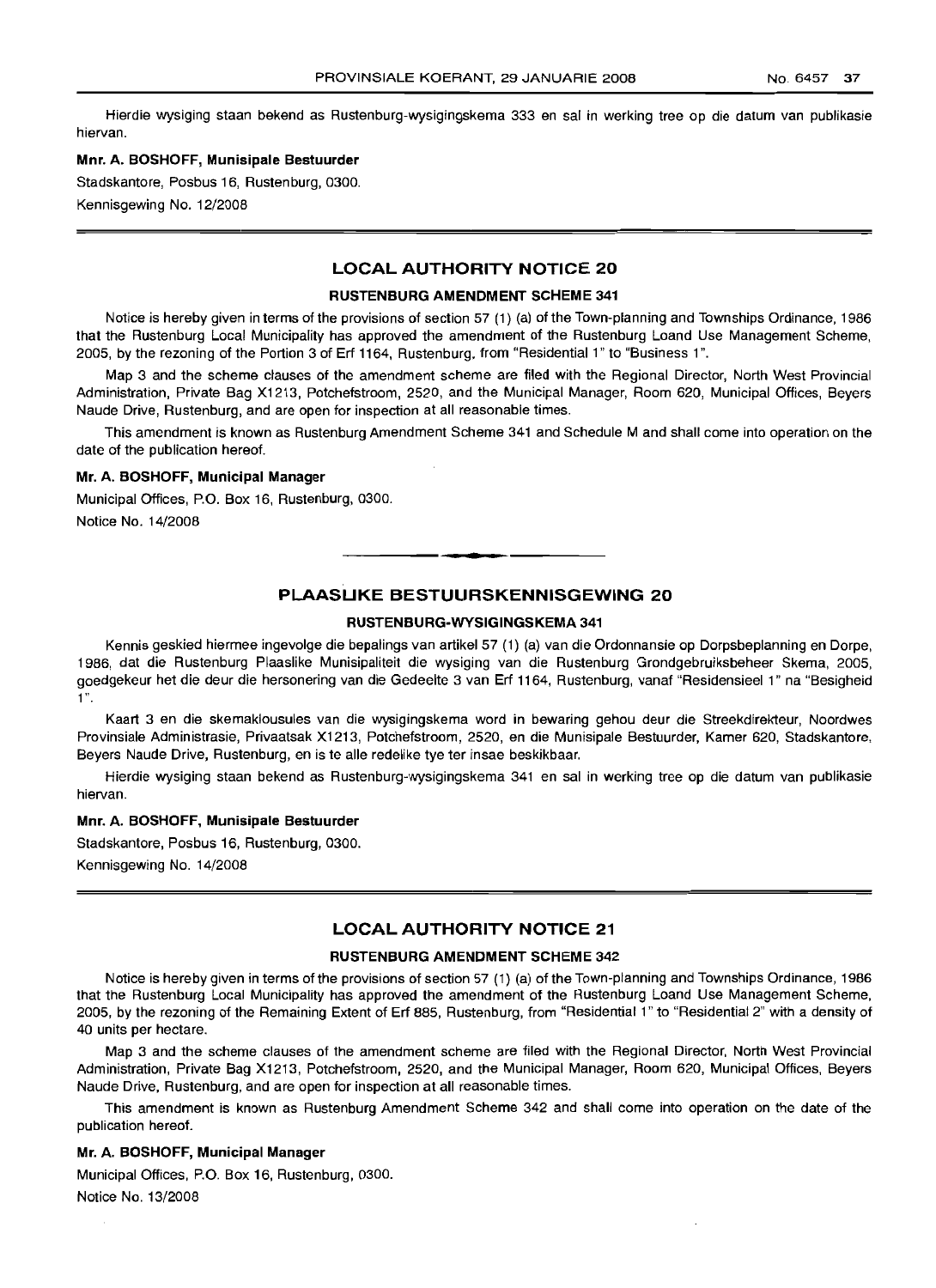# **PLAASLIKE BESTUlIRSKENNISGEWING 21**

## **RUSTENBURG-WYSIGINGSKEMA 342**

Kennis geskied hiermee ingevolge die bepalings van artikel 57 (1) (a) van die Ordonnansie op Dorpsbeplanning en Dorpe, 1986, dat die Rustenburg Plaaslike Munisipaliteit die wysiging van die Rustenburg Grondgebruiksbeheer Skema, 2005, goedgekeur het die deur die hersonering van die Resterende Gedeelte van Erf 885, Rustenburg, vanaf "Residensieel 1" na "Residensieel 2" met 'n digtheid van 40 eenhede per hektaar.

Kaart 3 en die skemaklousules van die wysigingskema word in bewaring gehou deur die Streekdirekteur, Noordwes Provinsiale Administrasie, Privaatsak X1213, Potchefstroom, 2520, en die Munisipale Bestuurder, Kamer 620, Stadskantore, Beyers Naude Drive, Rustenburg, en is te aile redelike tye ter insae beskikbaar.

Hierdie wysiging staan bekend as Rustenburg-wysigingskema 342 en sal in werking tree op die datum van publikasie hiervan.

#### **Mm. A. BOSHOFF, Munisipale Bestuurder**

Stadskantore, Posbus 16, Rustenburg, 0300.

Kennisgewing No. 13/2008

# **LOCAL AUTHORITY NOTICE 22**

#### **RUSTENBURG AMENDMENT SCHEME 343**

Notice is hereby given in terms of the provisions of section 57 (1) (a) of the Town-planning and Townships Ordinance, 1986 that the Rustenburg Local Municipality has approved the amendment of the Rustenburg Land Use Management Scheme, 2005, by the rezoning of the Portion 1 of Erf 1729, Rustenburg, from "Residential 1" to "Residential 2" with a density of 8 units on the stand.

Map 3 and the scheme clauses of the amendment scheme are filed with the Regional Director, North West Provincial Administration, Private Bag X1213, Potchefstroom, 2520, and the Municipal Manager, Room 620, Municipal Offices, Beyers Naude Drive, Rustenburg, and are open for inspection at all reasonable times.

This amendment is known as Rustenburg Amendment Scheme 343 and shall come into operation on the date of the publication hereof.

#### **Mr. A. Boshoff, Municipal Manager**

Municipal Offices, P.O. Box 16, Rustenburg, 0300.

Notice No. 15/2008

# **PLAASLIKE BESTUURSKENNISGEWING 22**

**- .**

#### **RUSTENBURG-WYSIGINGSKEMA 343**

Kennis geskied hiermee ingevolge die bepalings van artikel 57 (1) (a) van die Ordonnansie op Dorpsbeplanning en Dorpe, 1986, dat die Rustenburg Plaaslike Munisipaliteit die wysiging van die Rustenburg Grondgebruiksbeheer Skema, 2005, goedgekeur het die deur die hersonering van Gedeelte 1 van Erf 1729, Rustenburg, vanaf "Residensieel 1" na "Residensieel 2" met 'n digtheid van 8 eenhede per hektaar.

Kaart 3 en die skemaklousules van die wysigingskema word in bewaring gehou deur die Streekdireketeur, Noordwes Provinsiale Administrasie, Privaatsak X1213, Potchefstroom, 2520, en die Munisipale Bestuurder, Kamer 620, Stadskantore, Beyers Naude Drive, Rustenburg, en is te aile redelike tye ter insae beskikbaar.

Hierdie wysiging staan bekend as Rustenburg-wysigingskema 343 en sal in werking tree op die datum van publikasie hiervan.

#### **Mnr. A. Boshoff, Munisipale Bestuurder**

Stadskantore, Posbus 16, Rustenburg, 0300. Kennisgewing No. 15/2008

# **LOCAL AUTHORITY NOTICE 23**

# **RUSTENBURG LAND USE MANAGEMENT SCHEME, 2005**

#### **AMENDMENT SCHEME 389**

The Rustenburg Local Municipality hereby in terms of the provisions of section 125 of the Town-planning and Townships Ordinance, 1986 (Ordinance No. 15 of 1986), declares that it has approved an amendment scheme being an amendment of the Rustenburg Land Use Management Scheme 2005, comprising the same land as included in the Extension of Boundaries of Cashan Ext. 20 to include Portion 98 (a portion of Portion 55) of the farm Waterval 306 JQ.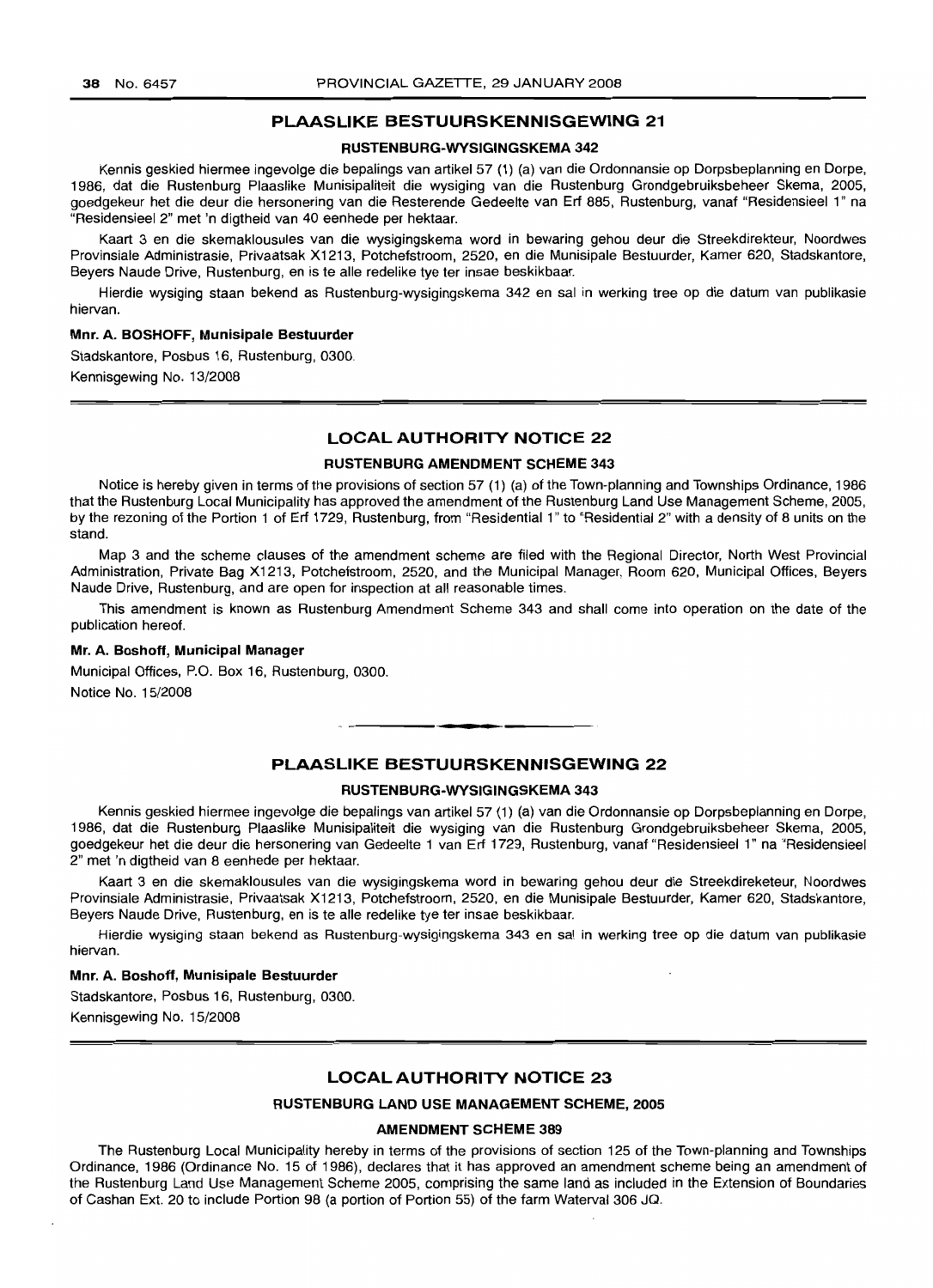The amendment scheme is filed with the Director Planning and Human Settlement at the Rustenburg Local Municipality and are open to inspection during normal office hours.

This amendment scheme is known as the Rustenburg Amendment Scheme 389.

# **Municipal Manager**

Missionary Mpheni House, em. Nelson Mandela and Beyers Naude Drives (P.O. Box 16), Rustenburg, 0300

# **PLAASLIKE BESTUURSKENNISGEWING 23**

**• •**

#### **RUSTENBURG GRONDGEBRUIKSBESTUURSSKEMA, 2005**

#### **WYSIGINGSKEMA 389**

Die Rustenburg Plaaslike Munisipaliteit verklaar hierby ingevolge die bepalings van artikel 125 van die Ordonnansie op Dorpsbeplanning en Dorpe, 1986 (Ordonnansie No. 15 van 1986), dat dit 'n wysigingskema synde 'n wysiging van die Rustenburg Grondgebruikbestuursskema 2005, wat uit dieselfde grond as die Uitbreiding van Grense van die dorp Cashan Uitbreiding 20 om Gedeelte 98 ('n gedeelte van Gedeelte 55) van die plaas Waterkloof 306 JQ, in te sluit 6, aanvaar het.

Die wysigingskema is beskikbaar op aile redelike tye by die kantore van die Direkteur Beplanning en Menslike Vestiging, van die Rustenburg Plaaslike Munisipaliteit.

Hierdie wysiging staan bekend as Rustenburg Wysigingskema 389.

#### **Munisipale Bestuurder**

Missionary Mpheni House, h/v Nelson Mandela- en Beyers Naudestraat (Posbus 16), Rustenburg, 0300

# **LOCAL AUTHORITY NOTICE 24**

#### **TSWAING LOCAL MUNICIPALITY**

#### APPROVAL OF AMENDMENT OF TOWN-PLANNING SCHEME

It is hereby notified in terms of section 57 (1) of the Town-planning and Townships Ordinance, 1986, that the Tswaing Local Municipality has approved the amendment of Ottosdal Town-planning Scheme, 1997, by the rezoning of a portion of the Remaining Extent of Portion 14 of the farm Korannafontein No. 350-IQ from "Agricultural" to "Municipal".

Map 3 and the scheme clauses of the amendment scheme are filed with the Municipal Manager, Tswaing Municipal Offices, General Delarey Street, Delareyville and the Acting Manager, North West Provincial Administration, Department Developmental Local Government and Housing, Potchefstroom and are open for inspection at all reasonable times.

This amendment is known as Ottosdal Amendment Scheme 6 and shall come into operation on the date of publication of this notice.

#### **M.D. LEGOETE, Municipal Manager**

Tswaing Local Municipality, Delareyville

#### **PLAASLIKE BESTUURSKENNISGEWING 24**

**••**

#### **TSWAING PLAASLIKE MUNISIPALITEIT**

# GOEDKEURING VAN WYSIGING VAN DORPSBEPLANNINGSKEMA

Hierby word ooreenkomstig die bepalings van artikel 57 (1) van die Ordonnansie op Dorpsbeplanning en Dorpe, 1986, bekendgemaak dat die Tswaing Plaaslike Munisipaliteit goedgekeur het dat die Ottosdal Dorpsbeplanningskema, 1997, gewysig word deur die hersonering van 'n gedeelte van die Resterende Gedeelte van Gedeelte 14 van die plaas Korannafontein No. 350-10 vanaf "Landbou" na "Munisipaal".

Kaart 3 en die skemaklousules van die wysigingskema word in bewaring gehou deur die Munisipale Bestuurder, Tswaing Munisipale Kantore, Generaal Delareystraat, Delareyville, en die Waarnemende Bestuurder, Noordwes Provinsiale Administrasie, Departement Ontwikkelende Plaaslike Regering en Behuising, Potchefstroom, vir inspeksie te aile redelike tye.

Hierdie wysiging staan bekend as Ottosdal-wyigingskema 6 en tree in werking op datum van publikasie van hierdie kennisgewing.

#### **M.D. LEGOETE, Munisipale Bestuurder**

Tswaing Plaaslike Munisipaliteit, Delareyville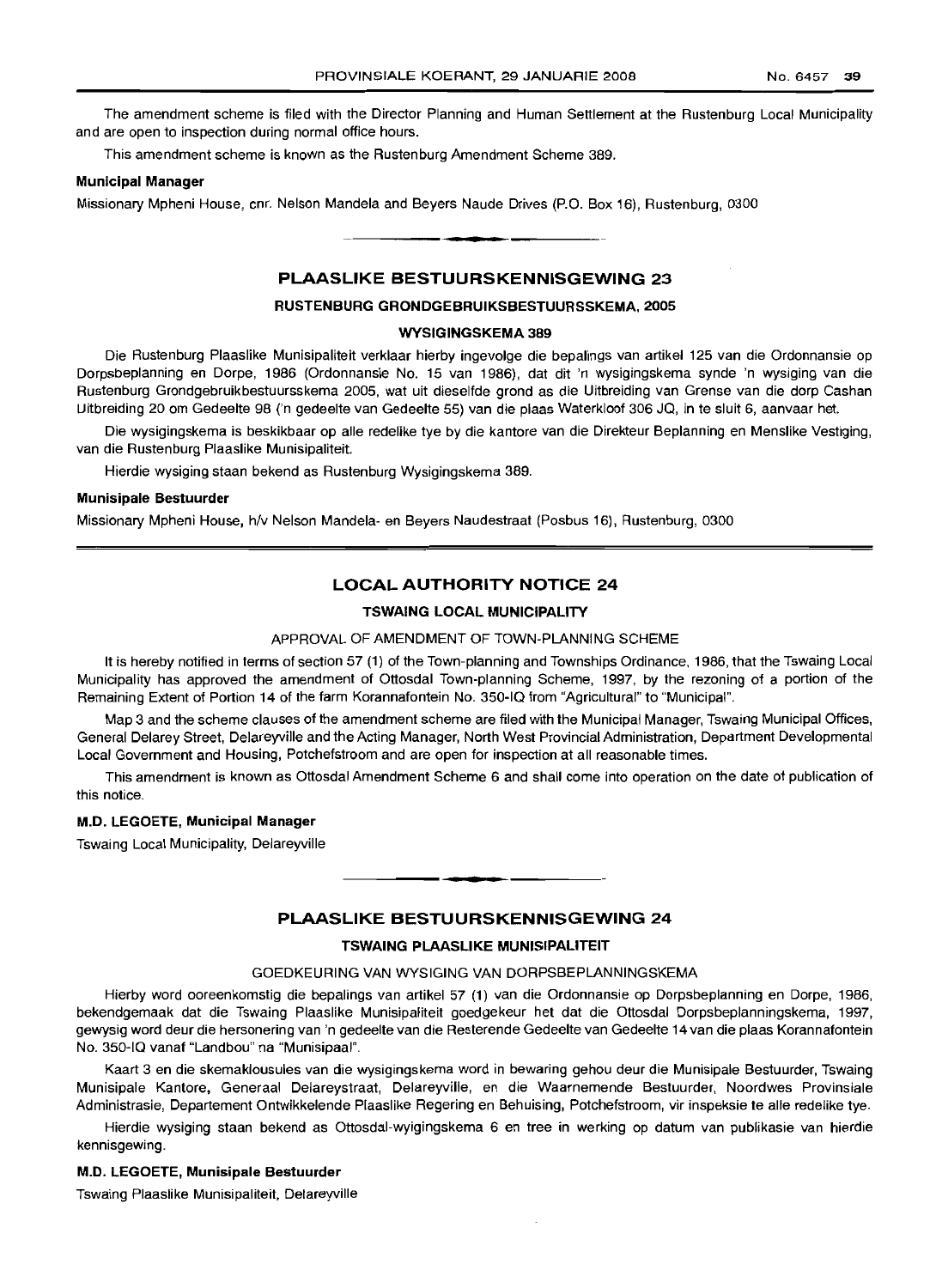#### **PLAASLIKE BESTUURSKENNISGEWING 25**

#### VERKLARING TOT GOEDGEKEURDE DORP

Ingevolge artikel 69 van die Ordonnansie op Dorpsbeplanning en Dorpe, 1965 (Ordonnansie 25 van 1965), verklaar die Premier hierby die dorp Meiringspark Uitbreiding 7 tot 'n goedgekeurde dorp onderworpe aan die voorwaardes uiteengesit in die bygaande Bylae.

#### **BYLAE**

STAAT VAN VOORWAARDES WAAROP DIE AANSOEK GEDOEN DEUR BENKEN ONTWIKKELING (PROPRIETARy) LIMITED, REGISTRASIENOMMER 1987/004130/07 (HIERNA DIE DORPSTIGTER/DORPSEIENAAR GENOEM) INGEVOLGE DIE BEPALINGS VAN HOOFSTUK 3 VAN DIE ORDONNANSIE OP DORPSBEPLANNING EN DORPE, 1965 (ORDONNANSIE 25 VAN 1965), OM TOESTEMMING OM 'N DORP TE STIG OP DIE RESTERENDE GEDEELTE VAN GEDEELTE 558 ('N GEDELTE VAN GEDEELTE 405) VAN DIE PLAAS ELANDSHEUWEL 402 IP, TOEGESTAAN IS

# **1. STIGTINGSVOORWAARDES**

(1) NAAM

Die naam van die dorp is **Meiringspark Uitbreiding 7.**

(2) ONTWERP

Die dorp bestaan uit erwe en strate soos aangedui op Aigemene Plan LG A8689/85.

- (3) STORMWATERDREINERING EN STRAATBOU
	- (a) Die dorpseienaar moet op versoek van die plaaslike regering aan sodanige regering 'n gedetailleerde skema, volledig met planne, deursneë en spesifikasies, opgestel deur 'n siviele ingenieur wat deur die plaaslike regering goedgekeur is, vir die opgaar en afvoer van stormwater deur die hele dorp deur middel van behoorlike aangelegde werke en vir die aanle, teermacadamisering, beranding en kanalisering van die strate daarin, tesame met die verskaffing van sodanige keermure as wat die plaaslike regering nodig ag, vir goedkeuring voorlê.

Verder moet die skema die roete en helling aandui deur middel waarvan elke erf toegang tot die aangrensende straat verkry.

- (b) Die dorpseienaar moet, wanneer die plaaslike regering dit vereis, die goedgekeurde skema op eie koste namens en tot bevrediging van die plaaslike regering, onder toesig van 'n siviele ingenieur deur die plaaslike regering goedgekeur, uitvoer.
- (c) Die dorpseienaar is verantwoordelik vir die instandhouding van die strate tot bevrediging van die plaaslike regering totdat die strate ooreenkomstig subklousule (b) gebou is.
- (d) Indien die dorpseienaar versuim om aan die bepalings van paragrawe (a), (b) en (c) hiervan te voldoen, is die plaaslike regering geregtig om die werk op koste van die dorpseienaar te doen.
- (4) BEGIFTIGING

Die dorpseienaar moet kragtens die bepalings van artikel 63 (1) (b) van die Ordonnansie op Dorpsbeplanning en Dorpe, 1965, aan die plaaslike regering as begiftiging 'n bedrag gelykstaande met 15% van die grondwaarde van erwe in die dorp, betaal welke bedrag deur die plaaslike regering aangewend moet word vir die bou van strate en/of stormwaterdreinering in of om die dorp.

# (5) BESKIKKING OOR BESTAANDE TITELVOORWAARDES

Aile erwe moet onderworpe gemaak word aan bestaande voorwaardes en serwitute, as daar is, met inbegrip van die voorbehoud van die regte op minerale, maar uitgesonderd die volgende regte wat nie aan die erwe in die dorp oorgedra moet word nie.

(6) TOEGANG

Geen ingang van Provinsiale Pad P146 tot die dorp en geen uitgang tot Provinsiale Pad P146 uit die dorp word toegelaat nie.

(7) ONTVANGS EN VERSORGING VAN STORMWATER

Die dorpseienaar moet die stormwaterdreinering van die dorp so reel dat dit inpas by die van Pad P146 en moet die stormwater wat van die pad afloop of afgelei word, ontvang en versorg.

#### **2. TITELVOORWAARDES**

Die erwe hieronder genoem is onderworpe aan die voorwaardes soos aangedui, opqele deur die Administrateur ingevolge die bepalings van die Ordonnansie op Dorpsbeplanning en Dorpe, 1965.